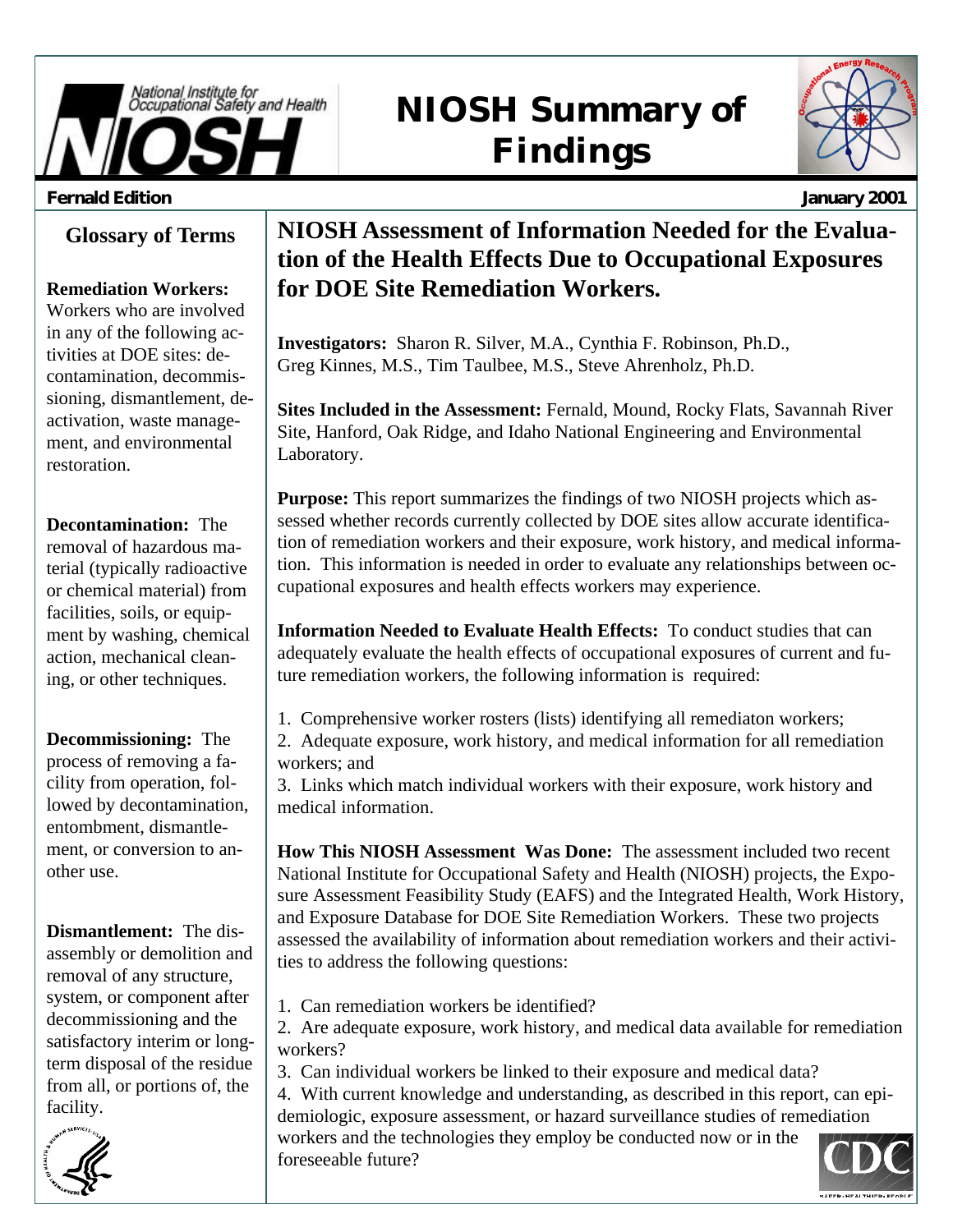## **Glossary of Terms Cont.**

**Deactivation**: The process of placing a formerly active processing facility in a safe and stable condition until it can be decommissioned or dismantled.

## *Further NIOSH Information:*

• For a copy of the final summary report, executive summary, or individual sitespecific reports, call:

1-800-356-4674

• For a summary of NIOSH research involving Department of Energy workers, visit online at:

> www.cdc.gov/niosh/ oeindex.html

## **Report Findings**

### **1. Some remediation workers who have worked at DOE sites cannot be identified.**

Complete rosters of current and former remediation workers do not exist. Reconstruction of rosters from multiple data sources at the sites is labor intensive and may exclude some groups of workers.

## **2. Accurate and complete exposure, work history, and medical records data are not available for this population.**

Although radiation exposure records appear to be complete, decentralized responsibility for chemical exposure assessment and other records has led to gaps in exposure, work history, and medical data.

## **3. Individual workers cannot consistently be linked to their exposure and medical data.**

The storage of data and records in hard copy format, on incompatible software platforms, and on media produced by now obsolete hardware has diminished the ability to identify workers and link them with their work history, exposure, and medical data. The failure to standardize data collection and archiving both within and among DOE sites will hinder linkage of individuals to their data.

## **4. At the present time the necessary information to conduct epidemiologic, exposure assessment, or hazard surveillance studies of remediation workers is not available.**

The absence of worker rosters, the difficulty of creating such rosters with currently available data, gaps in work history, exposure, and medical data, and data linkage problems limit the ability to conduct accurate and comprehensive studies of remediation workers.

This report contains recommendations that address each of these findings.

## *Important Announcements*

For more information including developments regarding the scheduling of site visits, please contact DOE site representative, Gary Stegner at (513) 648-3153. Copies of the complete report, **Evaluation of Data for DOE Site Remediation Workers** and individual site-specific reports can be found in the DOE Reading Room at the Public Environmental Information Center, 10995 Hamilton-Cleves Highway, Harrison, OH, 45030, (513) 648-7480. Questions concerning this study should be directed to the investigators at (513) 841-4400.

## *NIOSH/HERB Contact Point for further information...*

**National Institute for Occupational Safety and Health (NIOSH) Division of Surveillance, Hazard Evaluations and Field Studies (DSHEFS) Health-Related Energy Research Branch (HERB)**

**NIOSH-HERB MS R-44 4676 Columbia Parkway Cincinnati, OH 45226**

**Phone: (513) 841-4400 Fax: (513) 841-4470**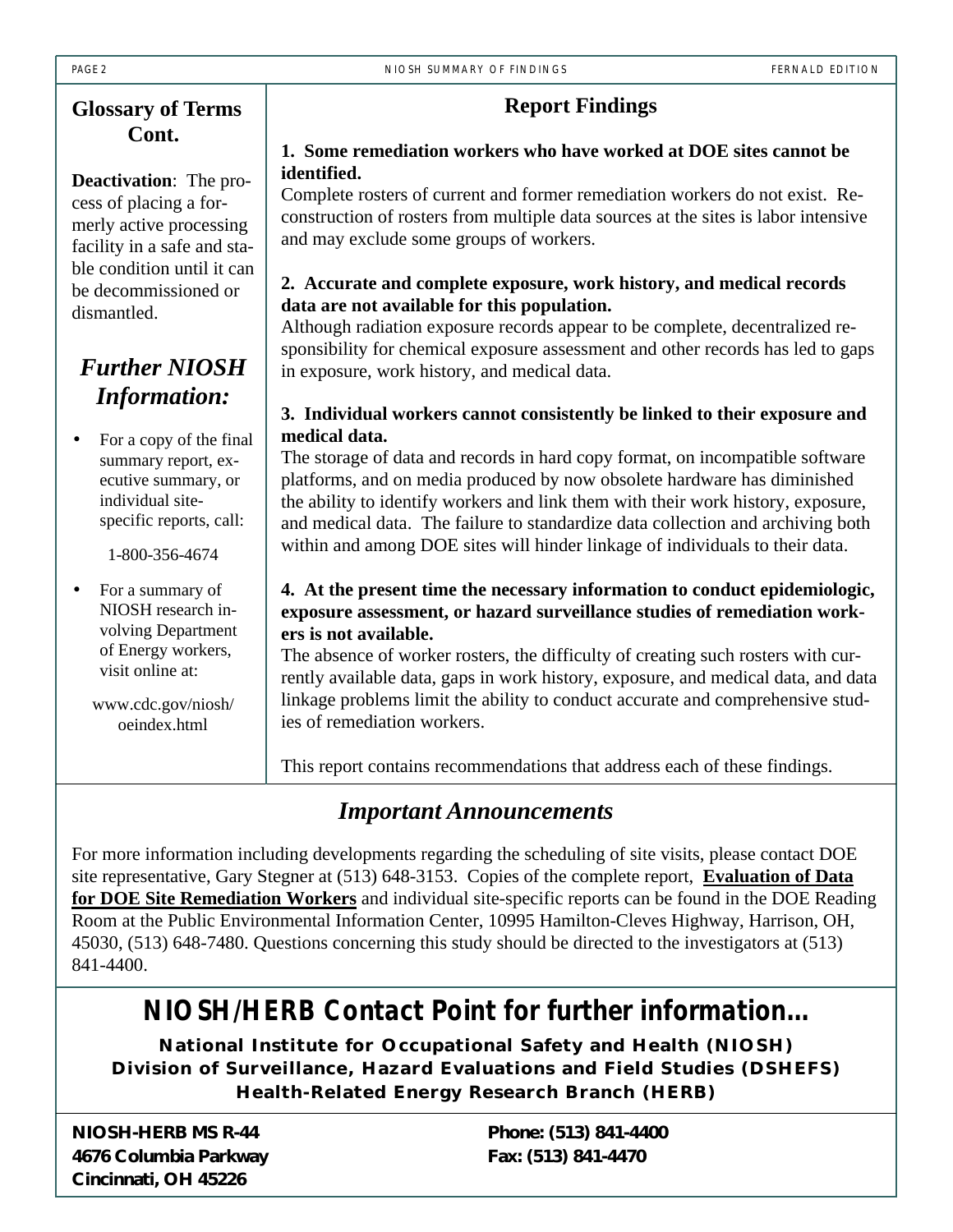**Evaluation of Data for DOE Site Remediation Workers**

**Sharon R. Silver, M.A., Cynthia F. Robinson, Ph.D., Greg Kinnes, M.S., Tim Taulbee, M.S., Steve Ahrenholz, Ph.D.**

**December 2000**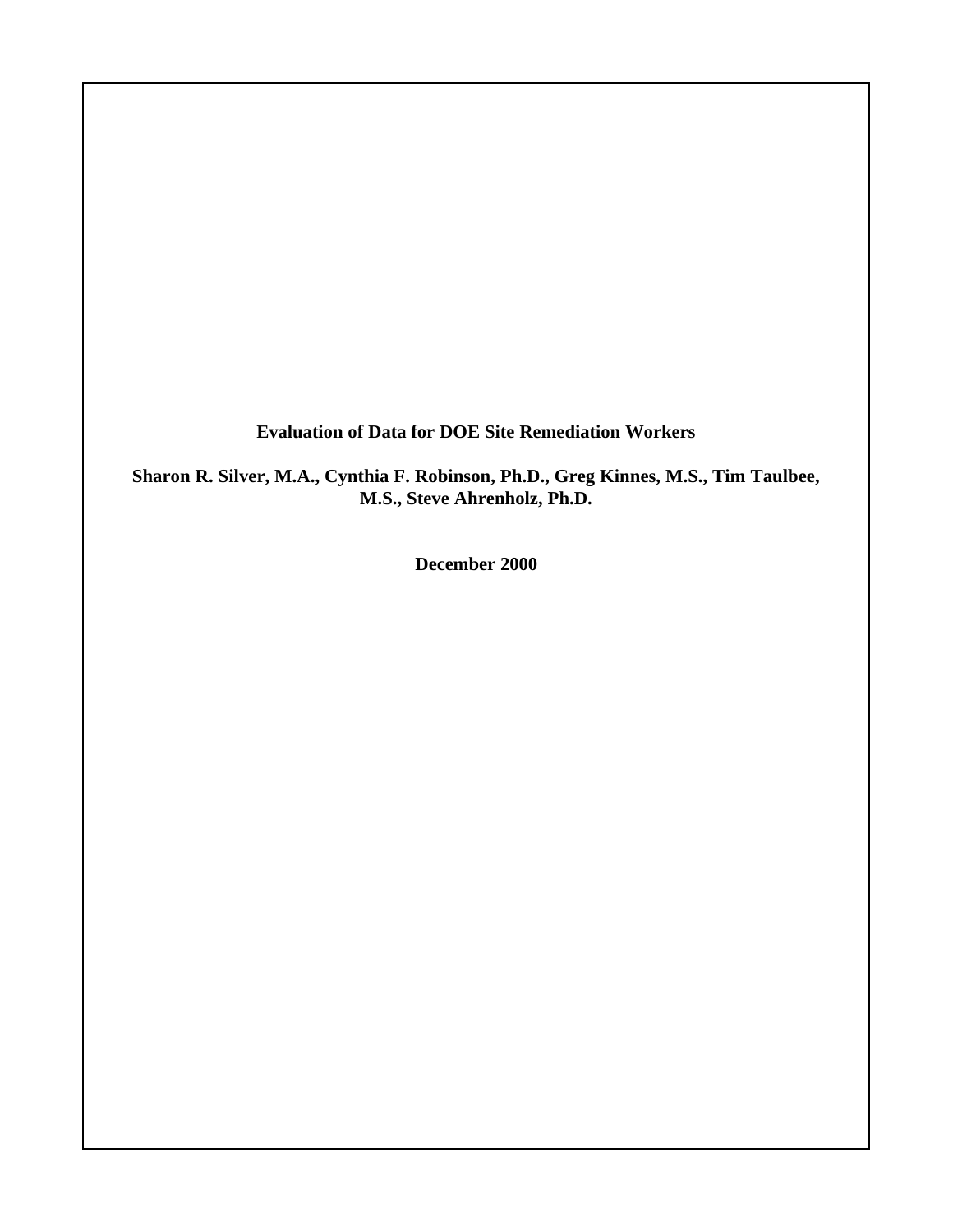## **Table of Contents**

| 1. |           |       |                                                                            |
|----|-----------|-------|----------------------------------------------------------------------------|
| 2. |           |       |                                                                            |
|    | 2.1       |       |                                                                            |
|    |           |       | 2.1.1 Remediation Workers Exposure Assessment Feasibility Study: Phase I 3 |
|    |           | 2.1.2 | Integrated Health, Work History, and Exposure Database for DOE Site        |
|    |           |       |                                                                            |
|    |           | 2.2   |                                                                            |
| 3. |           |       |                                                                            |
|    | 3.1       |       |                                                                            |
|    | 3.2       |       | Feasibility of Creating Comprehensive Remediation Worker Rosters 9         |
|    |           | 3.2.1 |                                                                            |
|    |           | 3.2.2 | Departmental Data Sources for Remediation Worker Rosters  10               |
|    | 3.3       |       | Availability of Exposure, Work History, and Medical Data for the           |
|    |           |       |                                                                            |
|    |           | 3.3.1 |                                                                            |
|    |           |       |                                                                            |
|    |           |       |                                                                            |
|    |           | 3.3.2 |                                                                            |
|    |           |       |                                                                            |
|    |           |       |                                                                            |
|    |           |       | 3.3.2.3 Medical and Other Departmental Exposure Data  18                   |
|    | 3.4       |       |                                                                            |
|    |           | 3.4.1 |                                                                            |
|    |           | 3.4.2 |                                                                            |
|    |           |       |                                                                            |
|    |           |       |                                                                            |
|    |           | 3.4.3 |                                                                            |
|    |           |       |                                                                            |
|    |           |       |                                                                            |
| 4. |           |       |                                                                            |
| 5. |           |       |                                                                            |
|    |           |       |                                                                            |
|    |           |       |                                                                            |
|    | A.        |       |                                                                            |
|    | <b>B.</b> |       |                                                                            |
|    | C.        |       | Contractors Involved at Multiple DOE Sites in the Remediation Phase  37    |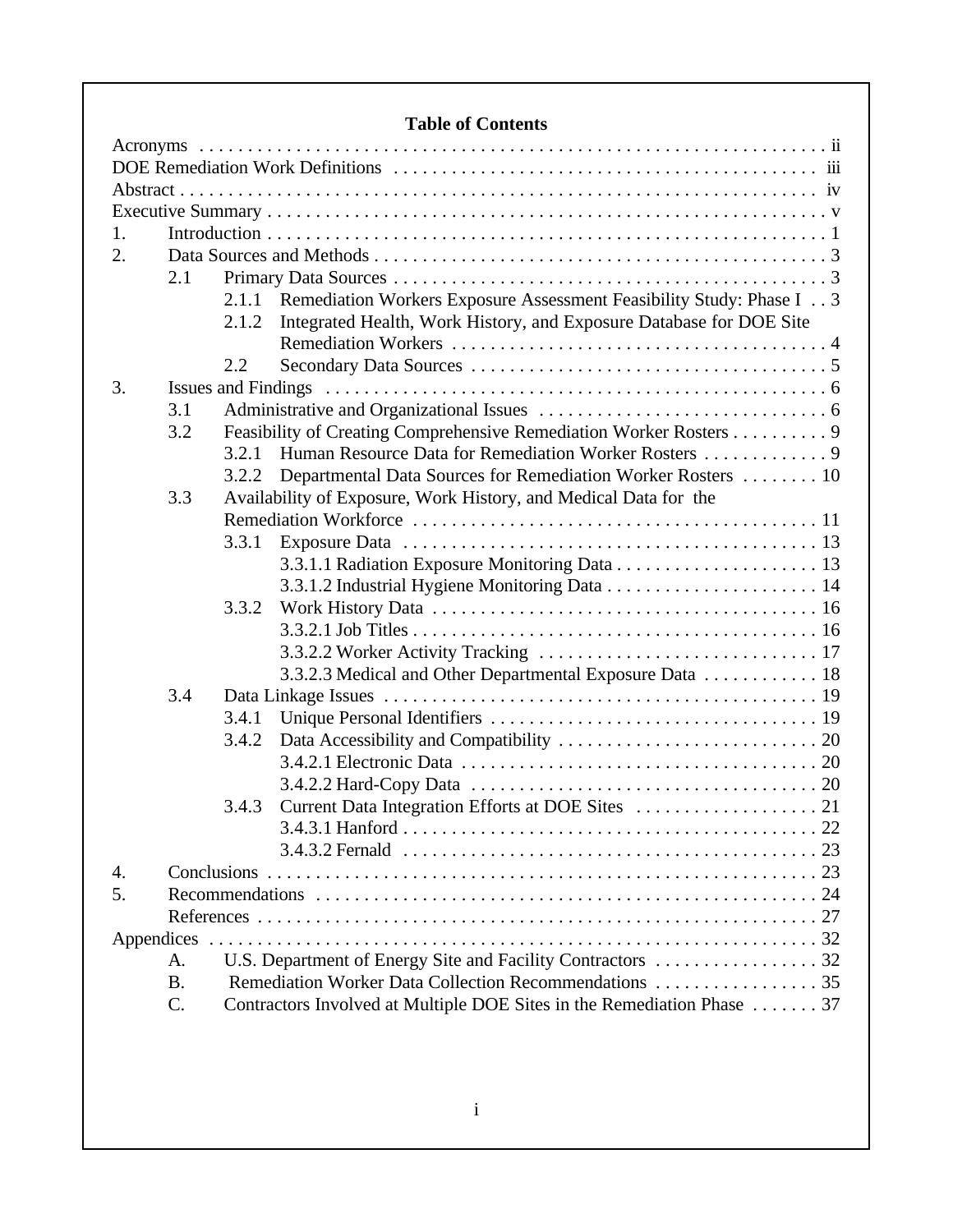## **Acronyms**

| <b>ACERER</b>  | Advisory Committee on Energy-Related Epidemiologic Research           |
|----------------|-----------------------------------------------------------------------|
| <b>ACGIH</b>   | American Conference of Governmental Industrial Hygienists             |
| <b>AIHA</b>    | American Industrial Hygiene Association                               |
| <b>B&amp;W</b> | <b>Babcox and Wilcox</b>                                              |
| <b>BNFL</b>    | <b>British Nuclear Fuels Limited</b>                                  |
| <b>CAIRS</b>   | Computerized Accident and Incident Recordkeeping and Reporting System |
| <b>CDC</b>     | <b>Centers for Disease Control and Prevention</b>                     |
| <b>DHHS</b>    | Department of Health and Human Services                               |
| <b>DNFSB</b>   | Defense Nuclear Facilities Safety Board                               |
| <b>DOE</b>     | Department of Energy                                                  |
| <b>EAFS</b>    | <b>Exposure Assessment Feasibility Study</b>                          |
| <b>EJTA</b>    | <b>Employee Job Task Analysis</b>                                     |
| <b>ERC</b>     | <b>Environmental Restoration Contractor</b>                           |
| <b>ESH</b>     | <b>Environmental Safety and Health</b>                                |
| <b>EWP</b>     | <b>Enhanced Work Planning</b>                                         |
| <b>FDF</b>     | <b>Fluor-Daniel Fernald</b>                                           |
| <b>FEMP</b>    | Fernald Environmental Management Project                              |
| <b>FMPC</b>    | Feed Materials Production Center (Fernald)                            |
| <b>HEHF</b>    | Hanford Environmental Health Foundation                               |
| <b>HERB</b>    | <b>Health-Related Energy Research Branch</b>                          |
| <b>HIS-20</b>  | Health Physics Information System (Fernald)                           |
| <b>HOHP</b>    | Health of Hanford Plan                                                |
| <b>HR</b>      | <b>Human Resources</b>                                                |
| <b>HW</b>      | Hazardous Waste                                                       |
| IH             | <b>Industrial Hygiene</b>                                             |
| <b>IMAC</b>    | <b>Integrated Management Contract</b>                                 |
| <b>INEEL</b>   | Idaho National Engineering and Environmental Laboratory               |
| <b>ISM</b>     | <b>Integrated Safety Management</b>                                   |
| <b>JHA</b>     | <b>Job Hazard Analysis</b>                                            |
| <b>LAN</b>     | <b>Local Area Network</b>                                             |
| M&O            | <b>Management and Operating</b>                                       |
| <b>MOU</b>     | Memorandum of Understanding                                           |
| <b>NIOSH</b>   | National Institute for Occupational Safety and Health                 |
| <b>OESH</b>    | Office of Environment, Safety, and Health (DOE)                       |
| <b>OMSC</b>    | <b>Occupational Medicine Services Contractor</b>                      |
| <b>PHMC</b>    | <b>Project Hanford Management Contract</b>                            |
| <b>PNNL</b>    | <b>Pacific Northwest National Laboratories</b>                        |
| <b>REMS</b>    | Radiological Exposure Monitoring System                               |
| <b>SRS</b>     | Savannah River Site                                                   |
| TLD            | <b>Thermoluminescent Dosimeter</b>                                    |
| WM             | Waste Management (Federal Services of Hanford)                        |
|                |                                                                       |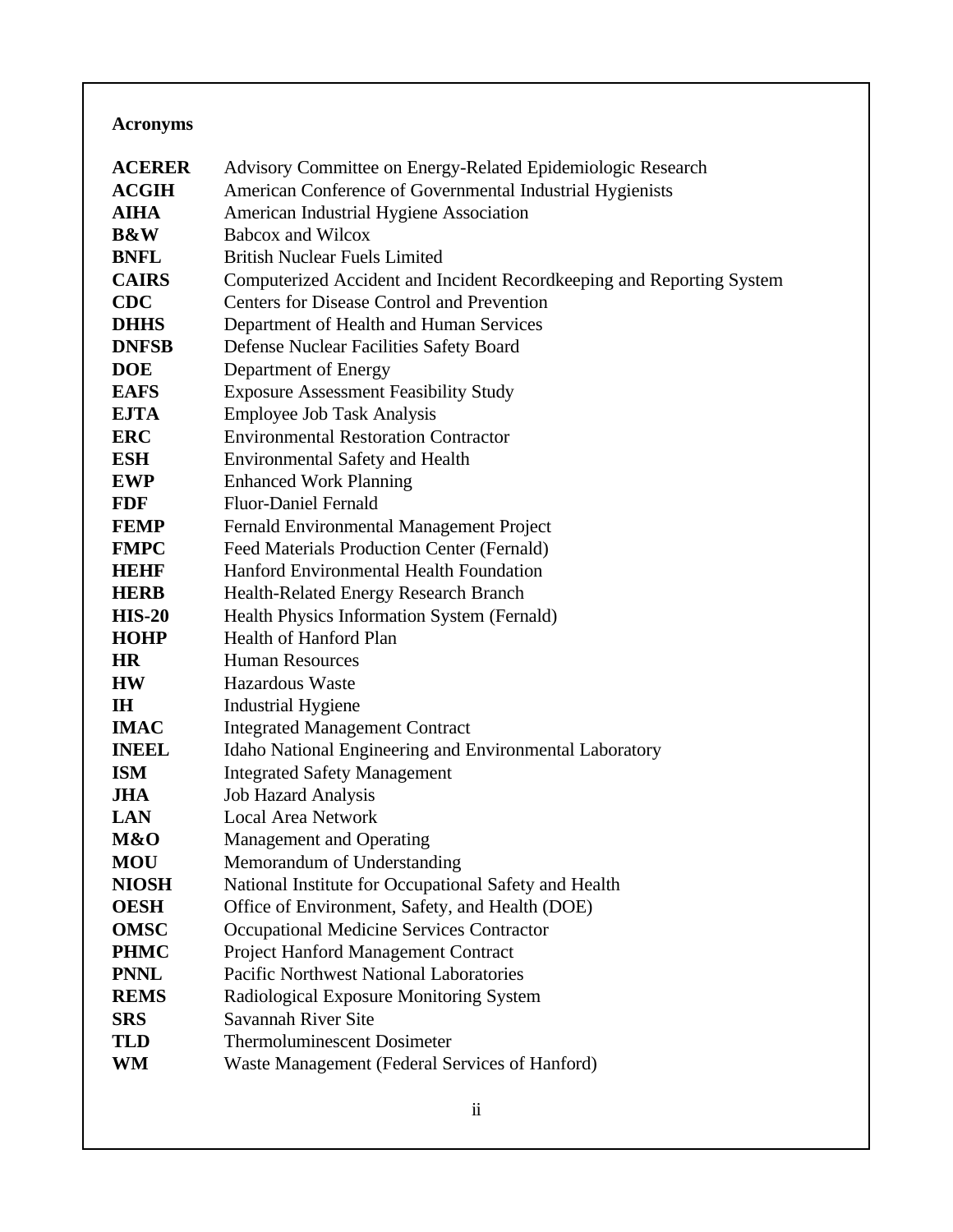#### **DOE Remediation Work Definitions**

**Decontamination:** The removal of hazardous material (typically radioactive or chemical material) from facilities, soils, or equipment by washing, chemical action, mechanical cleaning, or other techniques (Office of Environment Safety and Health, 1997).

**Decommissioning:** The process of removing a facility from operation, followed by decontamination, entombment, dismantlement, or conversion to another use (Office of Environment Safety and Health, 1997).

**Deactivation**: The process of placing a formerly active processing facility in a safe and stable condition until it can be decommissioned or dismantled. Facilities may not require full decontamination if surveillance and control of contamination are maintained (Office of Environmental Management, 1996).

**Dismantlement:** The disassembly or demolition and removal of any structure, system, or component during decommissioning and the satisfactory interim or long-term disposal of the residue from all, or portions of, the facility (Office of Environmental Management, 1996).

**Environmental Restoration:** Cleanup and restoration of sites contaminated with hazardous substances during past production or disposal activities (Office of Environment Safety and Health 1997). Environmental restoration encompasses a wide range of cleanup activities such as stabilizing contaminated soil; pumping and testing ground water; decommissioning process buildings, nuclear reactors, chemical separations plants, and many other facilities; and exhuming sludge and buried drums of waste (Office of Environmental Management, 1996)*.*

**Hazardous Waste:** Waste regulated by the Resource Conservation and Recovery Act (RCRA), Subtitle C. A solid waste or combination of solid wastes that, because of its quantity, concentration, physical, chemical, or infectious characteristics, may cause or significantly contribute to an increase in mortality or an increase in serious, irreversible, or incapacitating reversible illness; or pose a substantial present or potential hazard to human health or the environment when improperly treated, stored, transported, disposed of, or otherwise managed (Office of Environmental Management, 1996).

#### **Historical Changes in Remediation Terminology**

DOE's remediation terminology has changed several times. For example, in 1988, the Office of Environment Safety and Health used the term "decommissioning" to incorporate activities such as facility stabilization and demolition ("deactivation and dismantlement"). By 1996, the Office of Environmental Management use of "decommissioning" encompassed surveillance and maintenance, decontamination and dismantlement, while facility stabilization was defined separately as "deactivation." A year later, DOE's orders excluded decontamination and dismantlement from "decommissioning" (Office of Environmental Safety and Health, 1997). These changes complicate identification of hands-on remediation workers and their activities.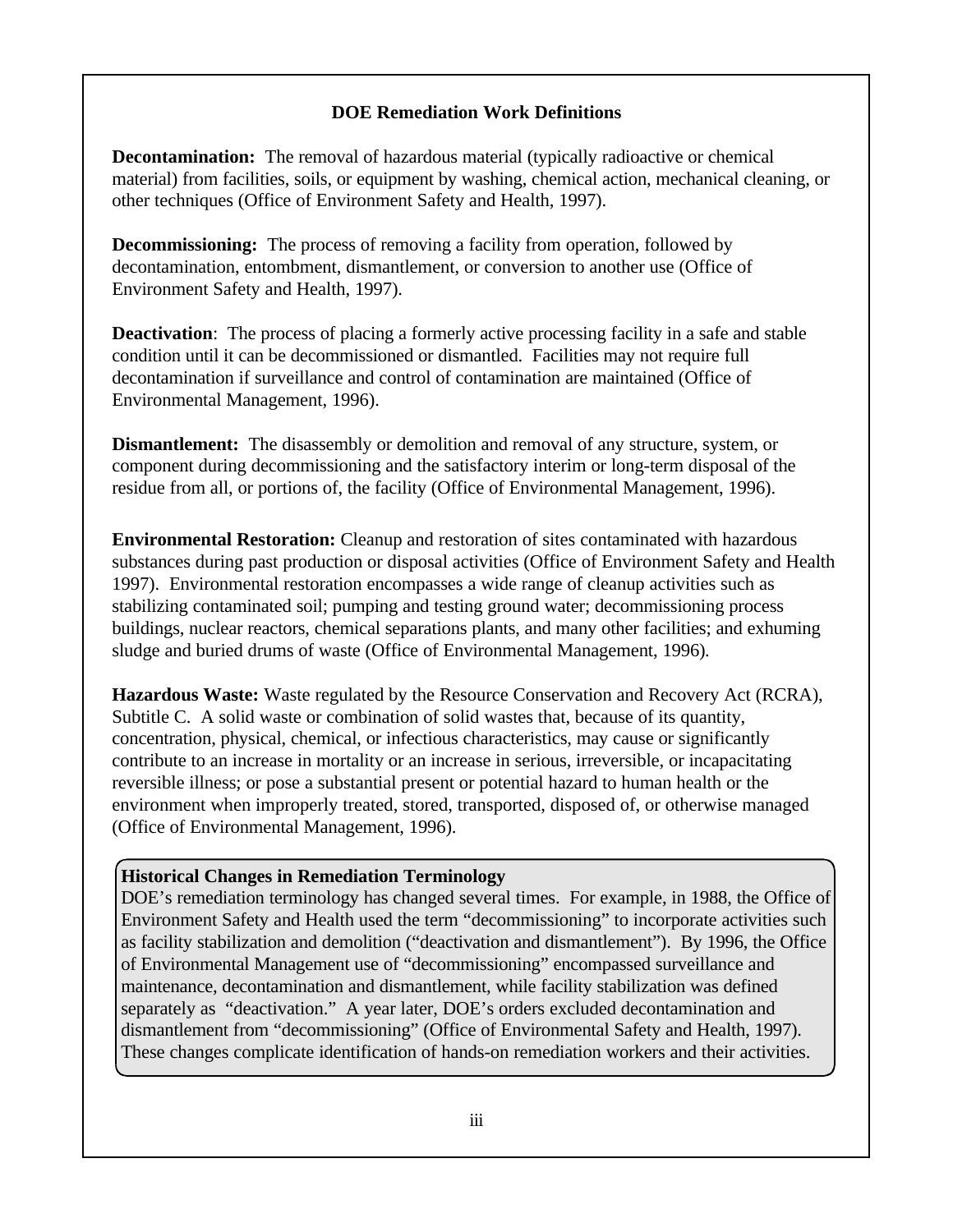#### **Abstract**

Many U.S. Department of Energy (DOE) nuclear weapons facilities have recently shifted from active processing to site remediation. Workers involved in site remediation processes encounter diverse exposure scenarios not faced by site production workers. Both future epidemiologic studies of remediation workers and risk reduction efforts depend on the ability to identify these workers and assess their work history, exposure, and medical data. However, a NIOSH feasibility assessment at seven DOE sites has found that the current environment of decentralized management and increased subcontracting at DOE sites has led to fragmented and inconsistent data collection and maintenance. In this environment, rosters of remediation workers are rarely maintained and are difficult to compile from other site data. In addition, the availability of exposure data varies across disciplines. Radiation monitoring practices are standardized throughout the complex, leading to reasonably comprehensive exposure data. In contrast, industrial hygiene monitoring and data collection requirements are not codified or standardized, so non-radiologic exposure data tend to be incomplete. Remediation workers employed by subcontractors are excluded from some data and records systems. Site information systems are segregated by department, and sometimes by contractor, complicating linkage of workers to their data, and some useful historical data may no longer be accessible. Collectively, these administrative factors have led to gaps in data critical to the assessment of remediation workers' exposure histories and health outcomes. Centralized collection of a standardized core of data on remediation workers throughout the DOE complex should begin as soon as possible.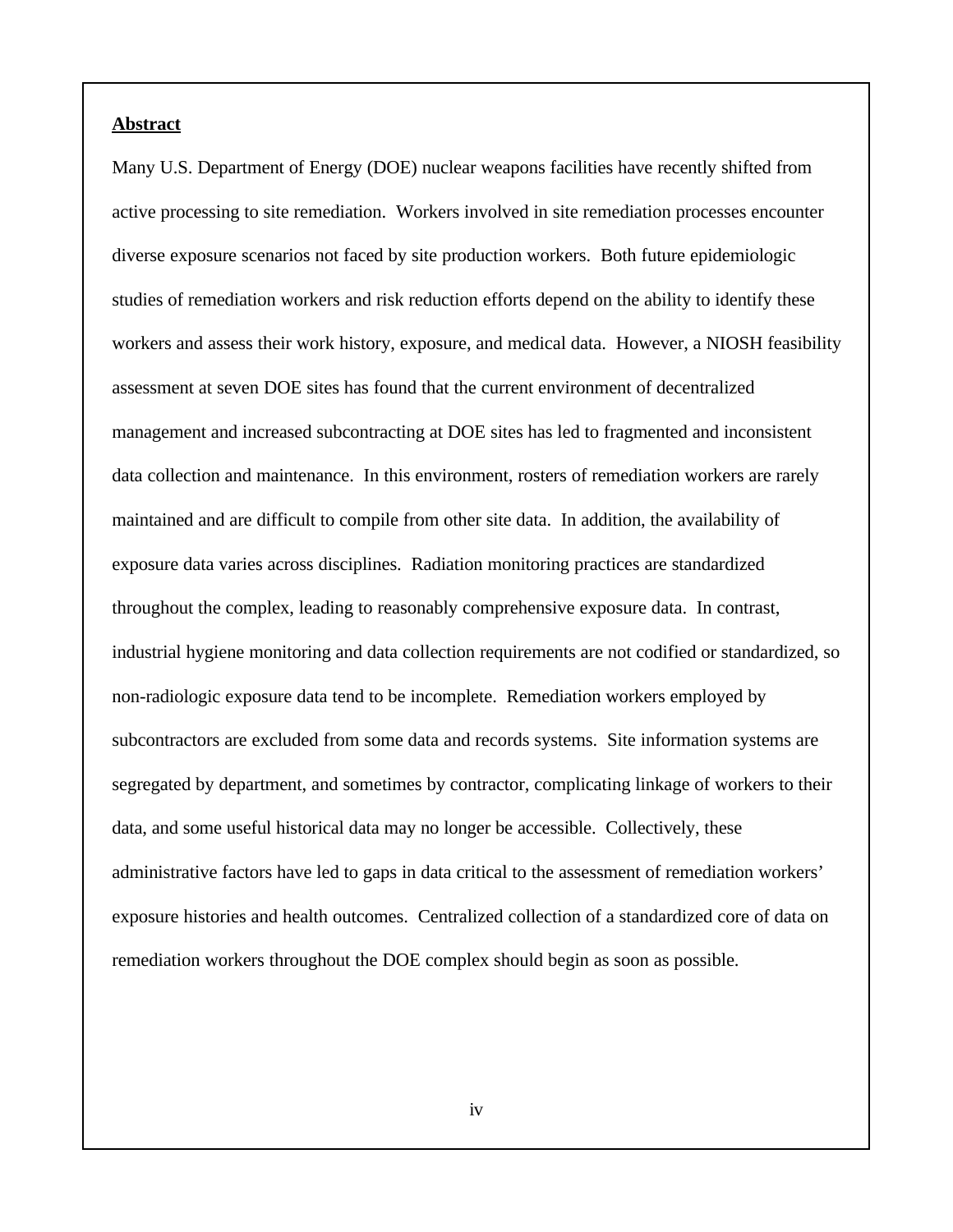#### **EXECUTIVE SUMMARY**

Since 1989, workers have been involved in remediation activities at 134 Department of Energy (DOE) sites (Office of Environmental Management, 1998). These remediation workers face diverse and sometimes unanticipated exposure hazards. Exposures to hazardous, radioactive, and mixed waste from past and present site activities raise potential health concerns for these workers.

Evaluation of current and future health effects of DOE site remediation workers' occupational exposures requires a core of information on these workers. Critical components include comprehensive worker rosters, individual-level exposure potential, work history, and medical data, and the ability to link workers to their data. Two recent National Institute for Occupational Safety and Health (NIOSH) projects, the Exposure Assessment Feasibility Study (EAFS) and the Integrated Health, Work History, and Exposure Database for DOE Site Remediation Workers, assessed the availability of information about remediation workers and their activities. The questions addressed by these projects, as well as summary observations, are given below:

#### **Can remediation workers be identified?**

- Historical rosters of remediation workers do not exist, necessitating piecemeal reconstruction from multiple department-level data sources at the sites.
- Reconstructing rosters will be complicated by the exclusion of subsets of remediation workers (subcontract, transient, construction workers) from some site personnel, training, medical, and exposure monitoring data collection and records systems.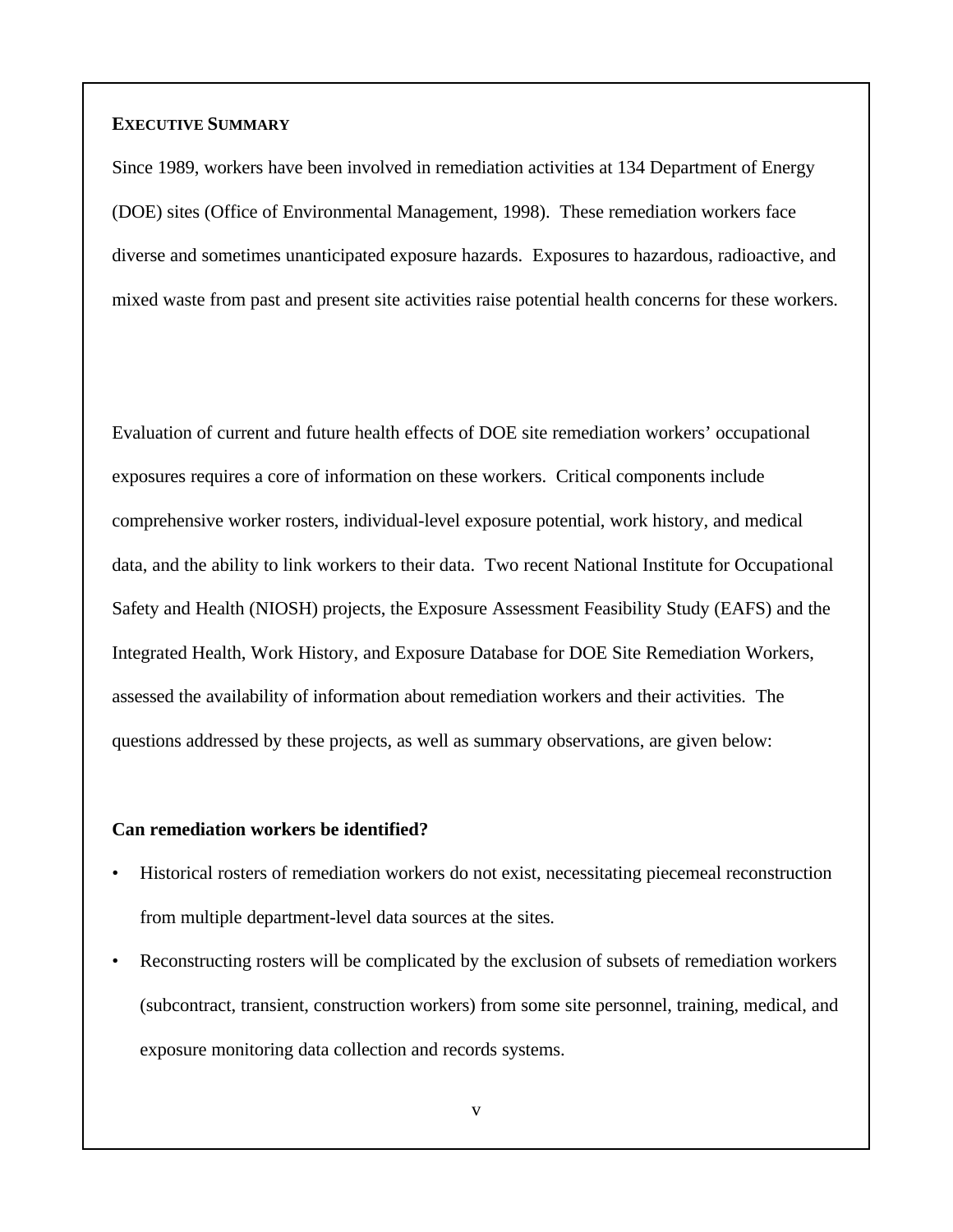#### **Are adequate exposure, work history, and medical data available for this population?**

- Decentralized responsibility for exposure assessment and recordkeeping has led to gaps in exposure, work history, and medical data.
- Rapid changes in workers' tasks and activities, as well as the potential for uncharacterized exposures from remediation activities and technologies, intensify the need for thorough monitoring.
- While radiologic exposure data are generally complete, the absence of standard requirements for contractor-based industrial hygiene monitoring and data collection has led to significant information gaps on workers' non-radiologic exposures.
- Adoption of generic job titles hinders the use of work history information to group workers into exposure categories. A decline in tracking of workers' activities exacerbates this problem.

#### **Can individual workers be linked to their exposure, work history, and medical data?**

- At some sites, inconsistencies in the use of personal identifiers, as well as re-use of some identifiers by multiple workers over time, diminish the ability to link individual workers to their exposure, work history, and medical data.
- The storage of data and records in hard-copy format, on incompatible software platforms, and on media produced by now obsolete hardware also complicates these linkages.
- The failure to standardize data collection and archiving both within and across DOE sites makes historical and concurrent linkages difficult.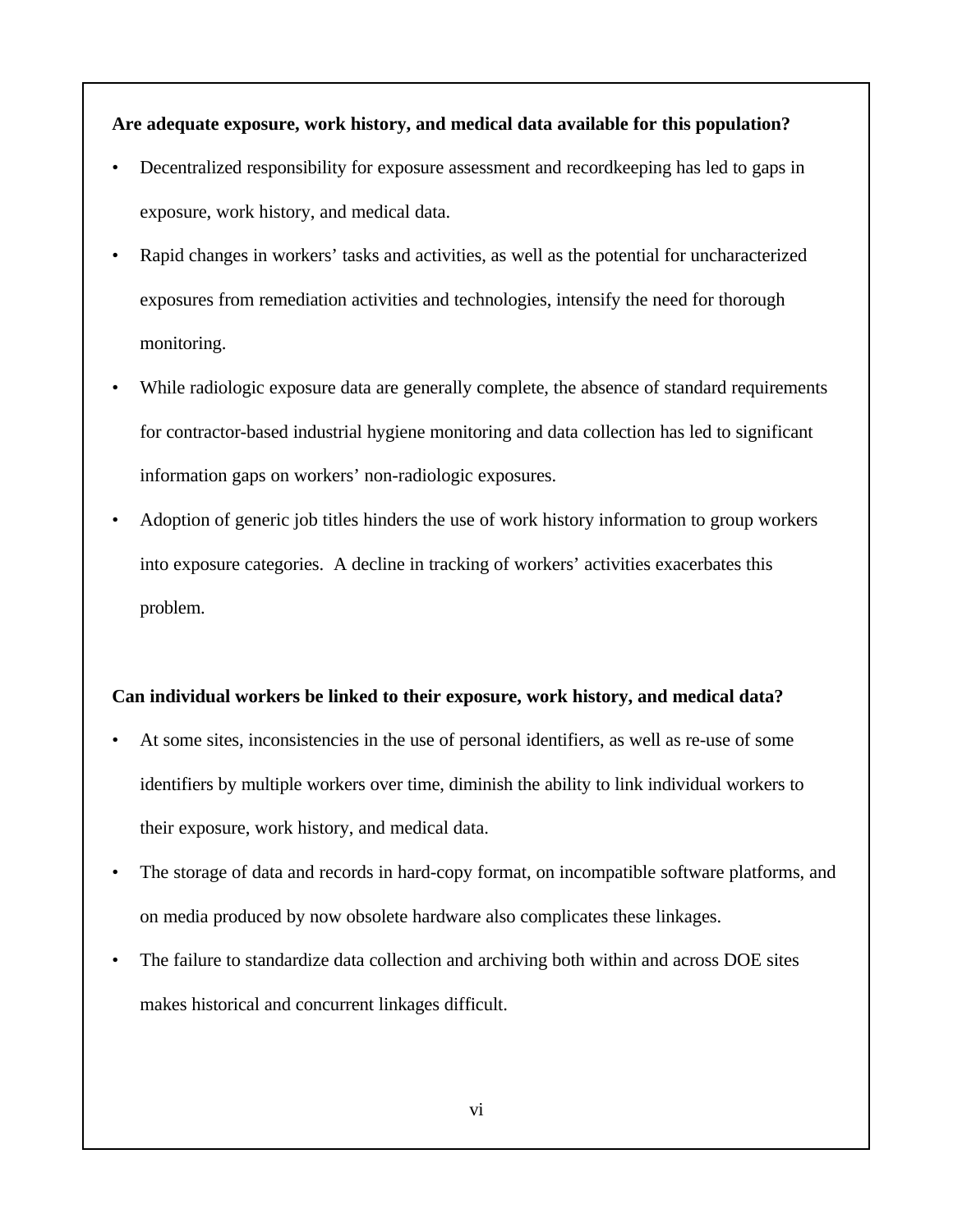**With current knowledge and understanding, as described in this report, can epidemiologic, exposure assessment, or hazard surveillance studies of remediation workers and the technologies they employ be conducted now or in the foreseeable future?**

The absence of worker rosters, the difficulty of creating such rosters with currently available data, gaps in work history, exposure, and medical data, and data linkage problems limit the ability to conduct comprehensive studies of remediation workers.

Across the DOE weapons complex, identifying remediation workers, their exposure potentials, and their medical data is hindered by a number of organizational and administrative factors. Many of these factors involve failures to standardize and enforce data collection rules in the face of increasing decentralization of remediation work. In the absence of centralized, standardized data collection and maintenance procedures, critical data deficiencies will persist. An administrative solution would include the following: 1) development of a centralized, uniform, complex-wide information collection system for remediation workers; 2) establishment of DOE rules for industrial hygiene and occupational health monitoring and data collection; 3) development of adequate retention schedules for all remediation worker data; 4) development of standardized contract language specifying the conduct of items 1-3; 5) collection of historical data for remediation workers from subcontractors; and 6) development of directives, with budget support, for conversion of historical data to accessible formats. These changes would facilitate development of a comprehensive worker database which could be used to target prevention and intervention efforts and to increase understanding of the health effects associated with remediation workers' occupational exposures.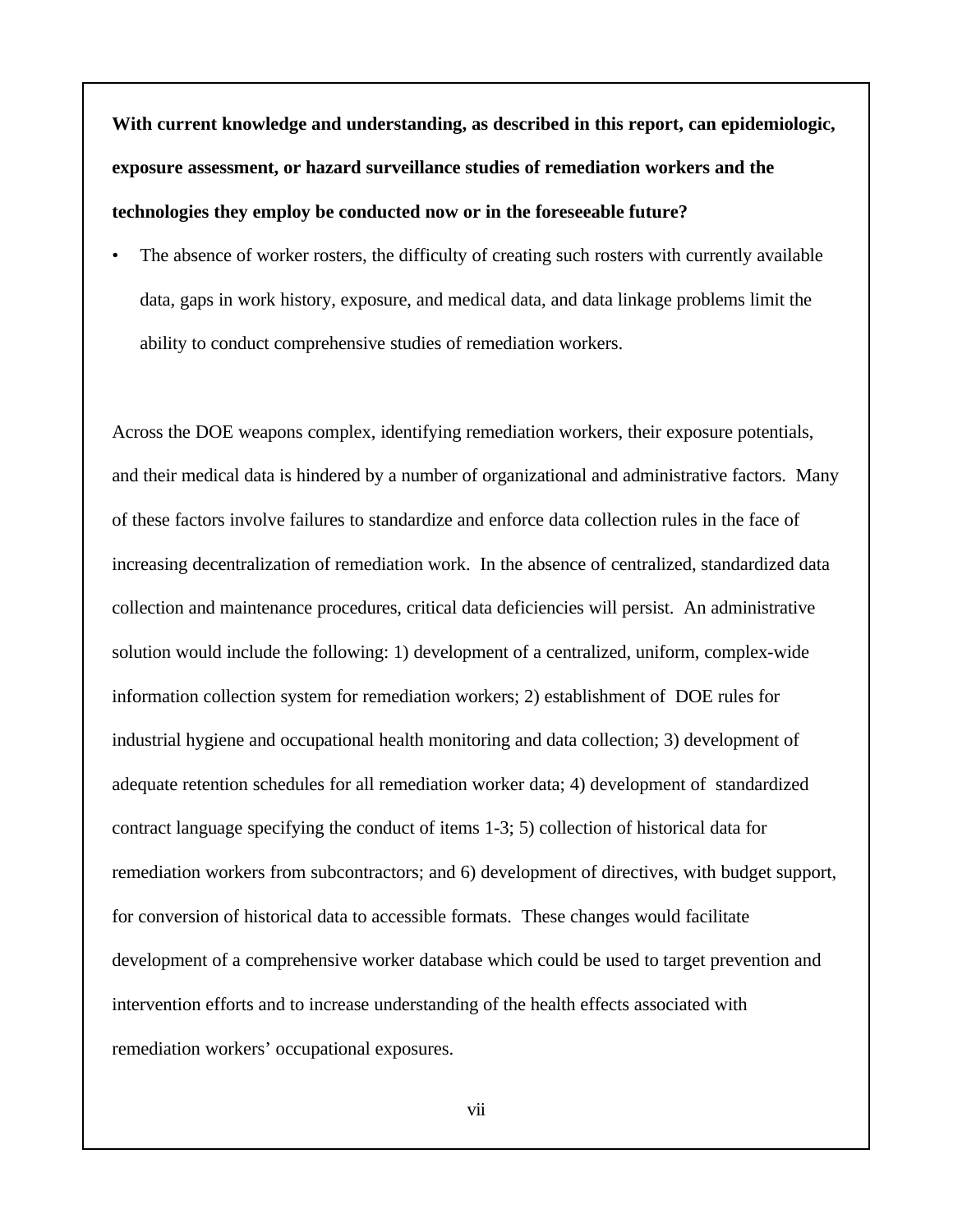#### **1. INTRODUCTION**

Since 1977, the Department of Energy (DOE) has held responsibility for management of the U.S. nuclear weapons program. Many nuclear weapons complex facilities have recently shifted from production to remediation processes comprising deactivation, decontamination, decommissioning, dismantlement, environmental restoration, and waste management. Collectively, workers performing these tasks constitute the DOE's hands-on remediation workforce. The many other workers present at DOE sites during the remediation phase, though lacking hands-on involvement, can also be considered part of the remediation workforce. These workers conduct critical support activities in areas such as planning, engineering, administration, laboratory, storage, transportation, and disposal services.

While many production-era workers performed the same tasks repeatedly, remediation work is more varied (Zuck et al., 1997). Potential exposures at a single DOE site include combinations of low-level radioactive and mixed waste products, asbestos, silica, acids, heavy metals, and radon (Stevens and Back, 1996). The risks of remediation work may exceed those of production activities (Office of Oversight, 1995; Defense Nuclear Facilities Safety Board, 1994). Secrecy surrounding materials used during weapons production, the use of treatment technologies which may involve or produce additional exposure hazards, and the reliance on subcontractors who may not be familiar with site production processes increase the likelihood that remediation workers will encounter unanticipated hazards during clean-up efforts. These exposure complexities can hinder efforts to predict and minimize potential threats to worker health.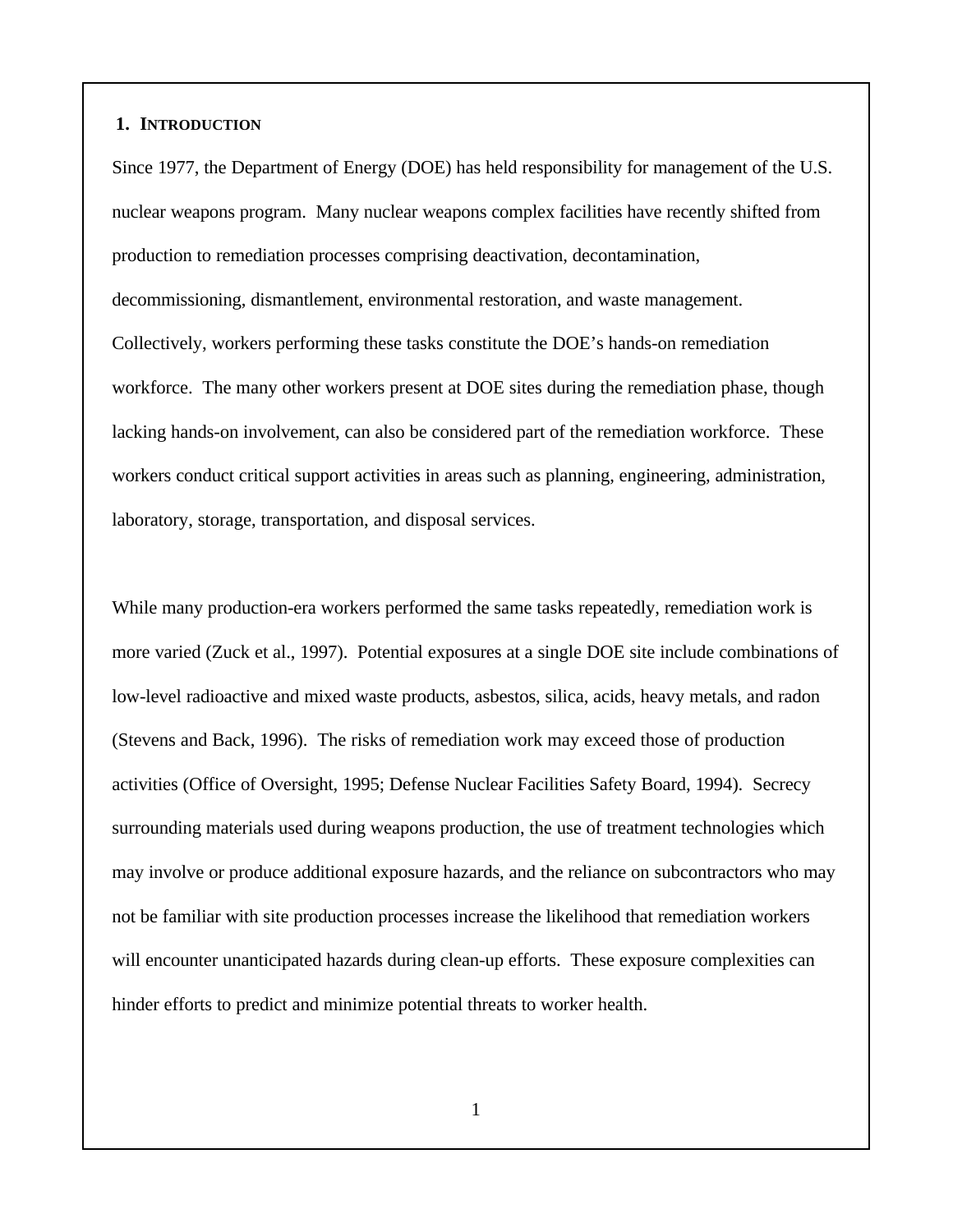The Department of Health and Human Services (DHHS) Advisory Committee on Energy-Related Epidemiologic Research (ACERER) has emphasized the importance of exposure and health protection issues related to remediation workers (ACERER, 1997; ACERER, 1994). In 1995, ACERER passed a resolution strongly supporting establishment of a national registry for cleanup (remediation) workers involved at DOE nuclear weapons production and testing sites (ACERER, 1995). In response, the National Institute for Occupational Safety and Health (NIOSH) has explored the availability of information necessary to evaluate the exposure potentials and health outcomes of remediation workers across the DOE complex.

To evaluate the health effects of remediation workers' occupational exposures, the following are required: 1) comprehensive worker rosters; 2) adequate exposure, work history, and medical data; and 3) linkages between individual workers and their data. An information system constructed from these elements would provide a sound basis for future epidemiologic studies, reduce exposure misclassification in these studies, and facilitate ongoing risk reduction, medical surveillance, and intervention efforts. This report summarizes NIOSH's assessment of the adequacy of current DOE remediation worker data and records for epidemiologic studies and risk reduction efforts. Four questions have been addressed:

- Can comprehensive rosters of DOE site remediation workers be generated?
- Are adequate work history, exposure, and medical data available for remediation workers?
- Can individual workers be linked to their work history, exposure, and medical data?
- With current knowledge and understanding, can epidemiologic, exposure assessment, or hazard surveillance studies of remediation workers and the technologies they employ be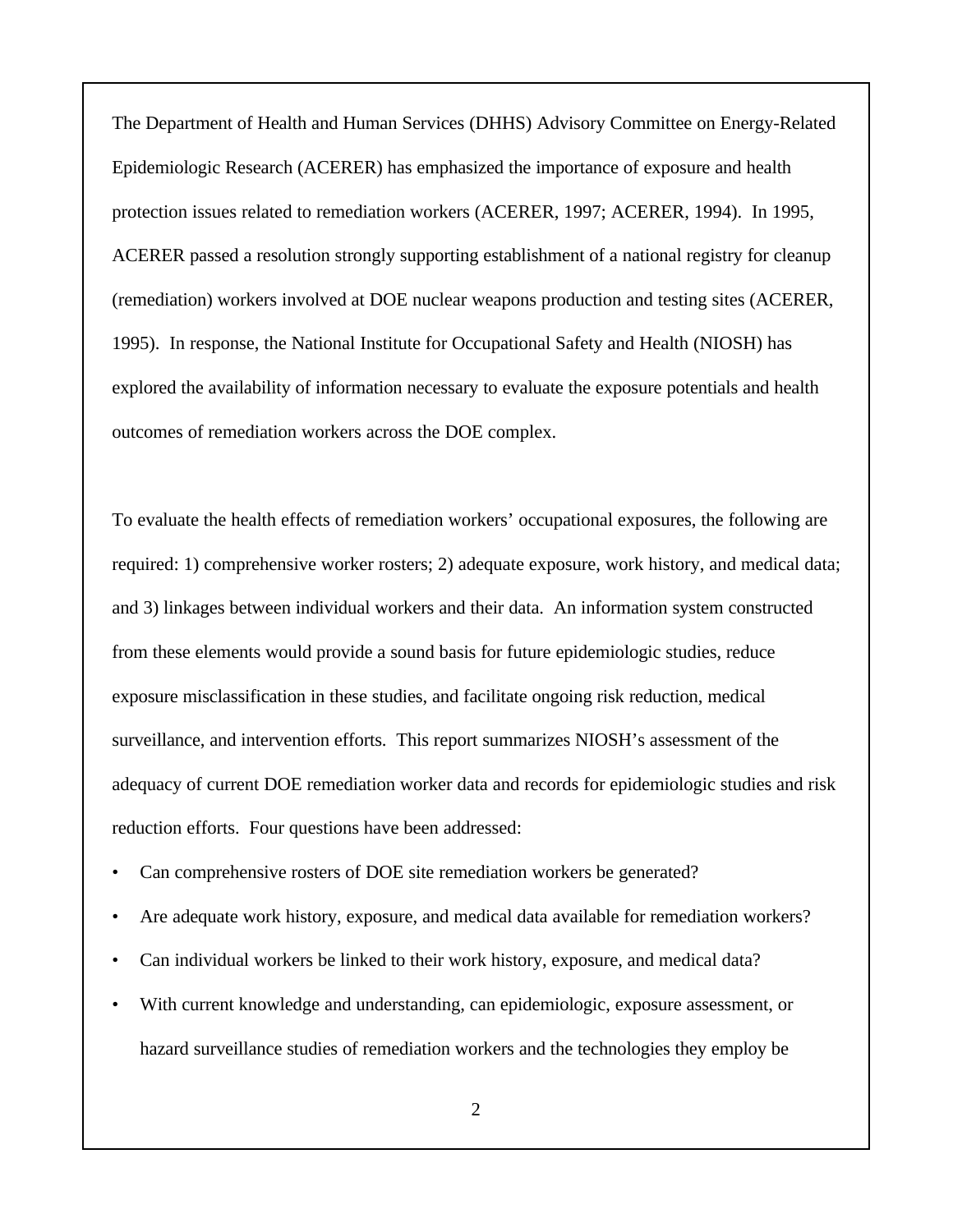conducted now or in the foreseeable future?

#### **2. DATA SOURCES AND METHODS**

Two NIOSH projects have explored the information available for DOE remediation workers: 1) the Remediation Workers Exposure Assessment Feasibility Study, Phase I (formerly entitled Exposure Assessment of Hazardous Waste, Decontamination and Decommissioning, and Cleanup Workers, Phase I); and 2) the Integrated Health, Work History, and Exposure Database for DOE Site Remediation Workers (formerly the Registry for Health and Work Histories Information project). This report summarizes the findings of these two projects, as well as several government reports on information collection efforts and health and safety issues at DOE sites.

#### **2.1 Primary Data Sources**

#### *2.1.1 Remediation Workers Exposure Assessment Feasibility Study: Phase I*

The Remediation Workers Exposure Assessment Feasibility Study (EAFS) evaluated the feasibility of identifying remediation activities, the associated workforce, and potential exposures at seven DOE sites: Fernald (Stevens and Back, 1996), Mound (Stevens and Back, 1997), Rocky Flats (Back and Stevens, 1998), Hanford (Zimmerman, 1999), Savannah River Site (Tankersley et al., 1998), Oak Ridge (Tankersley et al., 1999), and the Idaho National Engineering and Environmental Laboratory (Zimmerman and Moore, 2000). Collectively, the sites selected for this project encompassed most phases of nuclear weapons production, including uranium refining and enrichment, fuel and target fabrication, plutonium production, chemical separation, and nuclear component fabrication.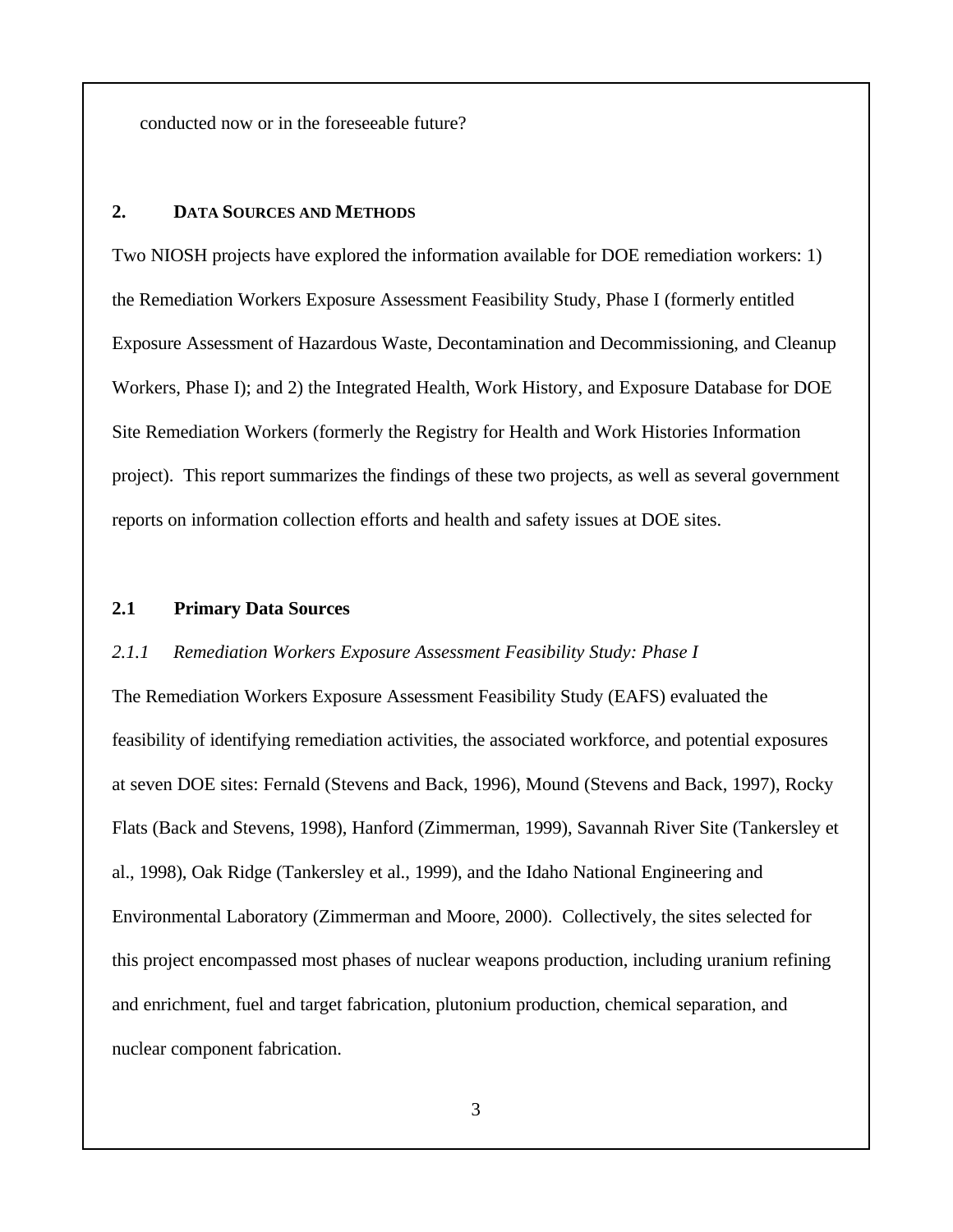The goals of this project were to 1) locate records systems which identify the hands-on remediation workforce, 2) examine remediation activities and technologies, and 3) identify electronic records systems which could be used to obtain demographic, industrial hygiene, health physics, and medical data on remediation workers. The project focused on group-level data for remediation workers, with no collection of personally-identifiable data.

Information for this project was collected from publicly available documents, previously assembled DOE or contractor reports, and individual contacts at each of the sites. NIOSH technical monitors and contractors met with representatives of the Personnel, Labor Relations, Contracting, Medical, Industrial Hygiene, and Radiation Protection departments, as well as remediation workers conducting or responsible for waste management, environmental restoration, safe shutdown, deactivation, decontamination, decommissioning, and dismantlement. Publicly available documents were obtained from DOE Public Reading Rooms and the Internet.

#### *2.1.2 Integrated Health, Work History, and Exposure Database for DOE Site Remediation Workers*

To explore the feasibility of creating a remediation worker information system from current DOE site records and data systems, NIOSH surveyed data and records for remediation workers at one site, the Fernald Environmental Management Project (FEMP). FEMP's relatively small number of workers and streamlined organizational structure (one prime contractor and limited subcontracting) were considered conducive to identifying remediation workers and their data. NIOSH researchers interviewed Fluor-Daniel Fernald (FDF) staff from the Medical, Industrial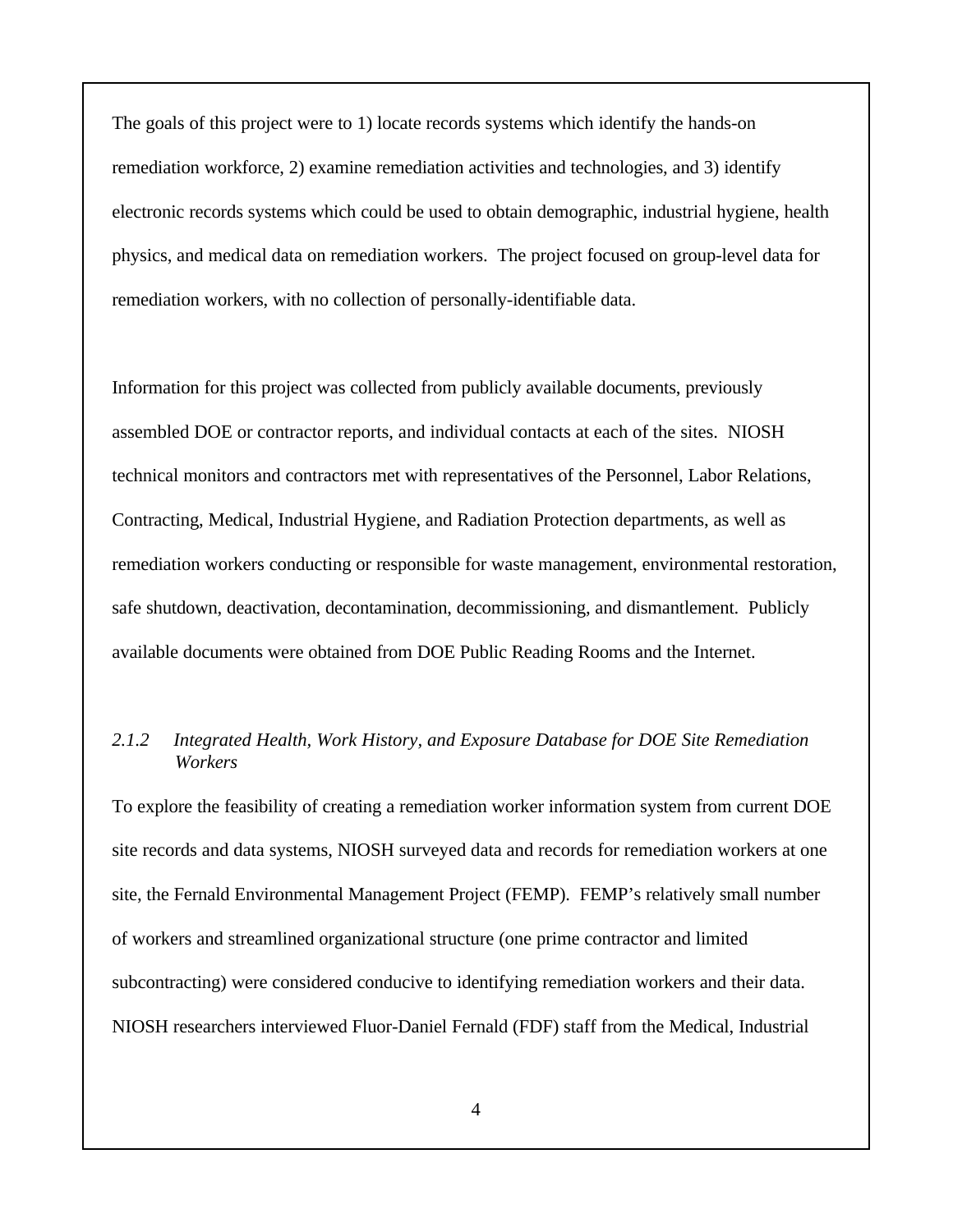Hygiene, Radiological Control, Personnel, Records, Training, and Industrial Relations departments, as well as workers from two labor organizations at the site, the Greater Cincinnati Building and Construction Trades Coalition and the Fernald Atomic Trade and Labor Council. Initial evaluation of data systems focused on the following elements: personal identifiers used by different departments; the extent of hard copy versus electronic data; the compatibility of computer platforms, database languages, and data elements; and existing interdepartmental linkages.

Changes in site organization and work practices are common during the remediation era. Observations from each EAFS report reflect information gathered at the time of the report, and observations from the Integrated Health, Work History, and Exposure Database project reflect information collected in 1998. Subsequent changes in administration, worker activities, and record collection and retention practices which may have occurred at the seven sites are not reflected in this document.

#### **2.2 Secondary Data Sources**

A number of federal agency reports also provided useful information. DOE's Office of Oversight has issued a series of reports assessing safety and health programs at specific sites, as well as across the complex (2000, 1999a, 1999b, 1998a, 1998b, 1998c, 1995). The Office of Technology Assessment of the U.S. Department of Commerce discussed remediation issues across the complex in their report, "Hazards ahead: managing cleanup, worker health and safety at the nuclear weapons complex" (Office of Technology Assessment, 1993). The National Academy of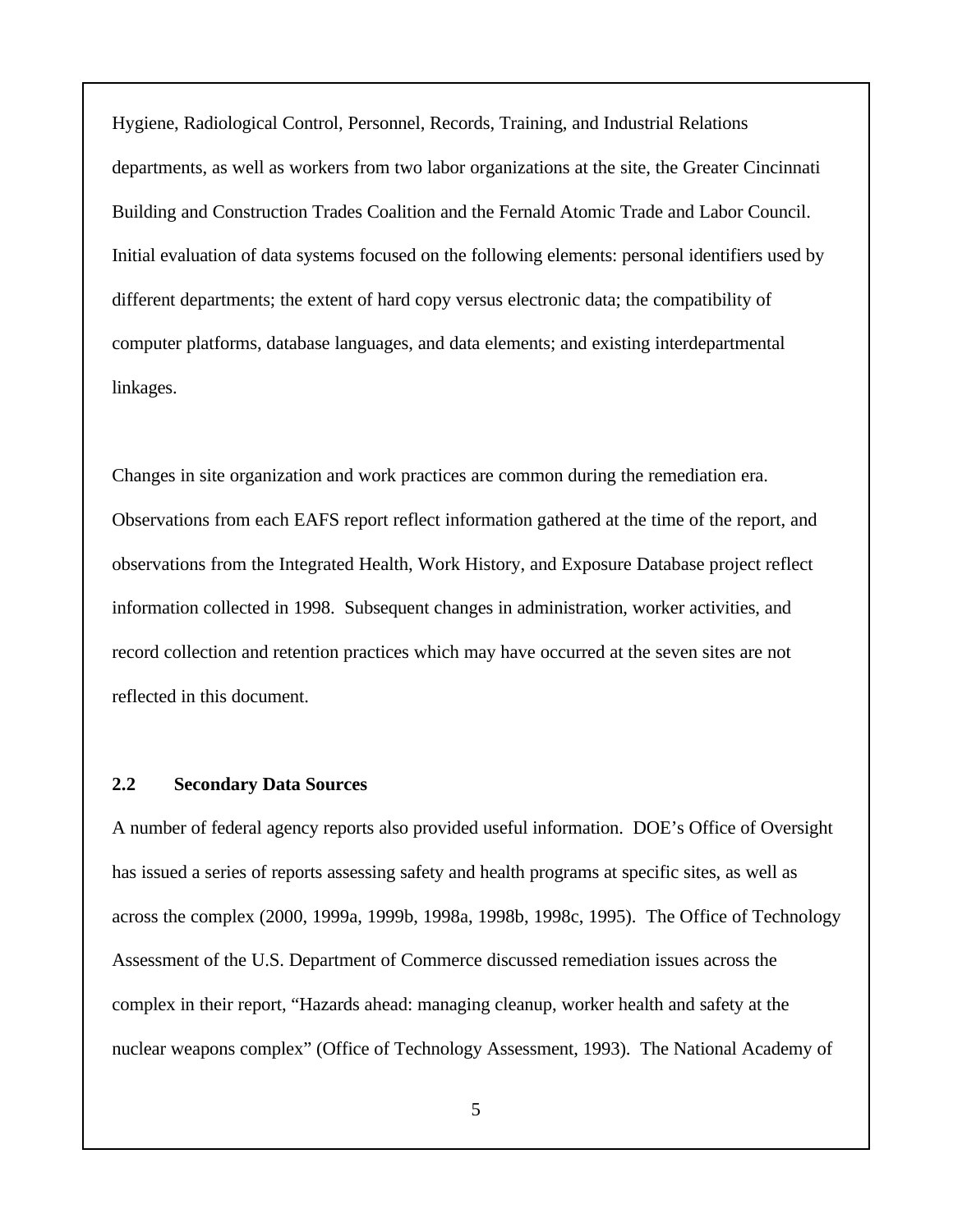Public Administration's report "Ensuring worker safety and health across the DOE complex" examined complex-wide administrative factors affecting worker safety and health (Zuck et al., 1997). The Defense Nuclear Facilities Safety Board (DNFSB) evaluates safety issues across the complex, and the General Accounting Office (GAO) has reported on efforts to establish a comprehensive health surveillance system within the DOE (1993). Reports from these sources were reviewed for information pertinent to the four questions discussed above.

#### **3. ISSUES AND FINDINGS**

#### **3.1 Administrative and Organizational Issues**

A common observation of the NIOSH projects, as well as other government reports, is that administrative and organizational factors hinder efforts to identify remediation workers and lead to deficiencies in their work history, exposure, and medical data. These factors include frequent changes in organizational structure, accelerated cleanup timelines, reductions in resources, and increases in multi-tiered subcontracting (Tankersley et al., 1998; Office of Oversight, 1998c).

Prime and subcontractor turnover is a major issue. Since the beginning of concerted remediation efforts within the DOE complex in 1988, prime contractors have changed at least once at each of the seven sites studied in the NIOSH EAFS, and more than once at several sites. Contractor turnover can create knowledge gaps; new subcontractors may not be familiar with historical site processes (Office of Oversight, 1998c). In addition, they may lack developed worker health and safety infrastructures (Zuck et al. 1997). Because contractors frequently assume responsibility only for records covering their tenure at the site, turnover can lead to dispersion of records and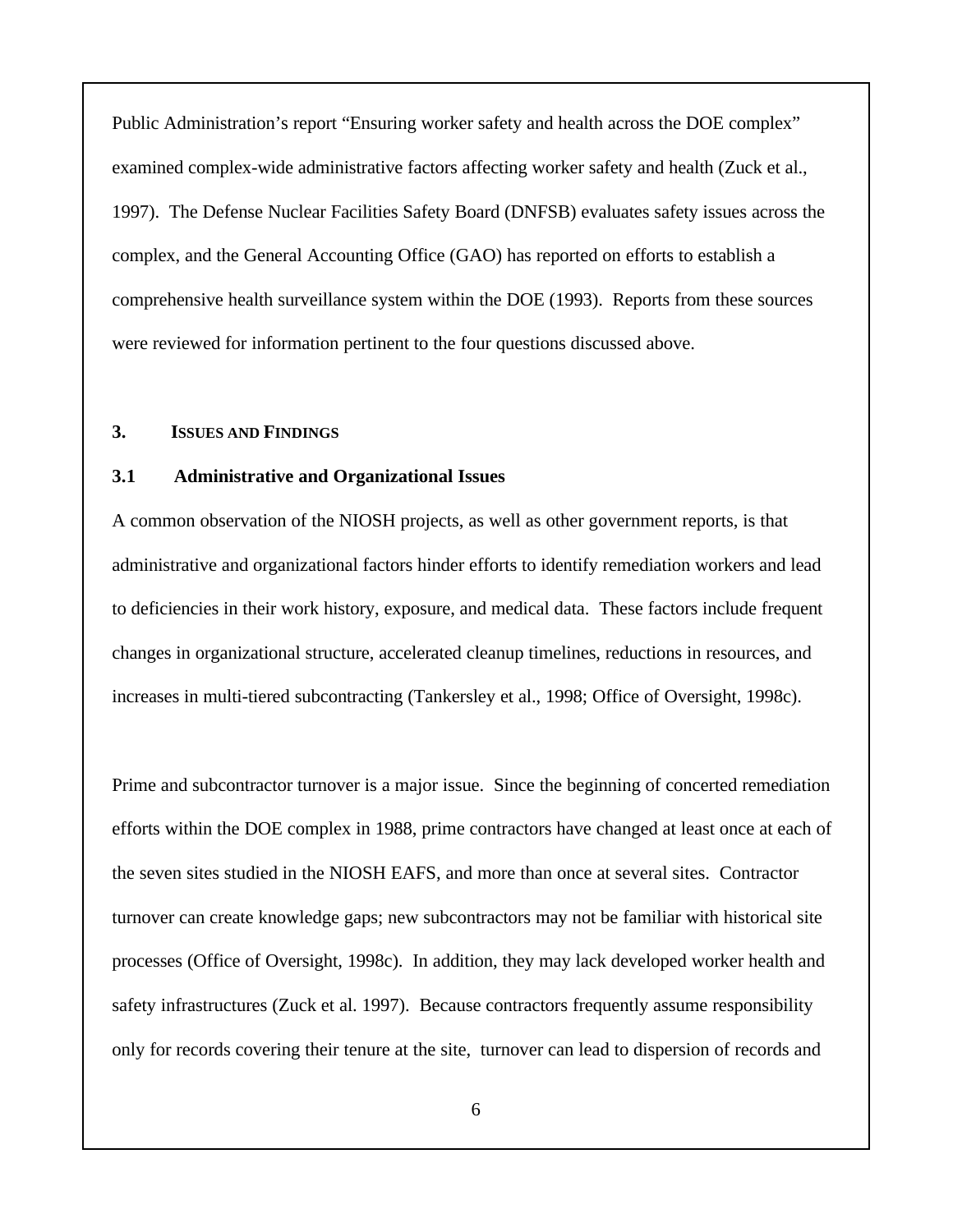data loss. Subcontractor budgets are frequently short term and do not support long-term record retention schedules. At Fernald, one of four remediation subcontractors contacted for the NIOSH EAFS had gone out of business entirely, and the location of this company's records is unknown (Stevens and Back, 1996). Discussions at other sites suggested that some subcontractors may have taken worker exposure and medical surveillance records with them when their contracts expired.

Increasing organizational complexity also adversely affects data collection and retention. During the production era, operations at DOE sites were generally managed by a single prime contractor in direct supervision of a few subcontractors. Remediation efforts, however, are generally managed through contractual agreements between the DOE, its prime contractors, and subcontractors. In the mid 1990s, both Hanford and the Rocky Flats Environmental Technology Site changed from a Management and Operating (M&O) contract system, in which the prime contractor directly employed the majority of the workforce, to an Integrated Management Contract (IMAC), in which the prime contractor oversees a large tiered system of contractors, who are the actual employers of the remediation workforce (Back and Stevens, 1998; Zimmerman, 1999). Figure 1 shows changes in the organizational structure at Hanford following the move to the IMAC system.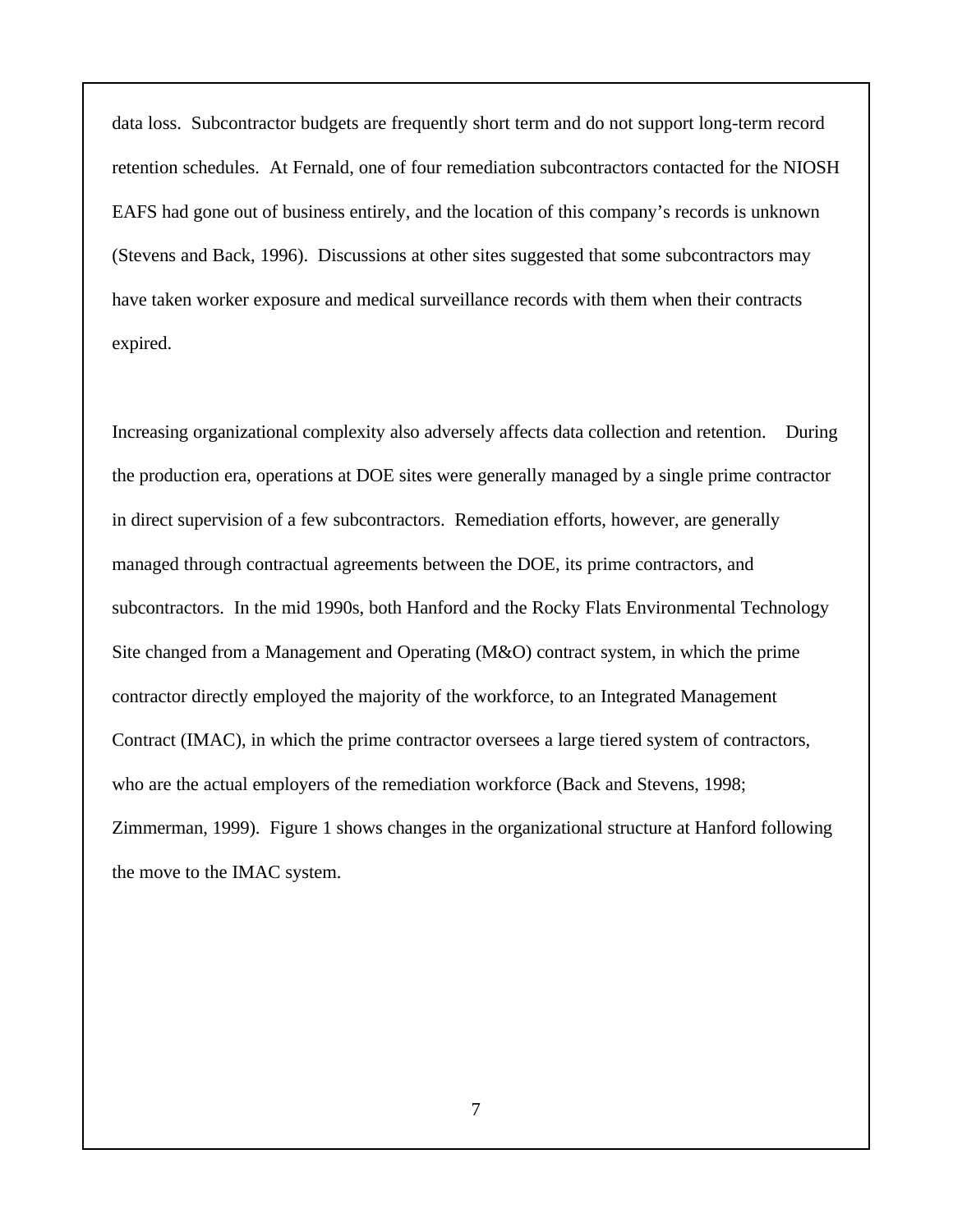

Prime contractors and first-level major subcontractor are noted by name. For both time periods, there are also m u ltiple second and third tier subcontractors

Such multi-tiered contracting has become common across the complex (see Appendix A). In this increasingly dispersed work environment, responsibilities for medical and exposure monitoring, data collection, and data maintenance are often complex, diffuse, and non-uniform (Office of Technology Assessment, 1993; Office of Oversight, 1998c).

The enforcement relationships among DOE, its contractors, and subcontractors also affect the collection and maintenance of critical worker data. DOE promulgates worker safety and health standards through two mechanisms, orders and rules. Under the Price-Anderson Act Amendments of 1998, DOE can fine and take legal action against contractors for rules violations. In constrast, contractors violating orders can only be penalized through payment reductions (Zuck et al., 1997). The result is that worker monitoring and records are generally comprehensive and standardized where covered by rules, and less so where only orders exist.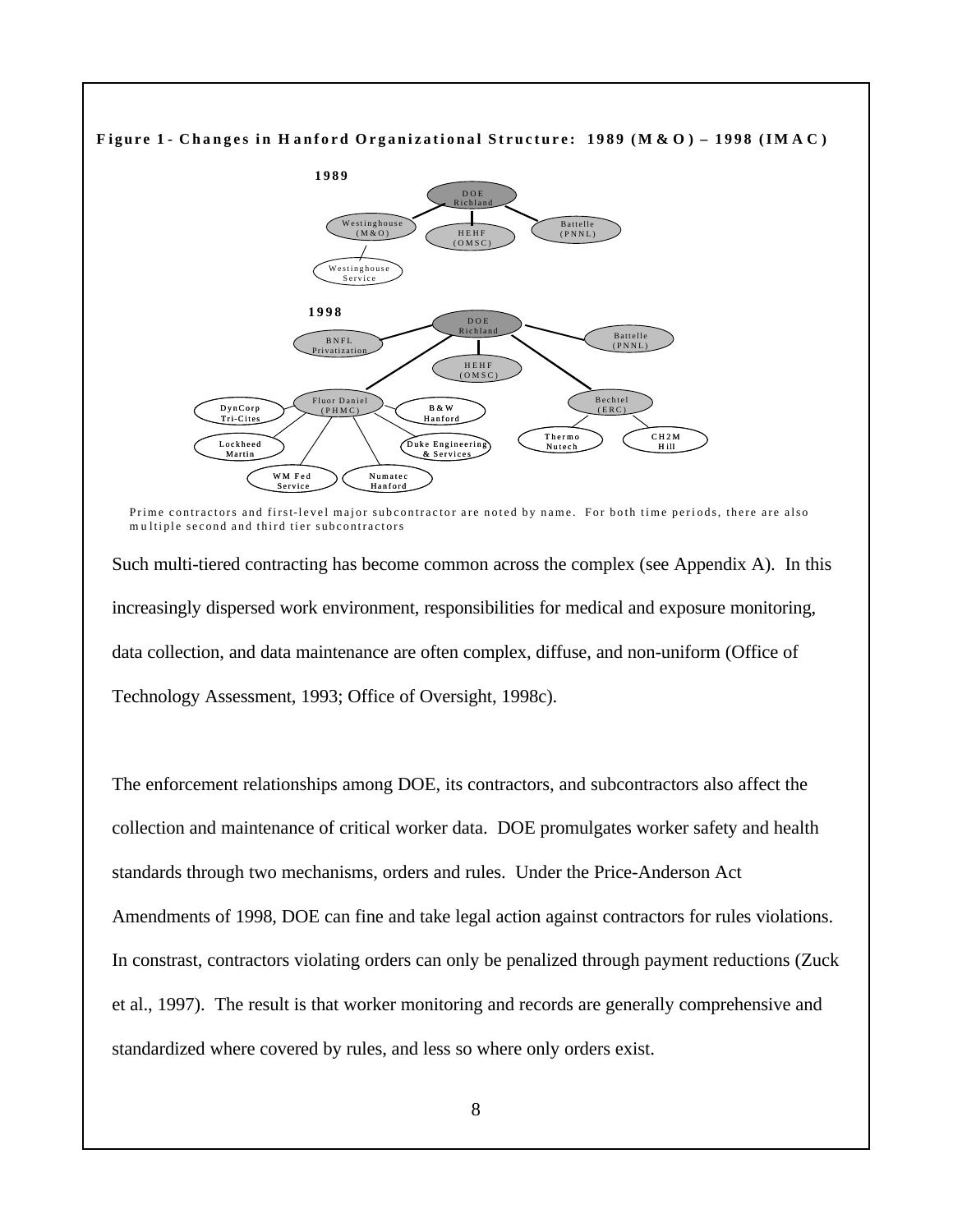#### **3.2 Feasibility of Creating Comprehensive Remediation Worker Rosters**

No comprehensive historical or current roster of remediation workers (all workers on site during remediation work, or all hands-on remediation workers) was found at any of the seven sites included in the Remediation Workers Exposure Assessment Feasibility Study. In the absence of historical remediation worker rosters, researchers must attempt to reconstruct such rosters retrospectively. Several factors complicate retrospective reconstruction of remediation worker rosters.

#### *3.2.1 Human Resource Data for Remediation Worker Rosters*

Human Resource (HR) or Personnel departments are a logical starting place for roster development. However, at the sites studied, HR department data do not adequately and comprehensively identify remediation workers. At sites such as Fernald, HR systems are limited to employees of the prime contractor and a few teaming partners, with no individual data available for other subcontractors. At INEEL, prior to 1994, the prime M&O contractor provided HR tracking services to some, but not all, site contractors. Assembling a roster of site remediation workers prior to this date would require obtaining records from all contractors not included in the system, and one of these had dissolved by 1999 (Zimmerman and Moore, 2000). The Savannah River Site EAFS encountered the following obstacles to remediation worker identification: a lack of requirements for subcontractors to submit detailed personnel records to the prime contractor; a lack of explicit records collection requirements in contracts; and contracting and invoicing methods which do not specify the number and/or identity of workers (Tankersley et al., 1998).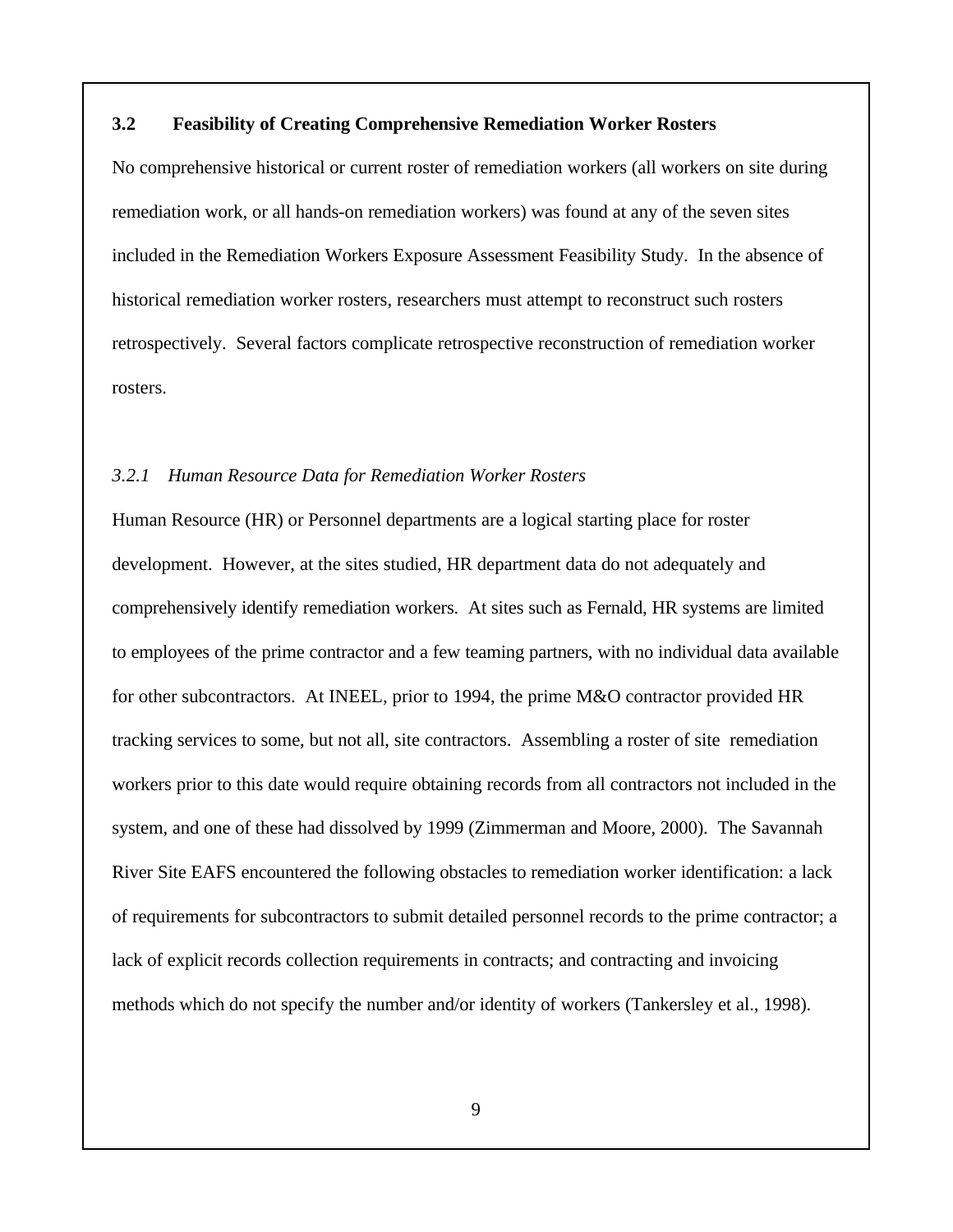Job titles are potentially useful for identifying remediation workers. However, sites which retain an active processing component, such as Savannah River, may use the same job trade titles for both remediation and production workers, preventing differentiation of remediation workers from the general worker population. Examples at the Savannah River Site include electricians and pipefitters.

#### *3.2.2 Departmental Data Sources for Remediation Worker Rosters*

The finding that many remediation subcontractors are excluded from HR record systems at Fernald led the NIOSH Integrated Health, Work History, and Exposure Database project to investigate the feasibility of using other departmental data sources to identify remediation workers. At Fernald, the most comprehensive roster data source is the set of linked Security and Training databases. However, visitors may be indistinguishable from subcontractors in these databases due to overwriting of data and limited coding choices. For example, remediation-era subcontractors no longer employed at the site who return for medical exams may be classified as visitors, and information identifying them as workers overwritten. Health Physics, Industrial Hygiene, and Medical Department data may help to distinguish remediation workers from visitors. Individuals found to have multiple records not only in the security database, but also in the radiation exposure and medical databases, are more likely to be workers, rather than visitors.

However, at Fernald and other sites, the utility of departmental data sources for roster creation is limited by the exclusion of certain groups of subcontractors. For example, construction workers may not be covered by radiation monitoring programs because they work outside the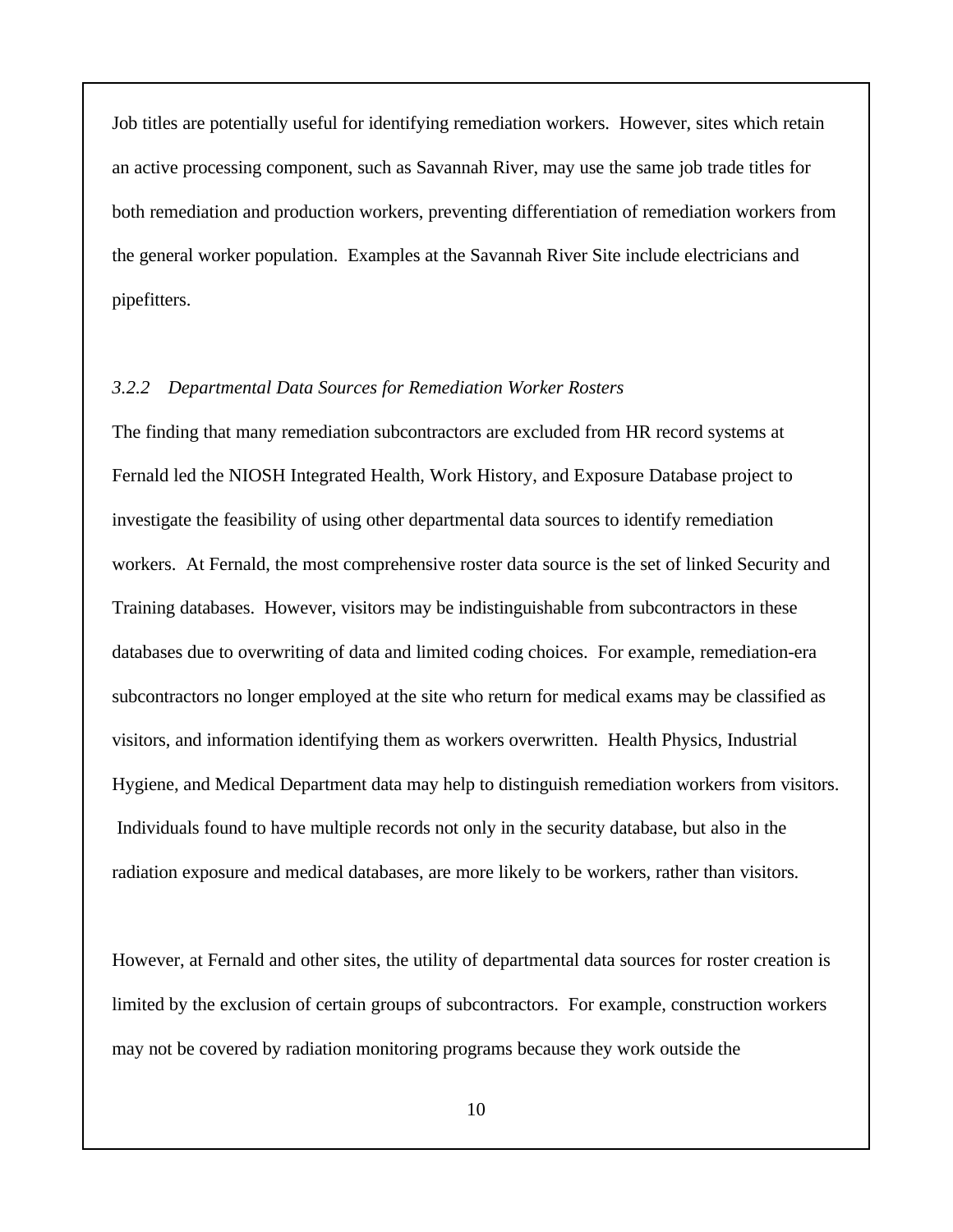radiologically controlled portion of the site. A potential source for identifying these construction workers is the weekly payroll certification forms which are submitted to the prime contractor to comply with the Davis-Bacon Act regulating wage payments for Federal construction projects. However, these records fall under a two-year retention schedule, and thus will be of limited utility in constructing historical worker rosters.

In summary, both historical and current rosters identifying remediation workers appear to be absent, and retrospective reconstruction of worker rosters will be complicated by several factors. Job titles do not adequately differentiate remediation workers from those engaged in production activities. HR department data systems may not yield comprehensive rosters due to exclusion of subcontractors. While other departmental data sources may be helpful in identifying remediation workers, some subcontractors are absent from these sources as well. To comprehensively identify remediation workers on a site-wide basis over the years of interest for any specific study design, let alone across the complex, would be difficult given these constraints. Further, constructing a comprehensive, historical remediation worker roster would require identifying and locating all previous subcontractors, along with their records.

### **3.3 Availability of Exposure, Work history, and Medical Data for the Remediation Workforce**

Data adequate to assess individual workers' occupational exposure potentials are key to epidemiologic studies and risk reduction efforts. Comprehensive individual exposure monitoring data are ideal. Where these are absent, work history information can be used to estimate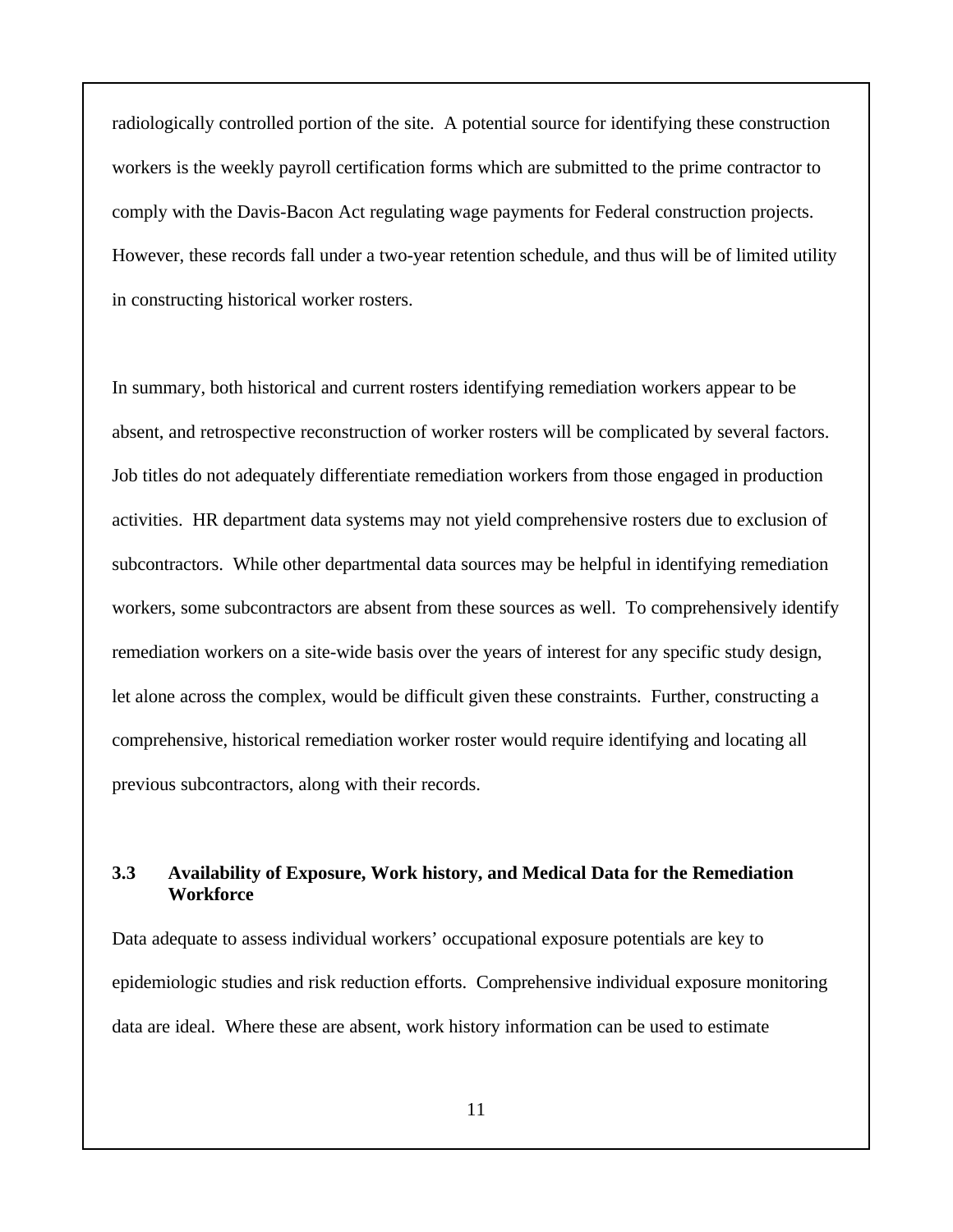exposure potentials. Medical records can provide information about acute health events such as illnesses and accidents, as well as occupational exposures and lifestyle factors (e.g., smoking) which can impact health outcomes. Without adequate information in these areas, the ability to evaluate relationships between occupational exposures and health outcomes is compromised. Such information is particularly critical for remediation workers, who will likely face unique exposure issues.

Several factors complicate exposure assessment for DOE site remediation workers. Because of secrecy surrounding the production of nuclear weapons, including restrictions on material inventory information with "need to know" requirements, health and safety personnel may not have complete understanding of potential exposures and hence may not be able to adequately monitor remediation workers. For example, the presence of transuranics has only recently come to light at Paducah, and remediation workers there may have encountered these radionuclides during cleanup activities. At the Mound site, metal tritides present similar issues (Collas, 1999).

The use of new technologies for handling and treating existing wastes can also complicate exposure assessment for remediation workers. These technologies have the potential to reduce exposures (e.g. through remote operation) or to produce additional exposure hazards, some of which are not well characterized. For example, waste containment or reduction methods which utilize high temperatures, such as incineration, calcination, pyrolysis, ceramification, and vitrification, may emit toxic gases or particulates (Salvato, 1992). Other treatment methods, such as polyurethane grouting and neutralization, may utilize hazardous materials, including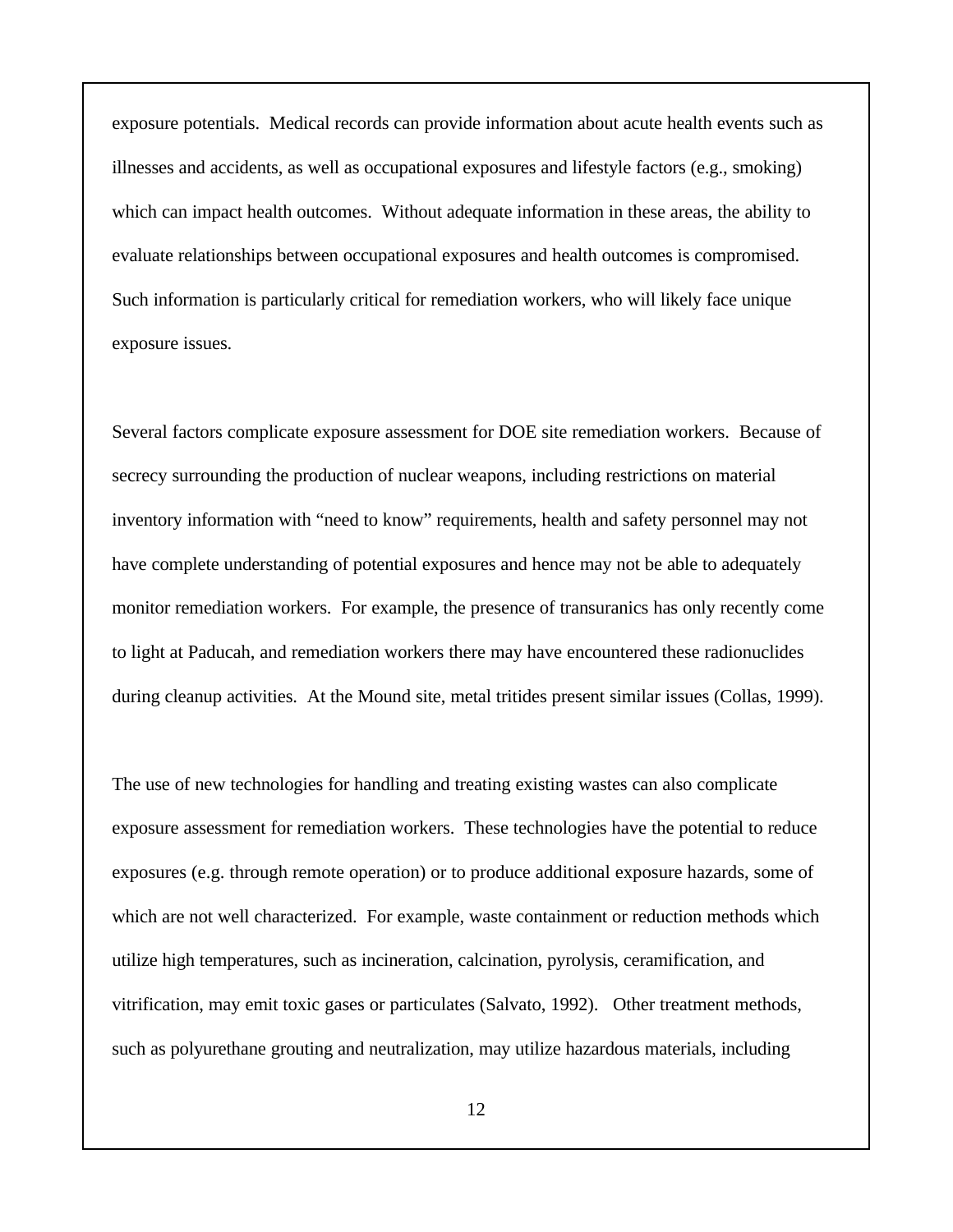isocyanates and caustic compounds. In some cases, the potential exposures from these cleanup technologies do not appear to have been fully evaluated or understood (Back and Stevens, 1998; Zimmerman, 1999). As a result, standard monitoring practices may not capture adequate exposure data for workers involved in these processes.

#### *3.3.1 Exposure Data*

 At many sites, radiation monitoring data appear to be more readily available than chemical monitoring data. This discrepancy is due in part to differences in data collection rules for the two types of exposures.

#### 3.3.1.1 Radiation Exposure Monitoring Data

Because it is governed by legally-enforceable standards, radiation monitoring is an exception to data decentralization and exclusion of subcontractors from record systems. Radiation monitoring has been not only prescribed in DOE Order 441, but also codified under Title 10 of the Code of Federal Regulations (CFR) Part 835, Occupational Radiation Protection (Office of the Federal Register, 2000b). Because of this rule, all sites participate in standardized radiologic exposure monitoring and data collection programs. Therefore, identification of radiation-monitored workers and subcontractors is relatively straightforward (Tankersley et al., 1998; Tankersley et al., 1999).

Although external radiation monitoring systems across the DOE are comprehensive, an assessment of the INEEL Radiation Protection Program by the DOE Office of Oversight (1999b)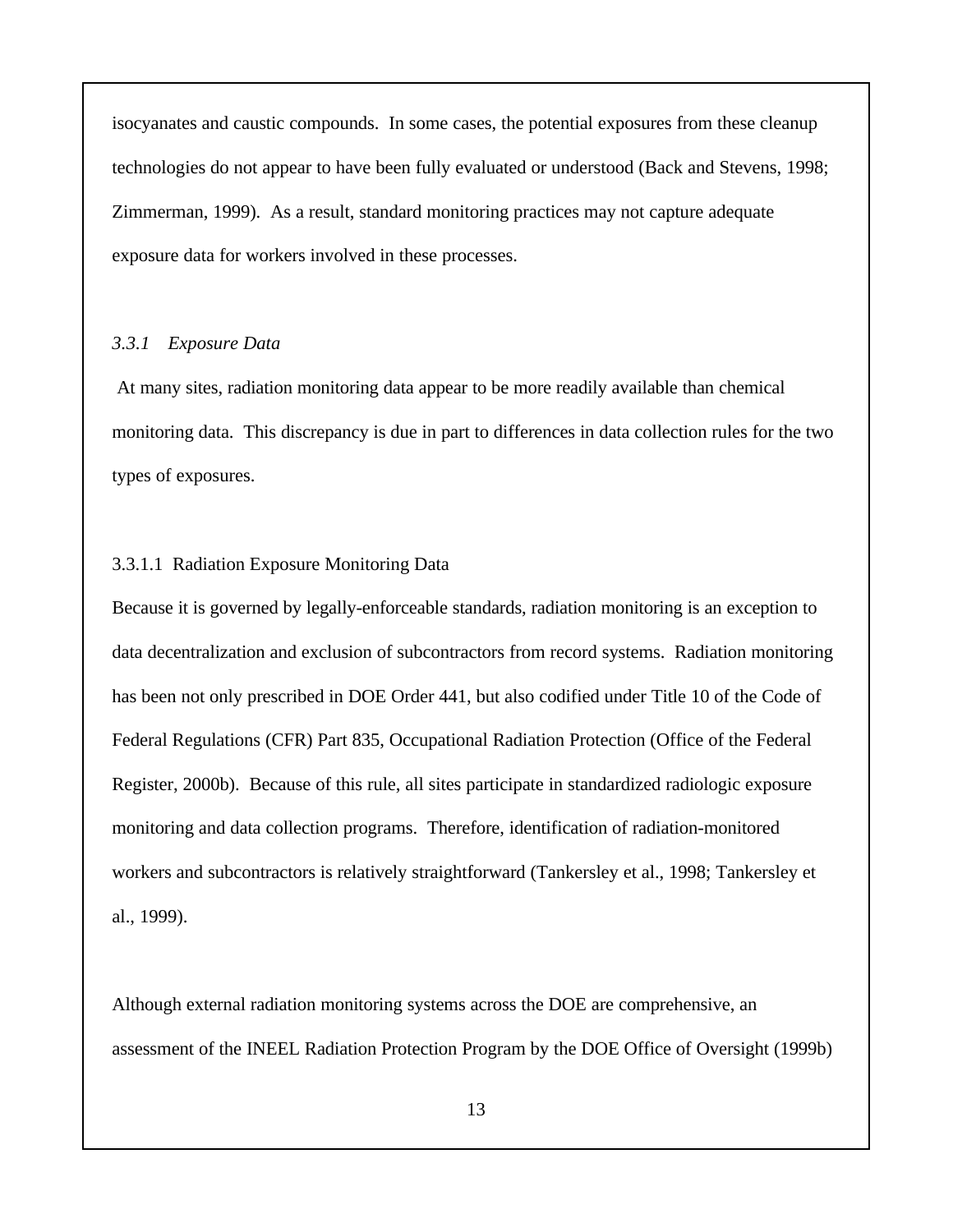found that INEEL does not have an effective system for ensuring that transient radiological workers are included in appropriate bioassay programs. The assessment identified a small group of construction workers who required bioassay monitoring according to site procedures but were not in a bioassay program (Office of Oversight, 1999b).

#### 3.3.1.2 Industrial Hygiene Monitoring Data

Across the DOE complex, industrial hygiene monitoring data are generally less complete than radiation data. The National Academy of Public Administration (Zuck et al., 1997) reported that inadequate industrial hygiene monitoring and data collection rules have led to a lack of information about chemical exposures. This is largely an administrative issue. With the recent exception of beryllium under Title 10 (Office of the Federal Register, 2000a), monitoring and data collection for non-radiologic exposures have not been codified. DOE has issued orders for many of the monitoring requirements and Permissible Exposure Limits (PELs) detailed in OSHA regulations (e.g., asbestos and noise). However, because these requirements are specified in orders, rather than rules, they have limited enforceability at DOE sites, and there are few complex-wide standard requirements for industrial hygiene monitoring (Zuck et al., 1997).

Recently, DOE has developed an exposure assessment guide which could serve as the basis for standardizing monitoring across the complex. The Exposure Assessment Implementation Guide for Order 440.1 (Office of Environment Safety and Health, 1998) outlines exposure monitoring procedures. The Guide describes the need to link hazards, exposures, and medical monitoring across departments and to individual workers, and establishes the need for complete, task-based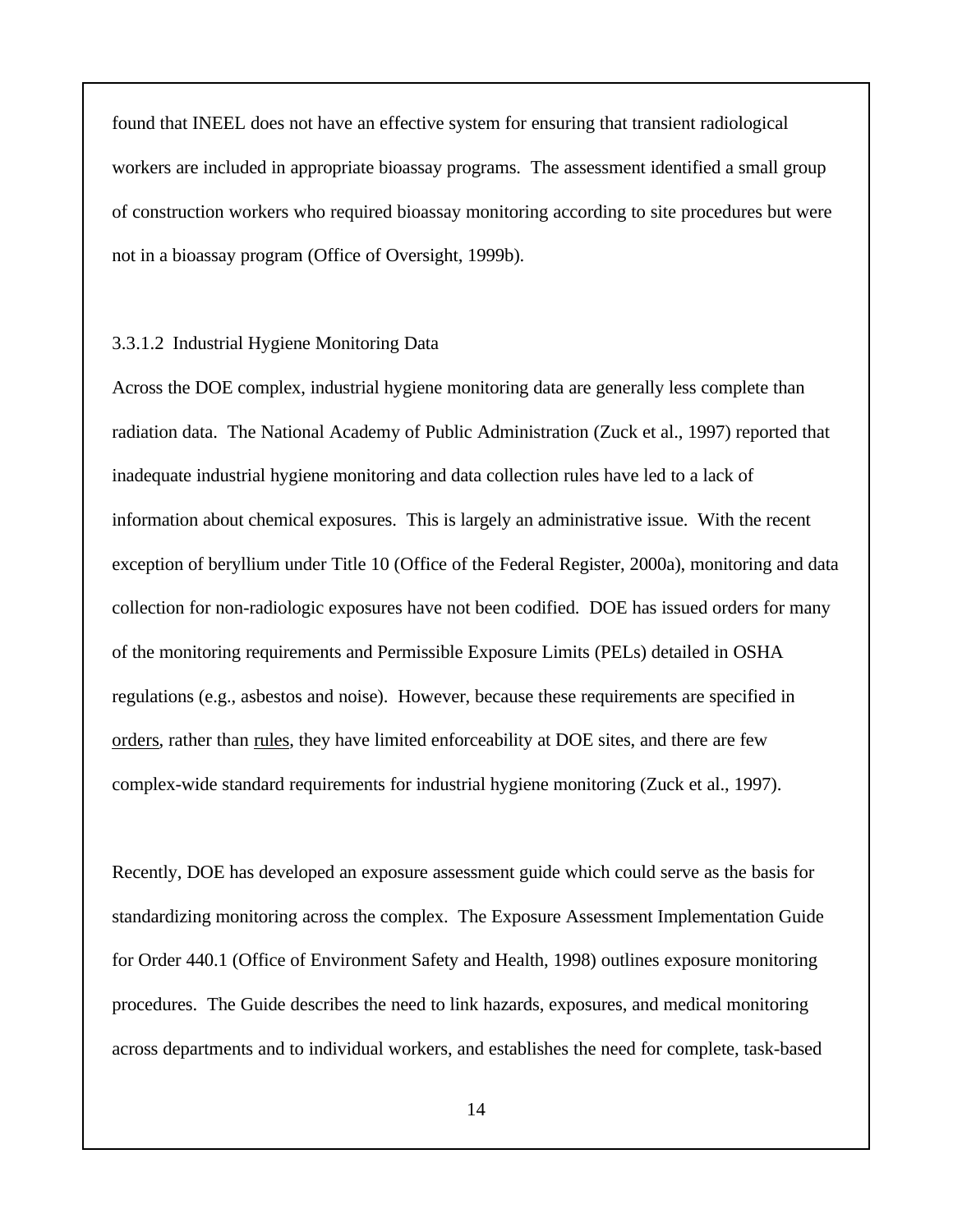documentation of monitoring. This document, which focuses on hazard recognition and anticipation, is compliance-oriented, recommending the use of baseline random monitoring to determine the probability that a particular activity will exceed an occupational exposure limit. The Guide acknowledges that rapidly changing remediation activities will necessitate more frequent sampling, and encourages the use of American Industrial Hygiene Association monitoring guidelines for exposures expected to frequently exceed certain exposure limits. However, the recommendations do not include routine monitoring of individual workers, a position which may lead to incomplete data for surveillance and epidemiologic purposes. While workers exposed at low levels may be at lesser risk, evaluation of the dose-response relationships would be hindered by the decision to limit monitoring where exposures are expected to be low. The Guide's recommendations could be expanded to meet these needs. Of greater concern is that because the Guide details recommendations supporting an order, rather than a rule, its impact on exposure monitoring across the complex is likely to be limited. In the absence of DOE rules governing non-radiological monitoring and data collection and reporting, industrial hygiene data for subcontractors will continue to have large gaps.

Deficits in industrial hygiene data collection and reporting are particularly acute where responsibilities for safety and health are not clearly distributed between DOE, contractors, and subcontractors (Office of Oversight, 1998a; Office of Oversight, 1998c). The Hanford site provides an example of how organizational changes combine with a lack of codified data collection rules to create gaps in industrial hygiene data for remediation workers. In the past, the Hanford Environmental Health Foundation (HEHF) held primary responsibility for IH monitoring,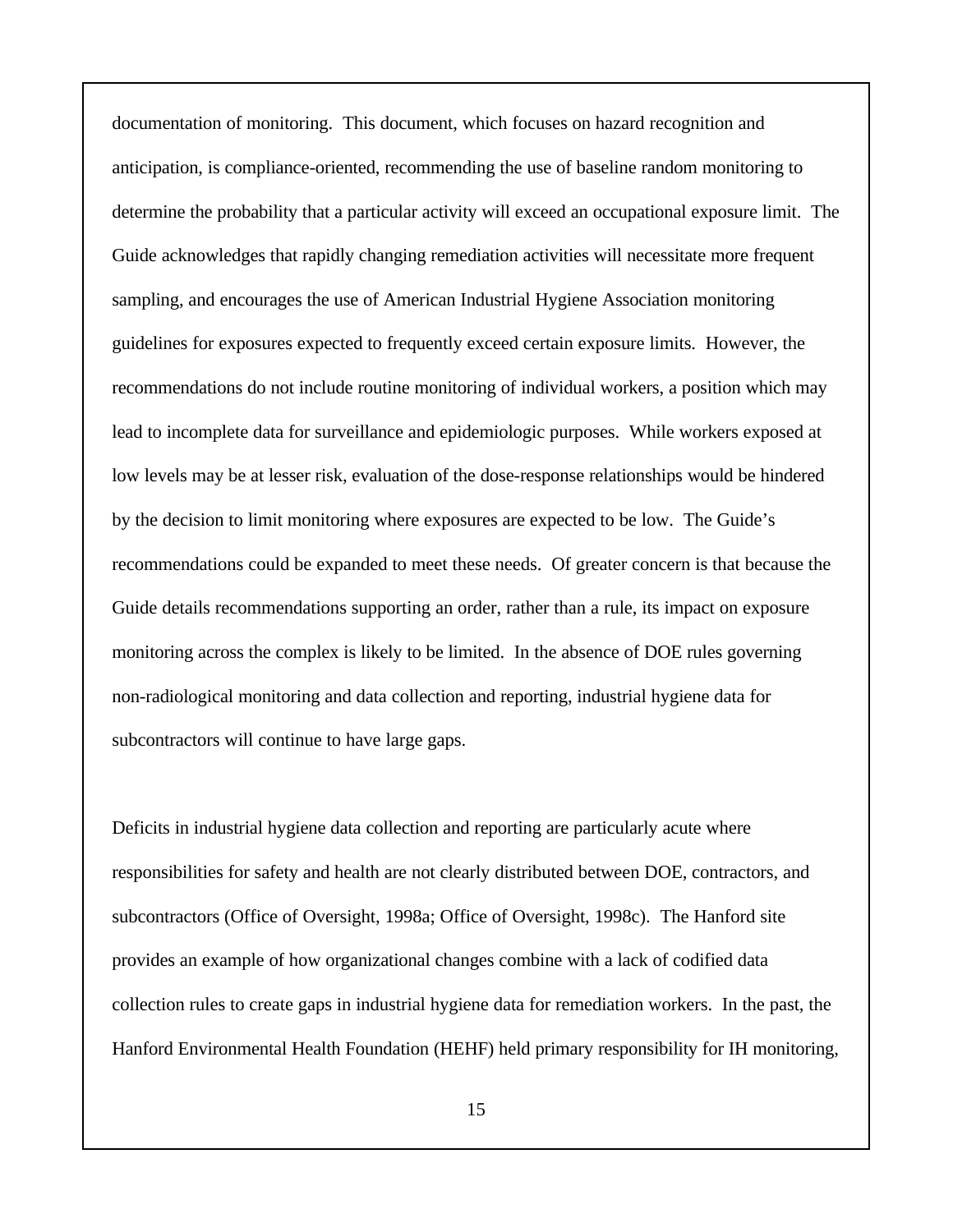assessment, and recordkeeping. Since the advent of the Project Hanford Management Contract (PHMC) in 1996, coordination of industrial hygiene programs at the Hanford site has been the shared responsibility of the Occupational Medical Services Contractor (OMSC) at HEHF and three prime contractors on site. While these prime contractors must comply with DOE-Richland oversight, they provide their own IH monitoring and recordkeeping and are not required to submit industrial hygiene exposure monitoring reports to DOE-Richland. In turn, subcontractors have their own industrial hygiene programs and data systems, and may not be required to report data to their prime contractor in all cases. With these decentralized and potentially incomplete data collection systems, comprehensive assessments of remediation worker exposures at the site will be difficult.

#### *3.3.2. Work History Data*

Where personal exposure data are limited, work history data can potentially be used to link individual workers to area monitoring data, materials inventories, or other data that allow assessment of exposure potentials.

#### 3.3.2.1 Job Titles

Job titles must be specific to be useful for assessing workers' exposure potentials. The need for specificity is heightened in the remediation era because of the increased diversity of activities. However, a number of DOE sites have moved towards increasingly broad job titles. In the worst case, completely uninformative titles such as "Team Member" are used. Some sites have adopted broad titles which encompass activities previously performed by multiple trades. Rocky Flats now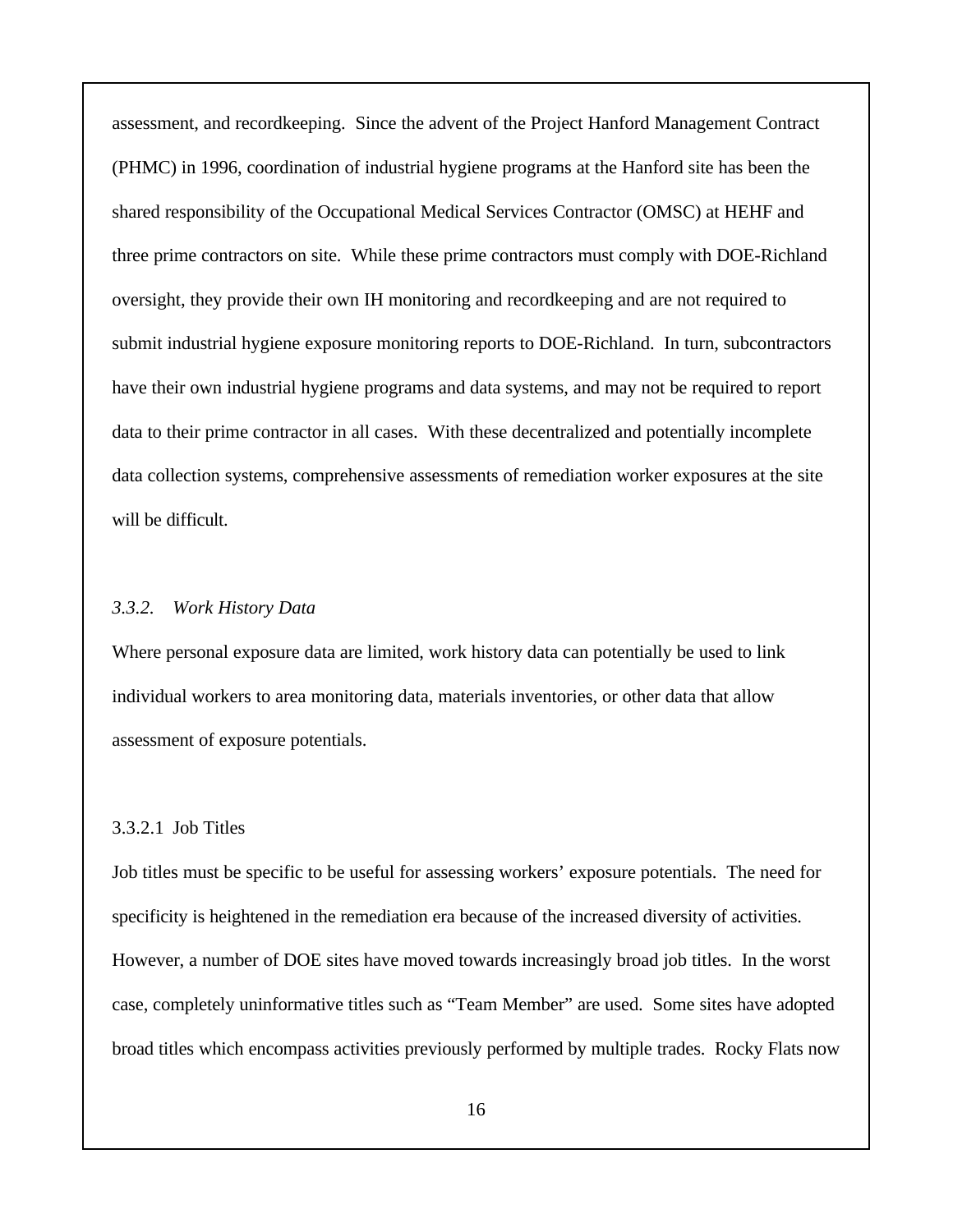uses job titles such as "Mission Support Specialist," which combined the Filter Technologist, Facility Remediation and Waste Technologist, and Waste Certification Inspector classifications (Back and Stevens, 1998). At Mound, bargaining unit employees were reclassified under general job titles so site contractors could use the same personnel for numerous tasks. The new agreement reclassified these workers into three groups: Maintenance, Material Handlers, and Demolition Technicians (Hekman, 1998). Exposure potentials for these generic job titles are likely to be heterogenous and, perhaps, indistinguishable.

The movement towards generic job titles or job classifications is not consistent across sites. At the Hanford site, the Craft Alignment Program (Zimmerman 1999) allows members of trades to perform a slightly broader range of activities while retaining their traditional, specific job titles and functions. With this system, exposure potentials should remain easier to define for Hanford site workers.

#### 3.3.2.2 Worker Activity Tracking

Records which track worker activities can also be used to assess exposure potentials. At Fernald, site personnel reported that individual worker task-hours and day-to-day locations are no longer recorded, and that connecting workers to tasks is now difficult. At many sites, personnel records do not indicate a worker's department or work location, providing instead a manager's office location for payroll distribution. At Savannah River Site, many subcontracts do not specify the number or identity of workers contributing to invoiced worker-hours. In addition, sources at several sites indicated that in order to reduce costs, service contracts are sometimes issued for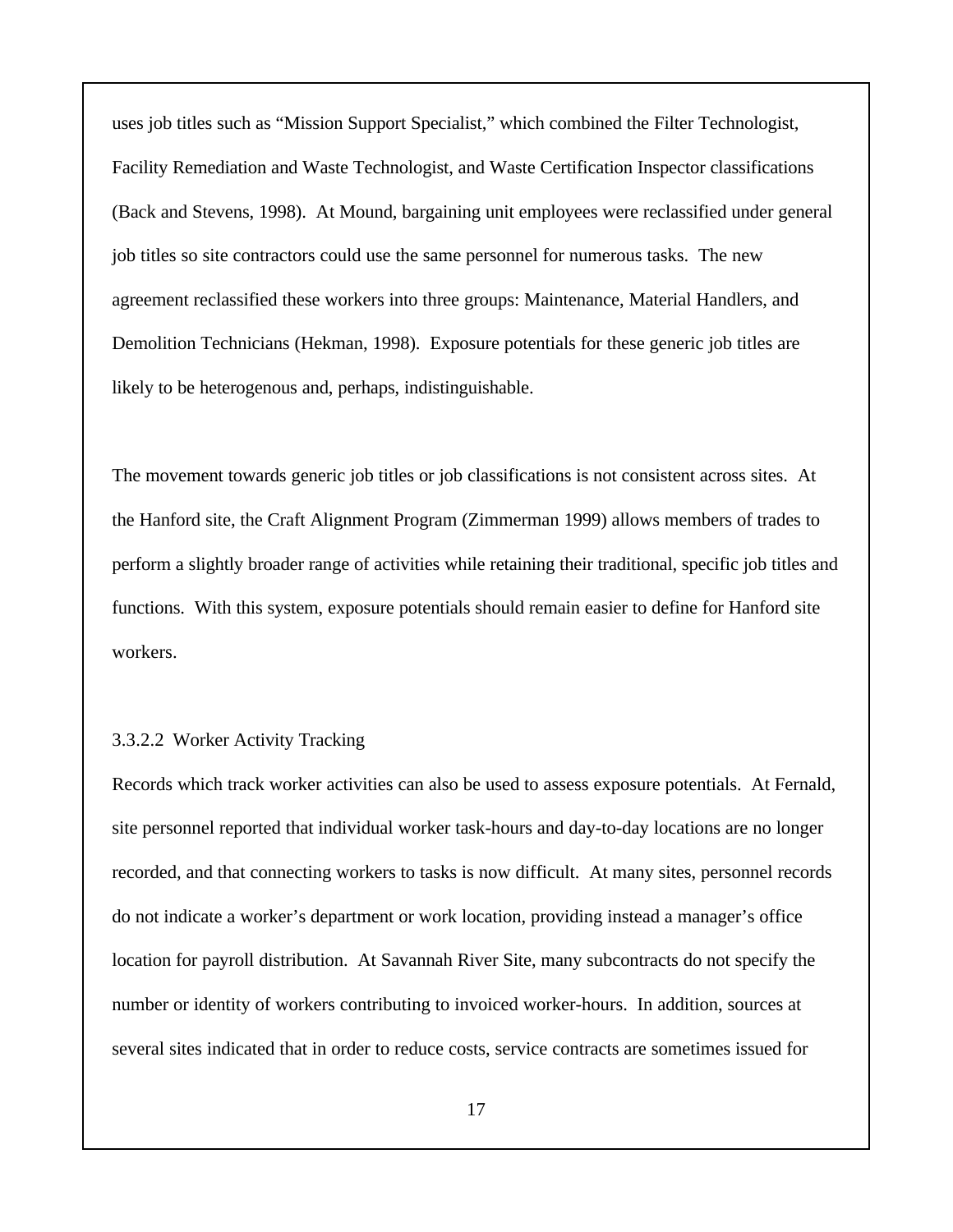remediation work. This practice may reduce data for worker tracking, because service work does not require collection of payroll records (in contrast to collection mandates of the Davis-Bacon Act for Federal construction projects).

#### 3.3.2.3 Medical and Other Departmental Exposure Data

Medical records contain valuable information on injuries and illnesses, as well as providing data on factors which may impact exposure-disease relationships, such as smoking habits, occupational exposures, and occupationally-required x-rays. At several sites, the medical databases do not include all remediation workers. At INEEL, the prime contractors Occupational Medical Surveillance System (OMSS) covers lower-tiered subcontractors only in emergency situations (Zimmerman and Moore, 2000). At Rocky Flats, subcontractors are not always included in exposure monitoring and medical screening programs provided by the site (Back and Stevens, 1998). At Fernald, medical data for subcontractors are largely in hard-copy format and data may be missing for workers opting for off-site medical exams. As with industrial hygiene data, collection and maintenance of medical data do not appear to be standardized or comprehensive

Other departmental data can also provide information on exposure potentials. For example, records of examinations or training for personal protective equipment use have similar utility, although the number of workers examined and/or trained may exceed those with real potential for exposure. Hazardous and radiation work permits can be used to select workers who have participated in specific projects if these permits contain adequate personal identifiers. Medical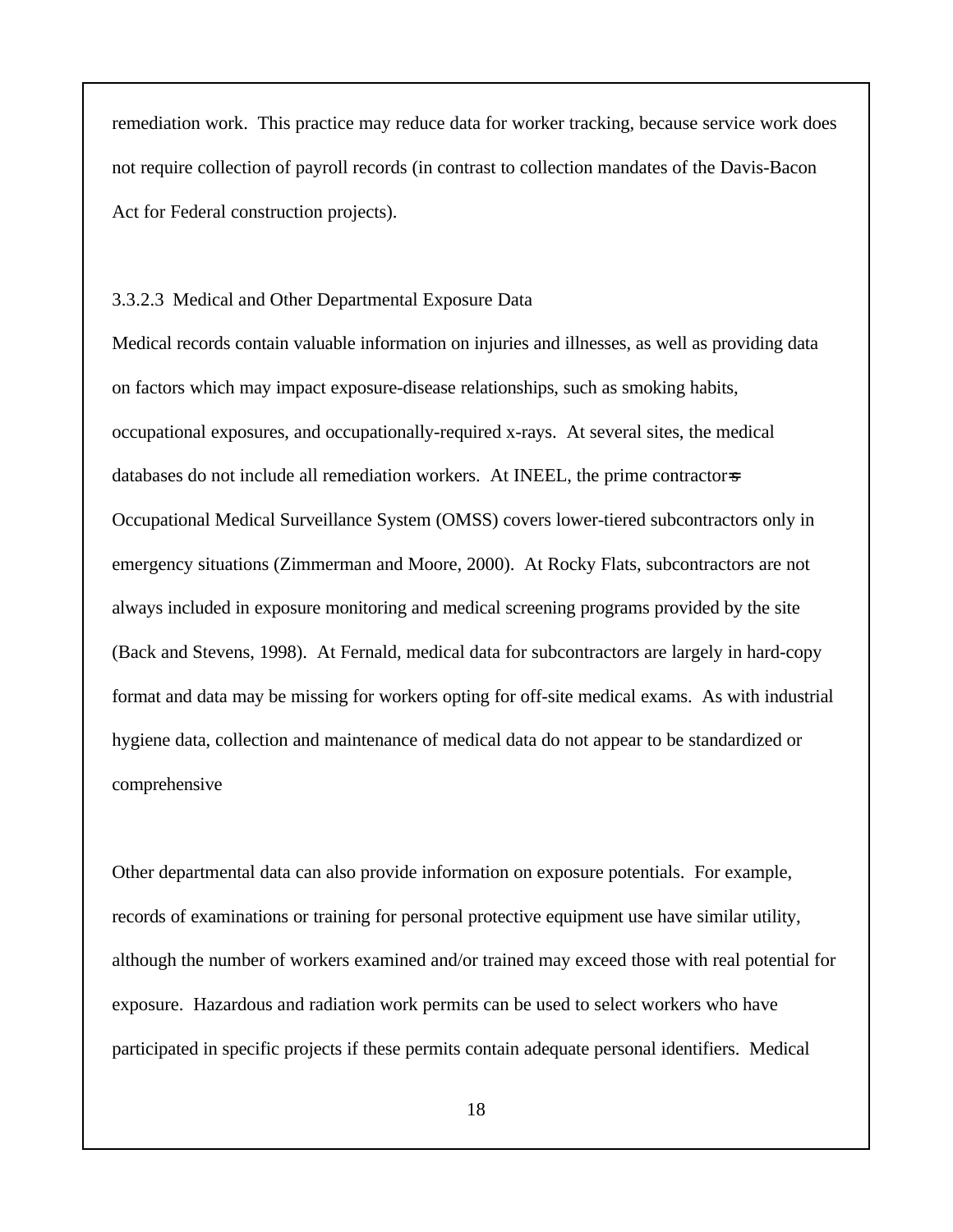databases can be used to identify workers in special health monitoring programs due to potential exposure to specific agents, such as asbestos and lead.

#### **3.4 Data Linkage Issues**

Linkages between remediation workers and their current and historical departmental data are critical for assessing relationships between occupational exposures and health outcomes. Consistent use of unique personal identifiers across departments, site-wide adoption of compatible electronic data systems, and maintenance of data in electronic, rather than hard-copy format, can facilitate these linkages. A number of DOE sites have made progress toward interdepartmental data integration, but the programs are not yet comprehensive.

#### *3.4.1 Unique Personal identifiers*

Consistent, unique personal identifiers are required to link worker rosters to their departmental data. Across the sites, these linkages are compromised by changes in identifiers over time, inconsistencies in identifiers used across departments, and reuse of identifiers. The Social Security Number (SSN) is critical for vital status follow-up for workers. However, SSNs can be incorrect or missing, and are not used by all departments across sites. Radiation badge number and payroll numbers are commonly used in place of the SSN. At several sites, including Savannah River Site and Mound, reports indicate that radiation monitoring badge numbers have sometimes been assigned to more than one worker over time. To make the badge numbers unique, employment date information could be added to the badge number, but employment dates may be difficult to obtain where subcontractors are excluded from personnel systems.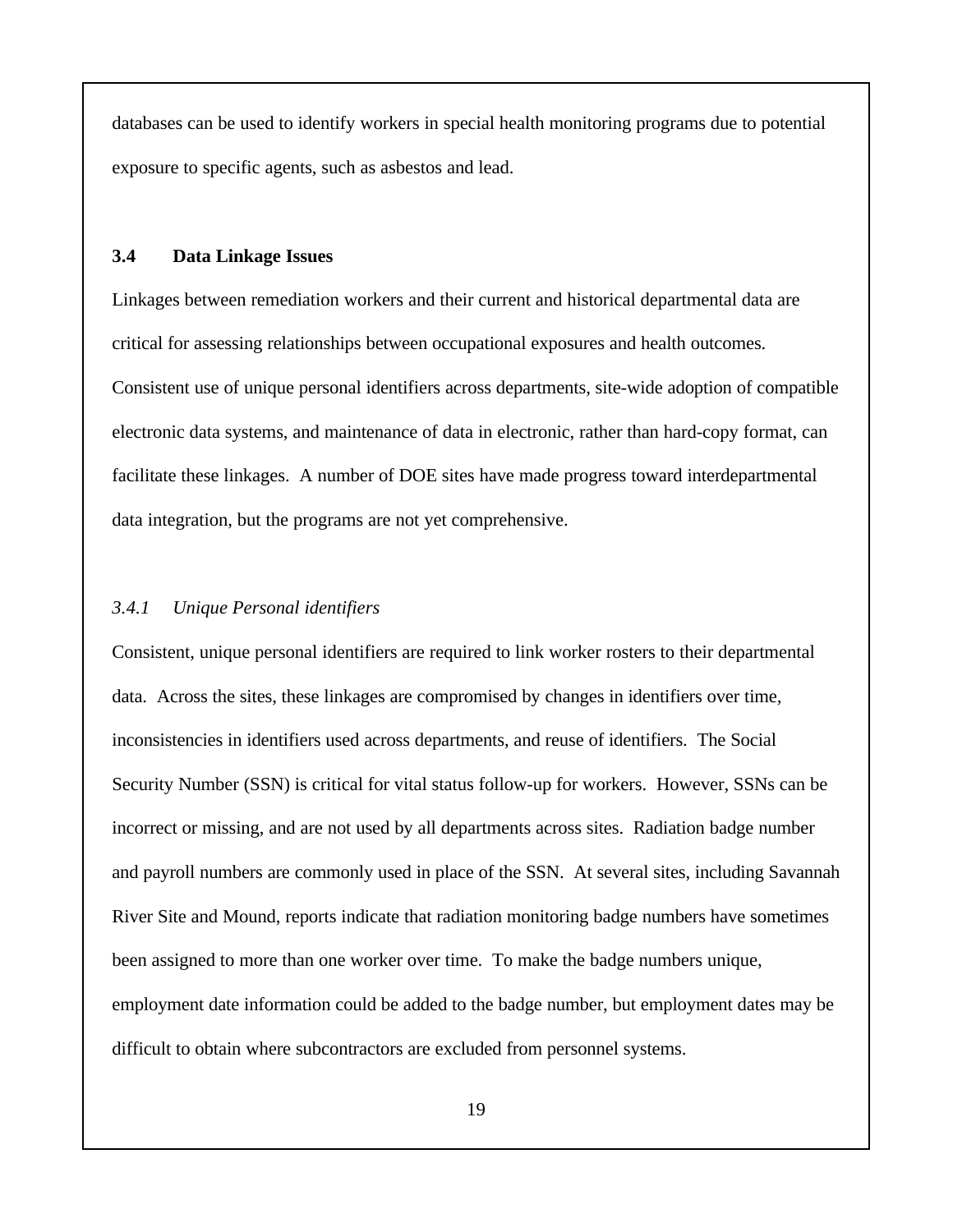#### *3.4.2 Data Accessibility and Compatibility*

As many DOE sites moved from active production to remediation work, a number of former site production workers transferred to remediation work. Critical historical work history, exposure, and medical data for these workers may exist only in archived hard copy format, or in obsolete or proprietary legacy databases which can no longer be easily accessed.

### 3.4.2.1 Electronic Data

Historic electronic data are increasingly difficult to retrieve. Departments at a number of sites are in the process of shutting down old computer systems. Data tapes produced on older hardware platforms which no longer function cannot be read. For example, data from the old Hewlett-Packard systems in the security and radiation protection departments at Fernald may be inaccessible. Unless such data are converted to currently supported platforms while the old hardware still functions, historical data will be lost. A positive note is that many departments are moving to relational databases (frequently Oracle) which can support future data integration efforts. However, conversion of the old data to accessible formats is crucial.

#### 3.4.2.2 Hard-Copy Data

A significant portion of important exposure monitoring and medical data across the complex exists in hard-copy formats (paper, microfilm, and microfiche) only. Hard-copy data can be linked to worker rosters, but these linkages are time consuming. At Fernald, the majority of medical records for subcontract workers are hard copy. At most sites, industrial hygiene data from the 1970s and earlier are not computerized. Fernald's Industrial Hygiene department has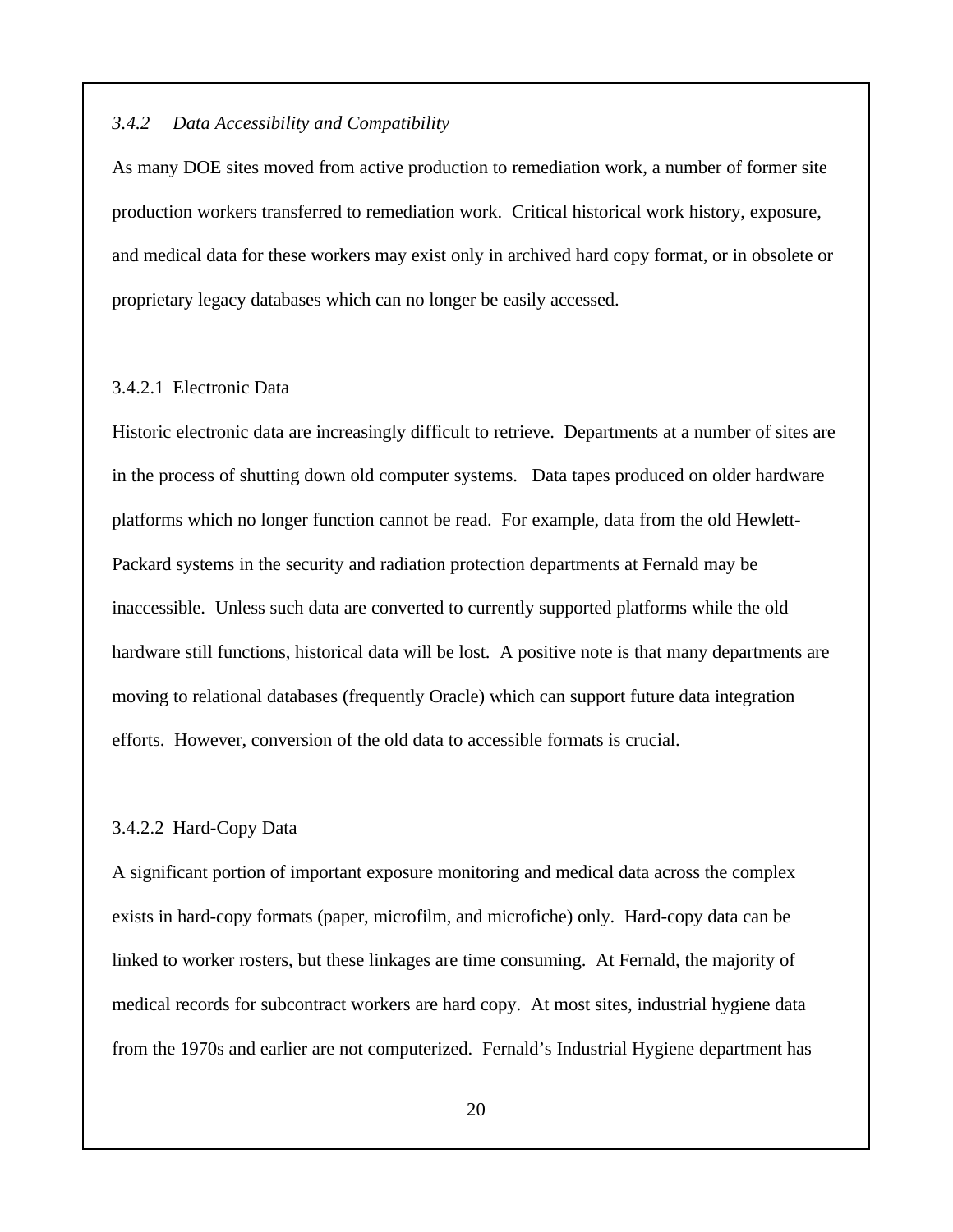recently made significant progress in automating its data. However, across the complex, some hard copy data are on unstable media, and at Fernald , some data which link workers to tasks and exposures are stored in hard-copy format on paper which is fading or on microfiche which cannot be duplicated because the original "silver" films have been lost. Exposure data will be lost unless these records are captured electronically in the near future. While staff are usually aware of the need to automate data, conversion may become a low priority when fiscal and personnel resources are limited.

#### *3.4.3 Current Data Integration Efforts at DOE Sites*

Across the complex, DOE has undertaken information integration efforts designed to reduce worker risks. A number of DOE sites have intensified advanced planning for remediation activities, including enumerating projects, defining technological approaches, and anticipating exposures, numbers of workers involved, and worker protection measures required. Initiatives such as Enhanced Work Planning (EWP) and Integrated Safety Management (ISM) involve collaboration by workers, line management, and health and safety professionals from multiple departments to identify process improvements and create feedback loops to channel information gained from exposure assessment, medical monitoring, and work experiences into future work planning efforts.

However, full integration of information systems has not yet occurred. The Office of Oversight (1999a) found gaps between site occupational medical programs and Environmental Safety and Health (ES&H) departments. Integration of radiologic control information has been more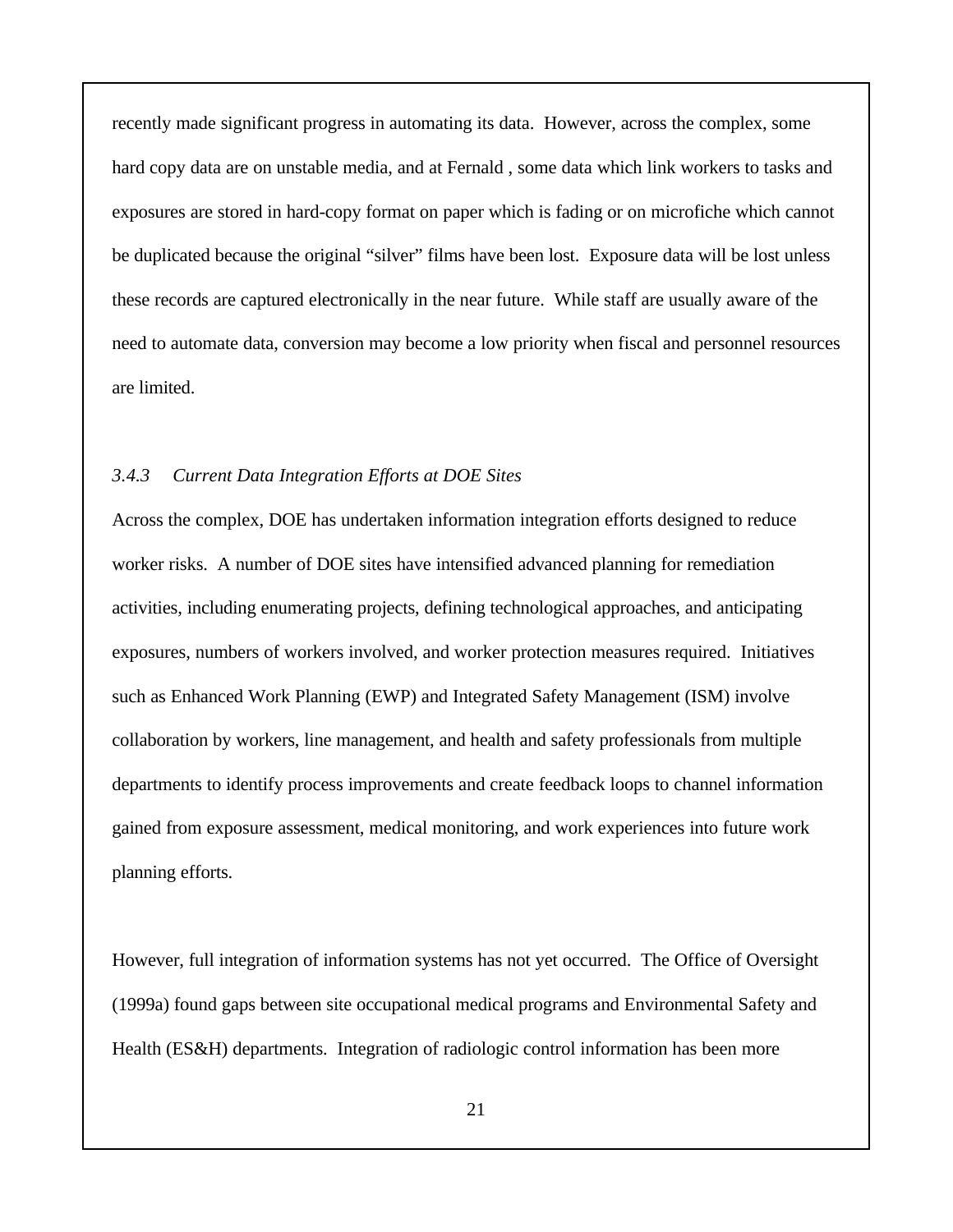successful. Site access control, employee qualifications, and radiation exposure monitoring have been linked together at a number of sites (Office of Oversight, 1999b). However, these systems are generally separated from industrial hygiene data and have limited ties to medical data systems. The Hanford and Fernald sites exemplify the progress and some limitations within site data integration efforts.

### 3.4.3.1 Hanford

At Hanford, the decentralization of industrial hygiene services which took place in the mid 1990s has impeded integration of occupational medicine and exposure data (Takaro et al. 2000). Recently, the Hanford Occupational Health Process (HOHP) was initiated as a site-wide, riskbased hazard reduction approach to occupational health. Employee Job Task Analyses (EJTA) provide individualized hazard and exposure information for both routine and special work activities and links to the individual-level Hanford Industrial Hygiene Exposure database. The Job Hazard Analysis (JHA) is used to determine the personal exposure monitoring needed for specific aspects of a project. This information is entered into a Risk Management Medical Surveillance database to determine medical qualifications and medical monitoring requirements (Zimmerman, 1999). However, the industrial hygiene and radiation exposure data of the environmental restoration contractor, Bechtel Hanford Inc, are not included in the system. In addition, JHAs had not been fully integrated into HOHP as of 1998 (Zimmerman, 1999), nor had they been required of subcontractors.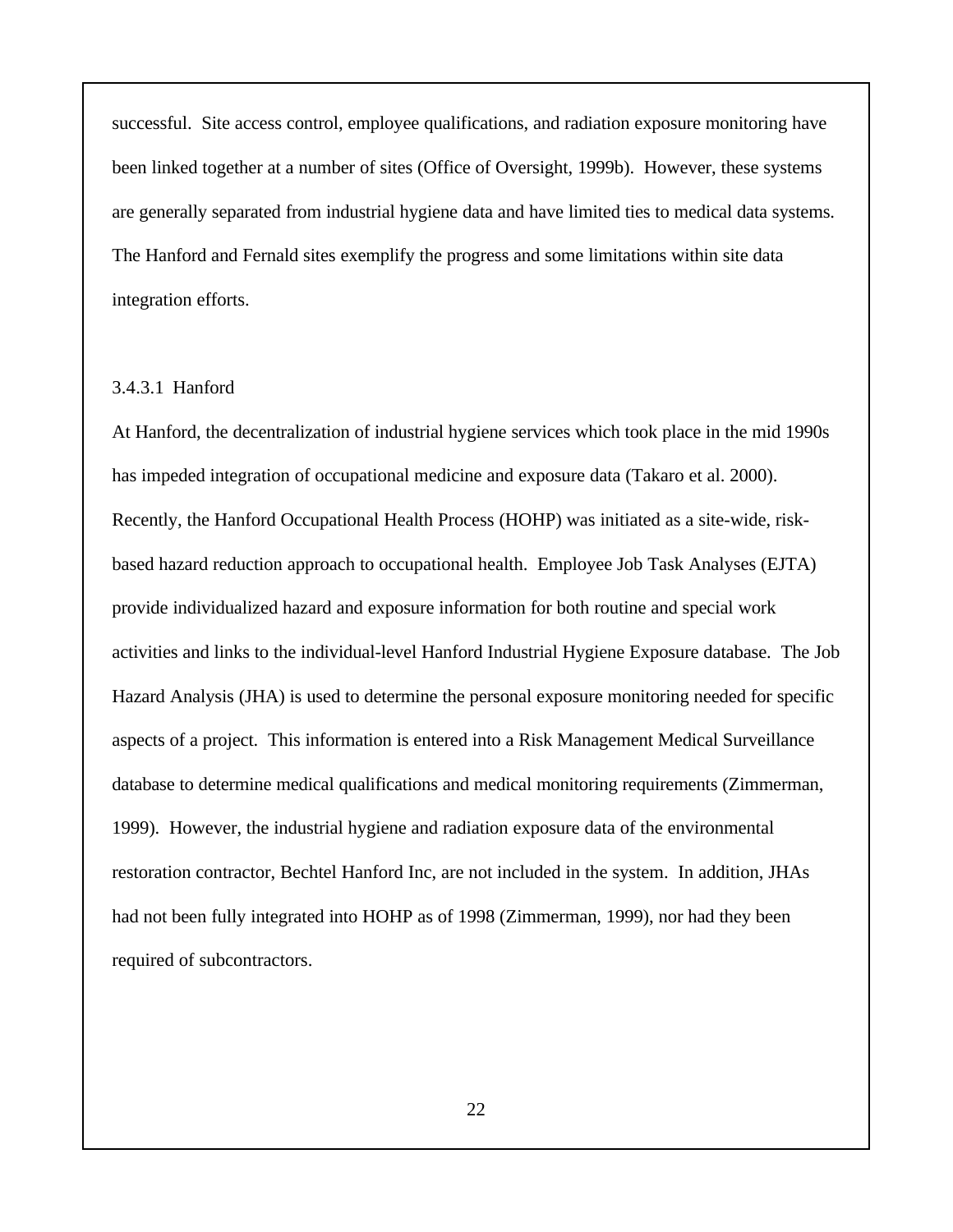3.4.3.2 Fernald

At Fernald, one of the first sites to implement Enhanced Work Planning, several interdepartmental linkages exist, but no database completely integrates work history, medical, radiation protection, and industrial hygiene information. The medical and industrial hygiene departments are not well linked, even though each has links to other departments. For example, a site-wide Local Area Network (LAN) links the EWP database to the IH Oracle air sample database. The medical data system links to the radiological database (HIS-20), and the access control system of HIS-20 links to training records and checks worker compliance with the bioassay sampling protocol. However, the Medical Director developed a job/task/safety/hazards analysis to target medical surveillance using exposure probabilities through interviews with workers and supervisors, but had limited access to actual industrial hygiene monitoring data. Thus, some potentially useful interdepartmental linkages have yet to be developed. Moreover, a DOE review found that while the prime contractor, FDF, had made improvements in work control through the enhanced work planning process, some subcontractors did not fully understand DOE work and safety requirements and were not adequately integrated in site work and safety planning measures. These deficiencies had led to several adverse events at the site (Office of Oversight, 1998b).

#### **4. CONCLUSIONS: THE FEASIBILITY OF CONDUCTING EPIDEMIOLOGIC, EXPOSURE ASSESSMENT, OR SURVEILLANCE STUDIES GIVEN CURRENT KNOWLEDGE**

The NIOSH investigations of remediation workers described in this report indicate that comprehensive epidemiologic, exposure assessment, or hazard surveillance studies of remediation workers and their technologies cannot be conducted at this time or in the foreseeable future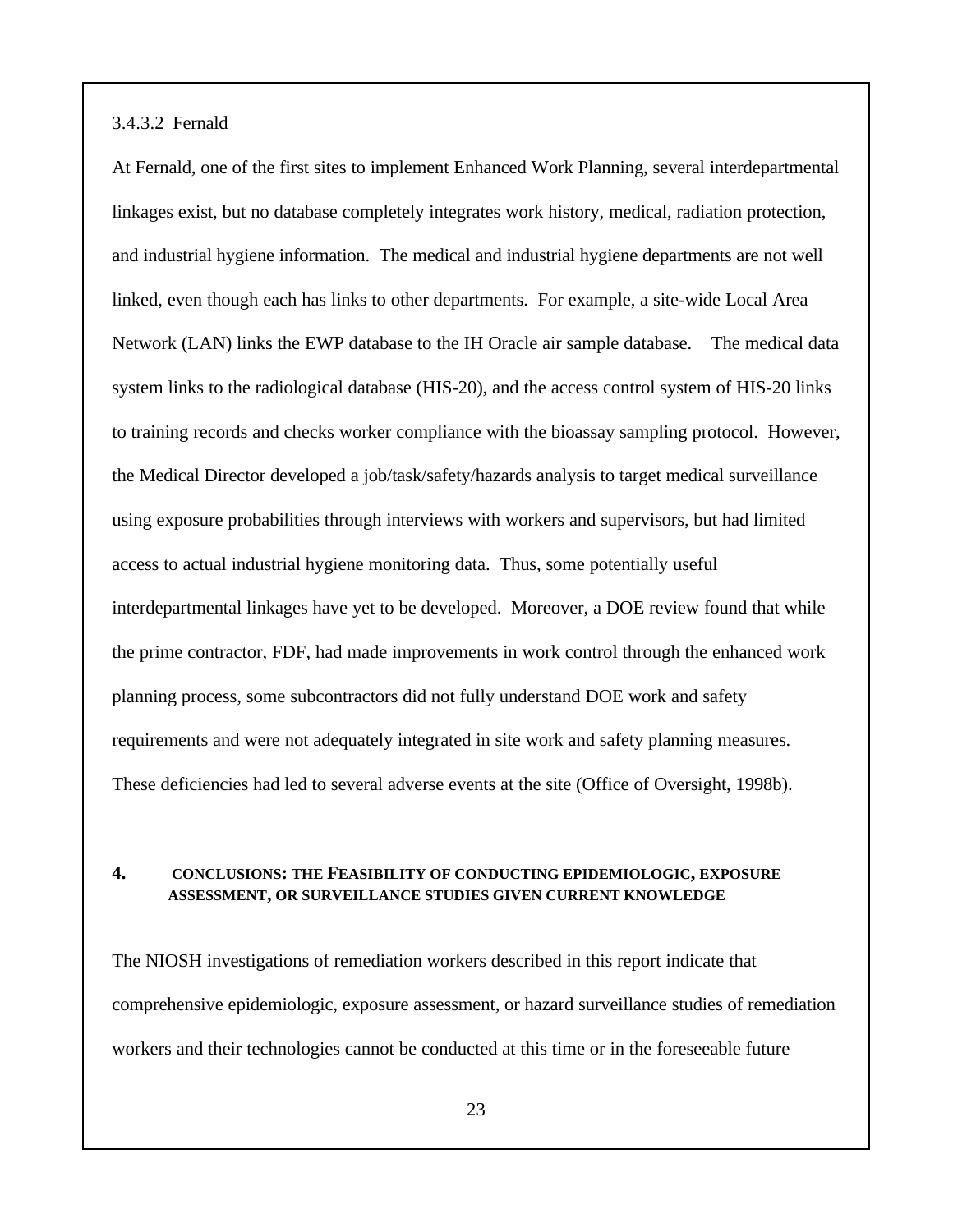without the implementation of a comprehensive information collection system for 1) remediation worker rosters, and 2) work history, exposure, and medical data. First, identification of DOE remediation workers would be difficult, resource-intensive, and incomplete, given the current decentralized and non-standardized data collection and maintenance procedures. The degree of difficulty will vary by site. Some personnel record systems exclude subcontractors, while others cannot differentiate remediation workers from visitors or from production workers. Second, work history, exposure monitoring, and medical data records appear to have similar deficiencies and are not reliably available for remediation workers. A lack of codified monitoring and reporting requirements in the area of industrial hygiene is particularly problematic. Third, while DOE has implemented a number of safety and work planning initiatives which involve sharing of information among departments, none of the sites evaluated appears to have linked information systems for all essential departments: personnel, security, training, radiation protection, industrial hygiene, and medical. Additional linkages may be hindered by inconsistent personal identifier use and failure to maintain records in easily accessible formats. No complex-wide set of core worker data elements or information system standards has been established to address these issues.

#### **5. RECOMMENDATIONS**

To be able to evaluate the health effects of remediation workers' occupational exposures, a comprehensive worker information system will be needed. Such a system could readily identify all remediation workers and their work activities, exposure potentials, and medical information in support of risk reduction efforts and future epidemiologic studies. This system would facilitate targeting of prevention and intervention efforts to work activities which increase risk of acute or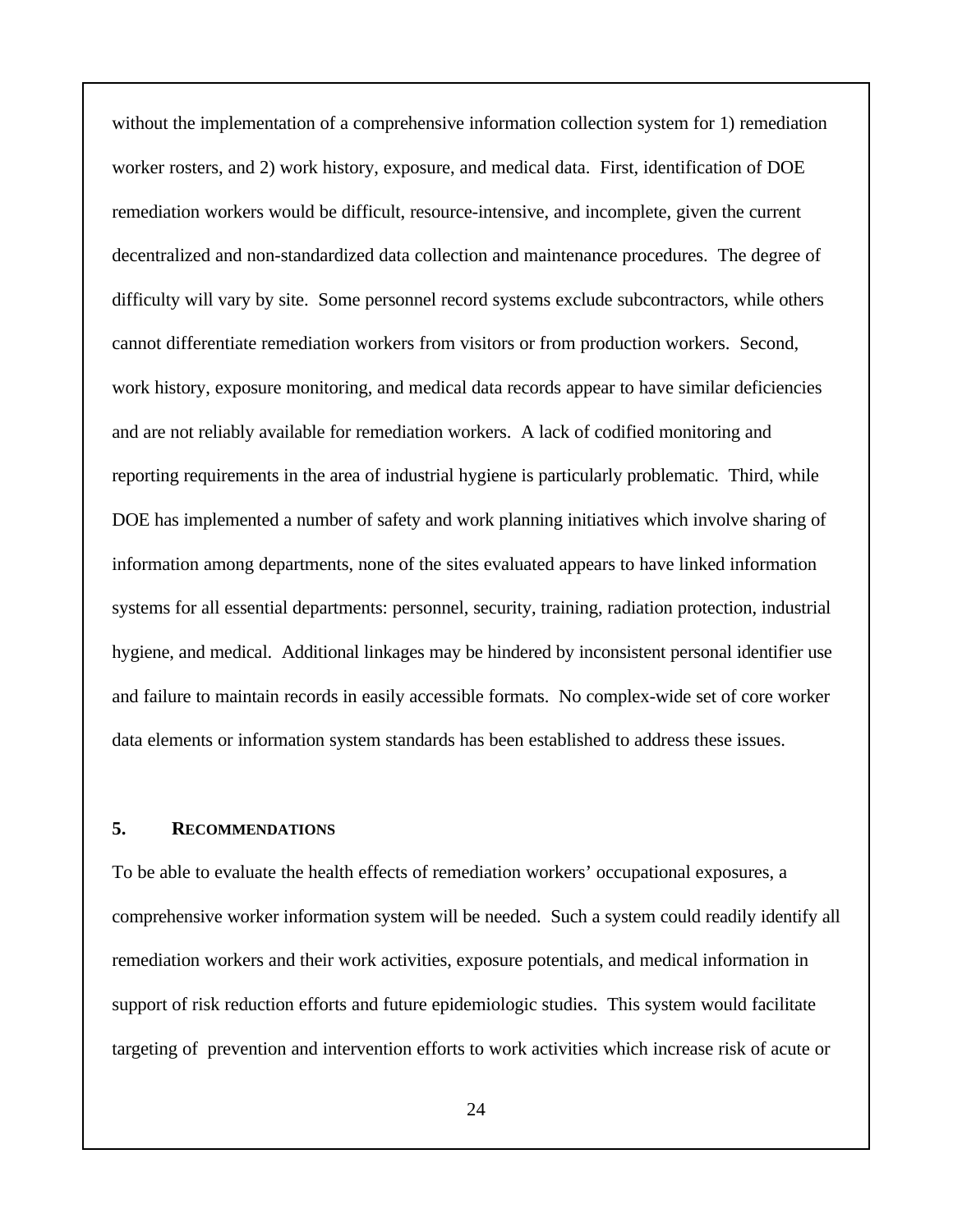chronic disease, and could lead to increased knowledge about exposure-disease relationships.

To be comprehensive, the system will require input of essential data by all remediation contractors and subcontractors. At each site, selection of a central custodian, either DOE or a single contractor, would optimize maintenance and updating of the system. To ensure the availability of the contents as contracts at the site undergo change, the database and all related data files could be designated the property of DOE.

A comprehensive information system would include each worker who has participated in site remediation efforts, whether an employee of DOE, prime contractor, or subcontractor. Successful implementation of the information system would require integration of data from various departments at each site including Personnel, Security, Occupational Medicine, Industrial Hygiene, Radiation Safety, Record Archives, and Contracting, as well as unions. Other management offices, such as Industrial Relations, may also need to contribute information to the system.

Existing initiatives, such as DOE's Exposure Assessment Guide for Order 440.1, could serve as starting points for formulating rule-based, enforceable, complex-wide monitoring and data collection standards. Specification of required data elements, their formats, and collection frequencies and methods in an enforceable standard for the entire DOE complex would ensure the availability of comprehensive data for all remediation workers. Appendix B describes modifications which could augment current data collection and storage procedures.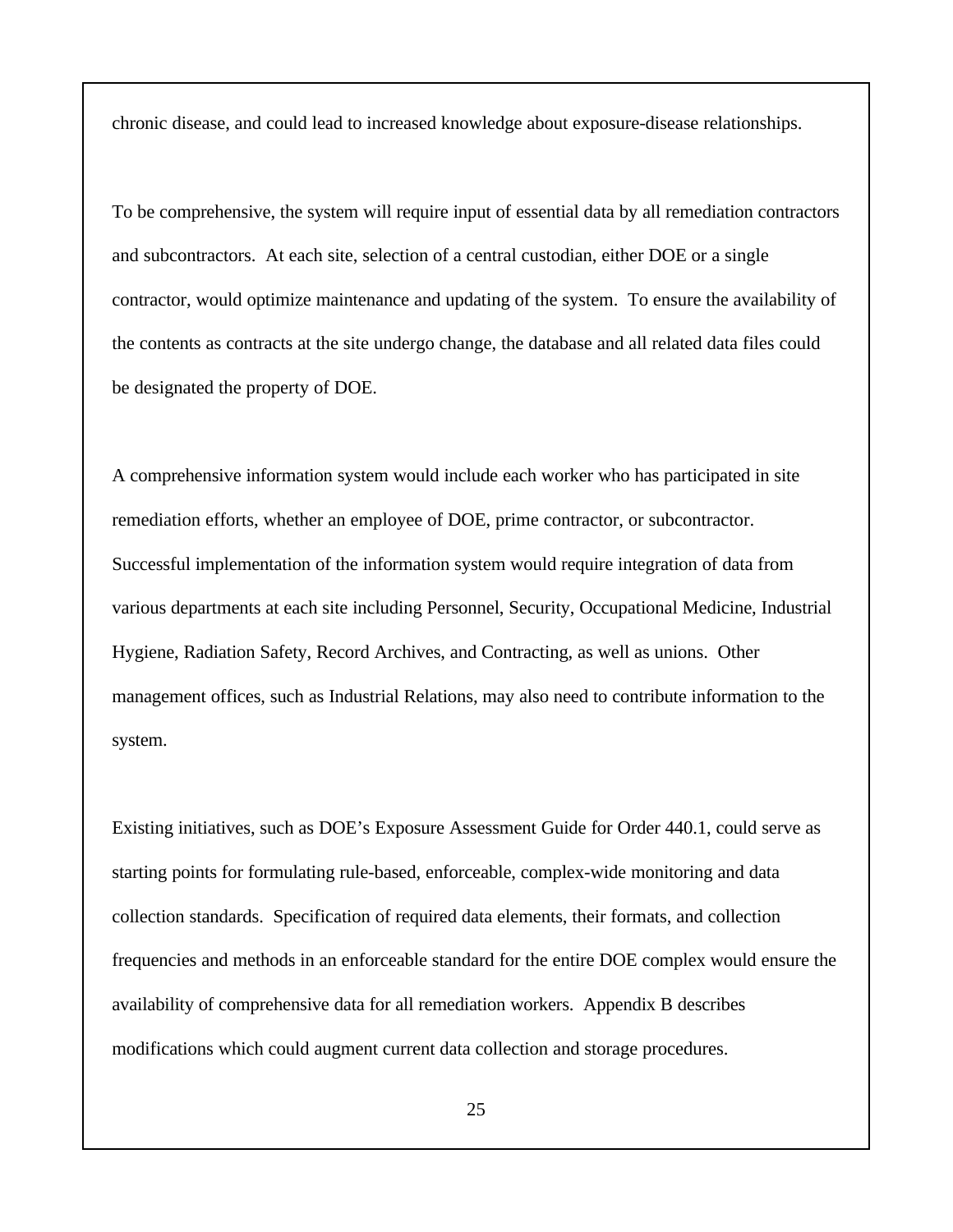Potential benefits to DOE of implementing a comprehensive remediation worker information system include an enhanced ability to limit worker risk, as well as better understanding of exposure-disease relationships. Recent attention to compensation issues highlights the value of being able to identify workers engaged in particular activities or with specific exposure potentials. DOE has experience in creating a complex-wide information system for radiation exposures (the Radiological Exposure Monitoring System, REMS), and the involvement of a core group of contractors in cleanup efforts at multiple sites (Appendix C) should also facilitate complex-wide information collection efforts. The feasibility of creating such a system for remediation workers will diminish with time, as subcontractor turnover continues and sites move towards closure.

#### **References**

Advisory Committee on Energy-Related Epidemiologic Research (ACERER) (1995), Minutes of

the Seventh Meeting, Alexandria, Virginia, Centers for Disease Control and Prevention.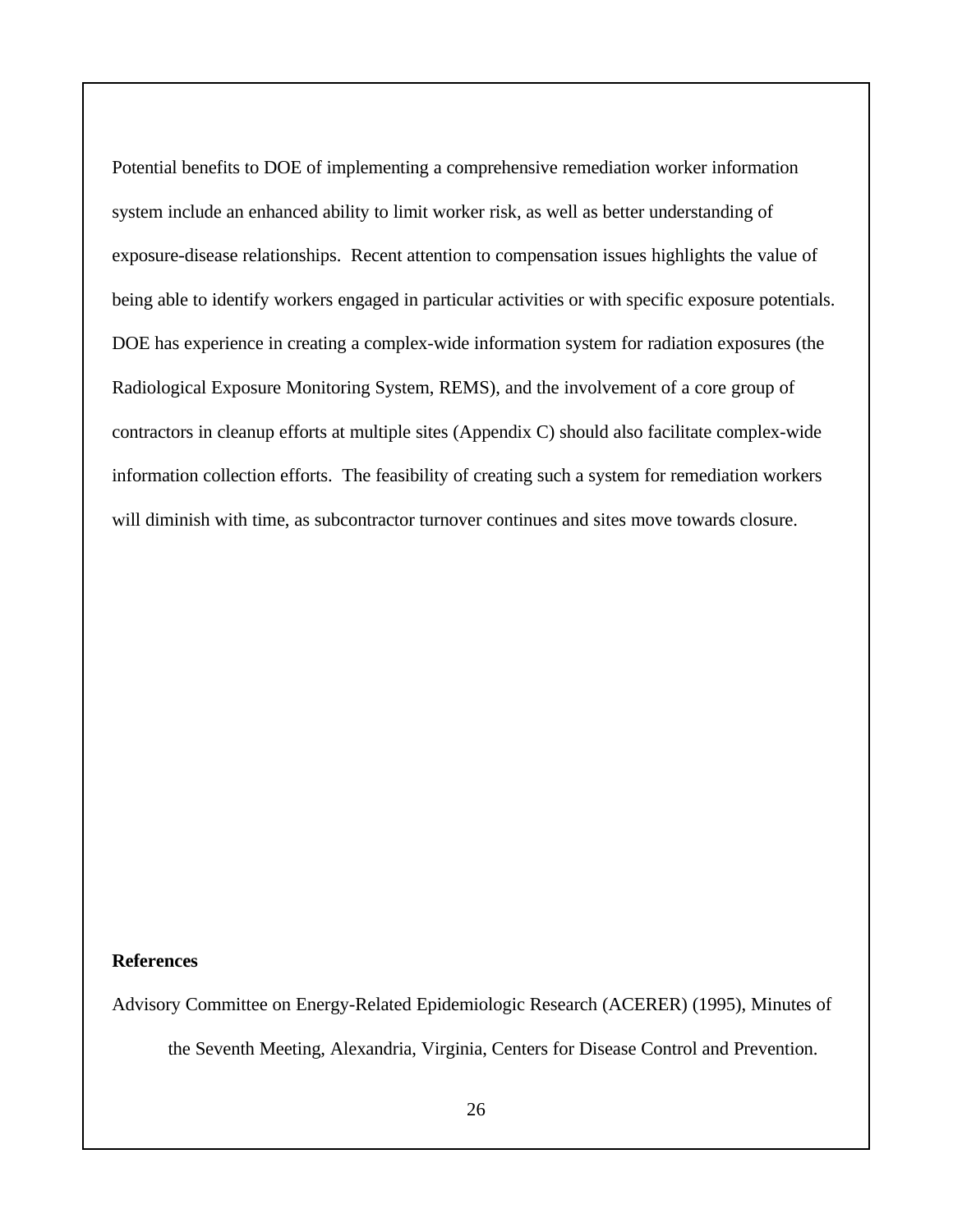- Advisory Committee on Energy-Related Epidemiologic Research (ACERER) (1994), Minutes of the Sixth Meeting, Alexandria, Virginia, Centers for Disease Control and Prevention.
- Advisory Committee on Energy-Related Epidemiologic Research (ACERER) (1997), Minutes of the Tenth Meeting, Bar Harbor, Maine, Centers for Disease Control and Prevention.
- Back, D. A. and Stevens, G. W., (1998), *Remediation Workers' Exposure Assessment Feasibility Study at the Department of Energy's Rocky Flats Site - Phase I: Report*, Contract 200-98- 2006 for National Institute for Occupational Safety and Health, Cincinnati, Ohio.
- Collas, A. S. (1999) Radiological Controls for Work Involving Stable Metal Tritides at Mound, *Health Physics,* vol. 76(Suppl) (6), pp. S135.
- DNFSB, (1994), *Fourth Annual Report to Congress*, Defense Nuclear Facilities Safety Board, Washington D.C.
- Hekman, P. (1998), Transitioning Mound laboratory into the Private Sector Current Activities and Plans for the Future, Transitioning to an Aggressive Program for Clean-Up, Closure & Revitalization...at DOE-Fernald, Mound Lab, Cincinnati, Ohio, Exchange/Monitor Publications and Forums
- Office of Environment Safety and Health, (1997), *Exposure Assessment Implementation Guide 440.1-1*, DOE Guide 430.1-1, U.S. Department of Energy, Washington D.C.
- Office of Environment Safety and Health, (1995), *Enhanced Work Planning: A Team Approach to Worker Protection*, U.S. Department of Energy, Washington D.C.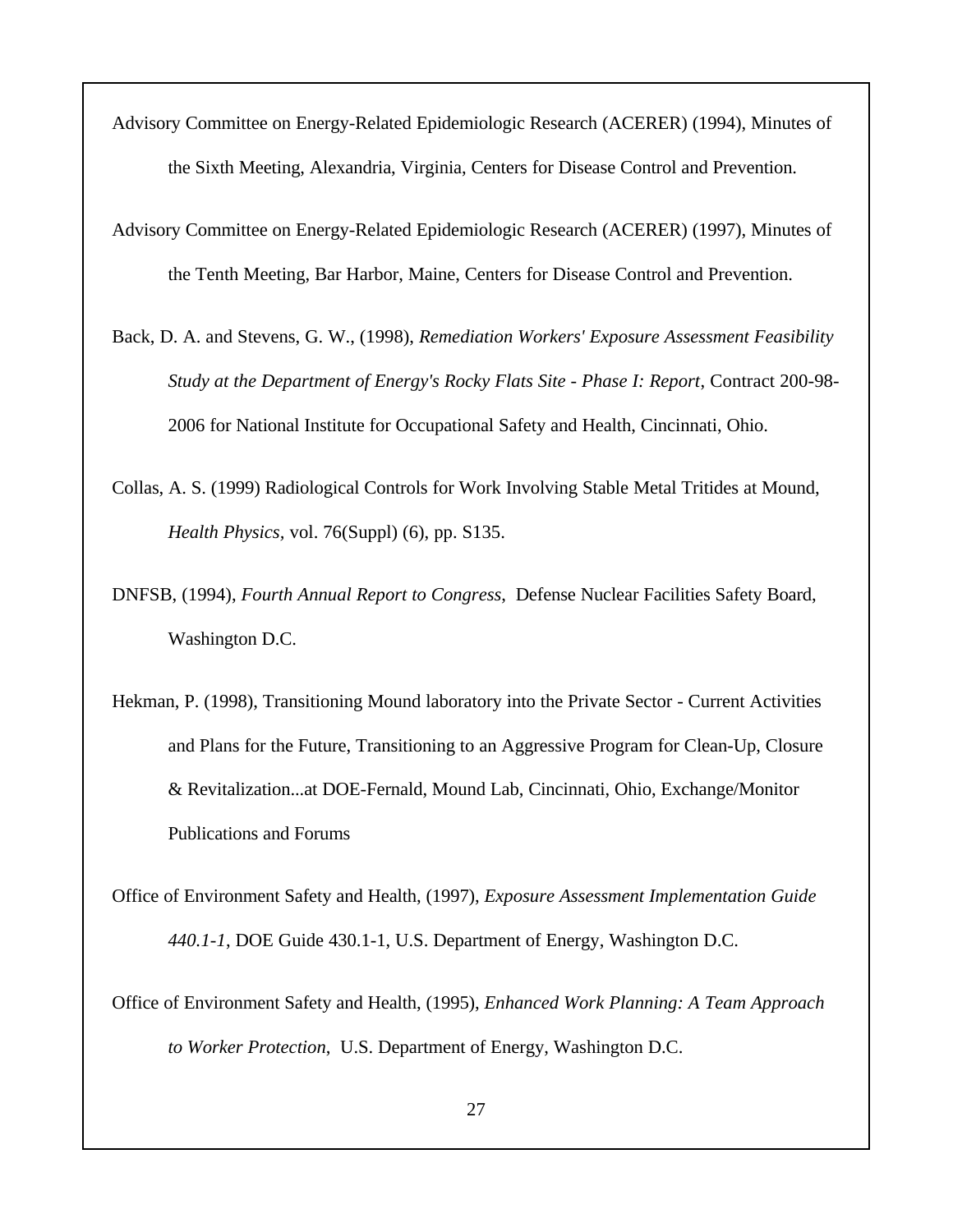Office of Environment Safety and Health, (1988), *Radioactive Waste Management*, DOE Order 5820.2A, U.S. Department of Energy, Washington D.C.

Office of Environmental Management, (1998), *Accelerating Clean-Up: Paths to Closure*, DOE/EM-0362, U.S. Department of Energy, Washington D.C.

Office of Environmental Management, (1996), *Environmental Management: 1996*, DOE/EM-0317, U.S. Department of Energy, Washington D.C.

Office of Oversight, (2000), *Phase II Independent Investigation of the Paducah Gaseous Diffusion Plant: Environment, Safety, and Health Practices 1952-1990*, U.S. Department of Energy, Washington D.C.

Office of Oversight, (1999a), *Interim Report on the Office of Oversight Review of the Effectiveness of DOE Occupational Medicine Programs*, EH2PUB/01-99/OM01, U.S. Department of Energy, Washington D.C.

Office of Oversight, (1999b), *Independent Oversight Assessment of Radiation Protection Programs Within the Department of Energy*, EH2PUB/03-99/01SR, U.S. Department of Energy, Washington D.C.

Office of Oversight, (1998a), *Oversight Analysis: Industrial Safety/Occupational Health*, U.S. Department of Energy, Washington D.C.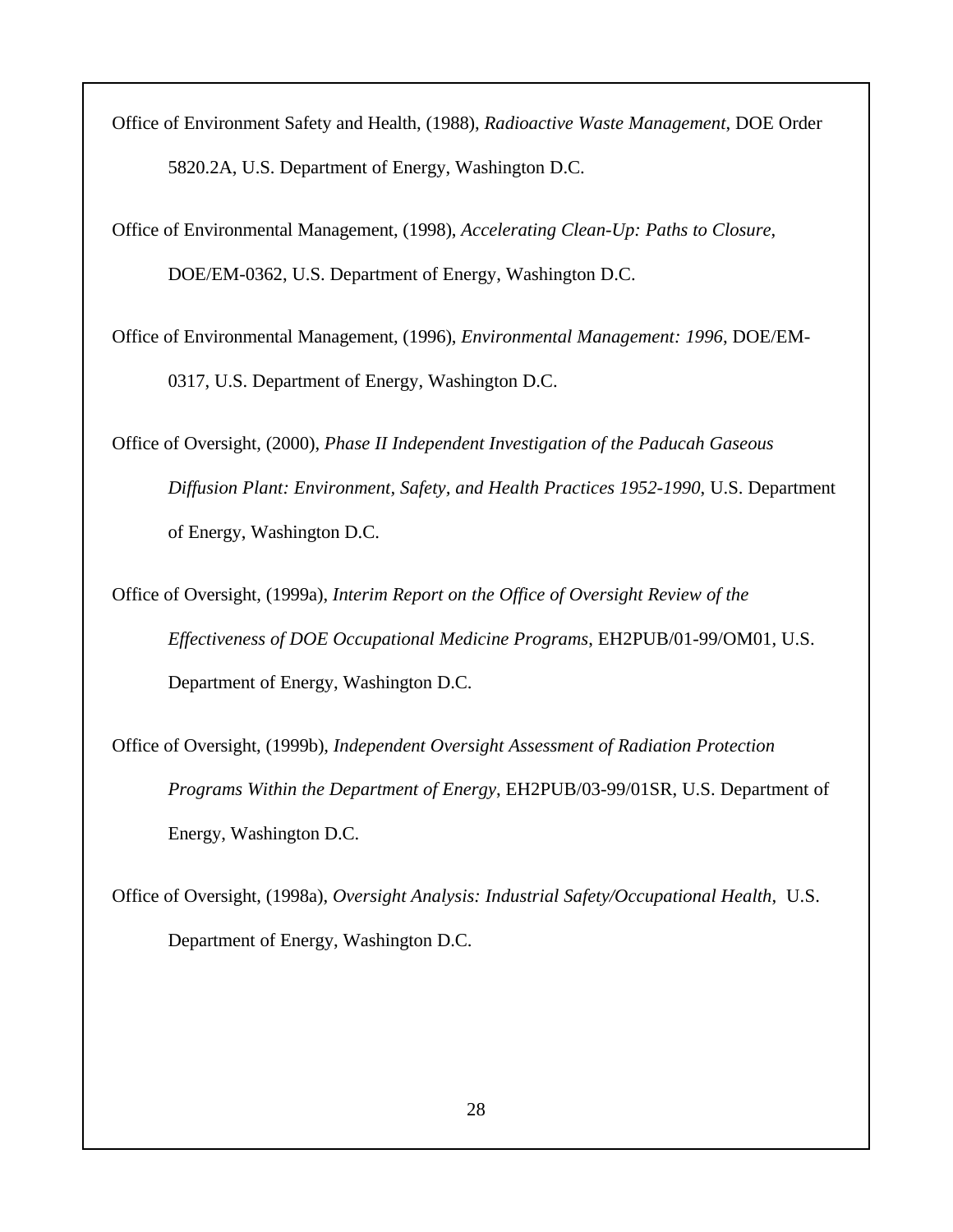Office of Oversight, (1998b), *Follow-Up Review of the 1996 Integrated Safety Management Evaluation at the Fernald Environmental Management Project*, EH2PUB/10-98/04OIT, U.S. Department of Energy, Washington D.C.

Office of Oversight, (1998c), *Oversight Analysis: Subcontractor Safety*, U.S. Department of Energy, Washington D.C.

Office of Oversight, (1995), *Independent Oversight of Environment, Safety and Health Programs at the Rocky Flats Environmental Technology Site*, U.S. Department of Energy, Washington D.C.

Office of Technology Assessment, (1993), *Hazards Ahead; Managing Clean-Up, Worker Health and Safety at the Nuclear Weapons Complex*, U.S. Department of Commerce, Washington D.C.

Office of the Federal Register, (2000a), *Chronic Beryllium Disease Prevention Program*, 10 CFR Part 850, National Archives and Records Administration, Washington D.C.

Office of the Federal Register, (2000b), *Occupational Radiation Protection*, 10 CFR Part 835, National Archives and Records Administration, Washington D.C.

Stevens, G. W. and Back, D. A., (1997), *Remediation Workers' Exposure Assessment Feasibility Study at the Department of Energy's Mound Site - Phase I: Report*, Contract 200-98- 2006 for National Institute for Occupational Safety and Health, Cincinnati OH.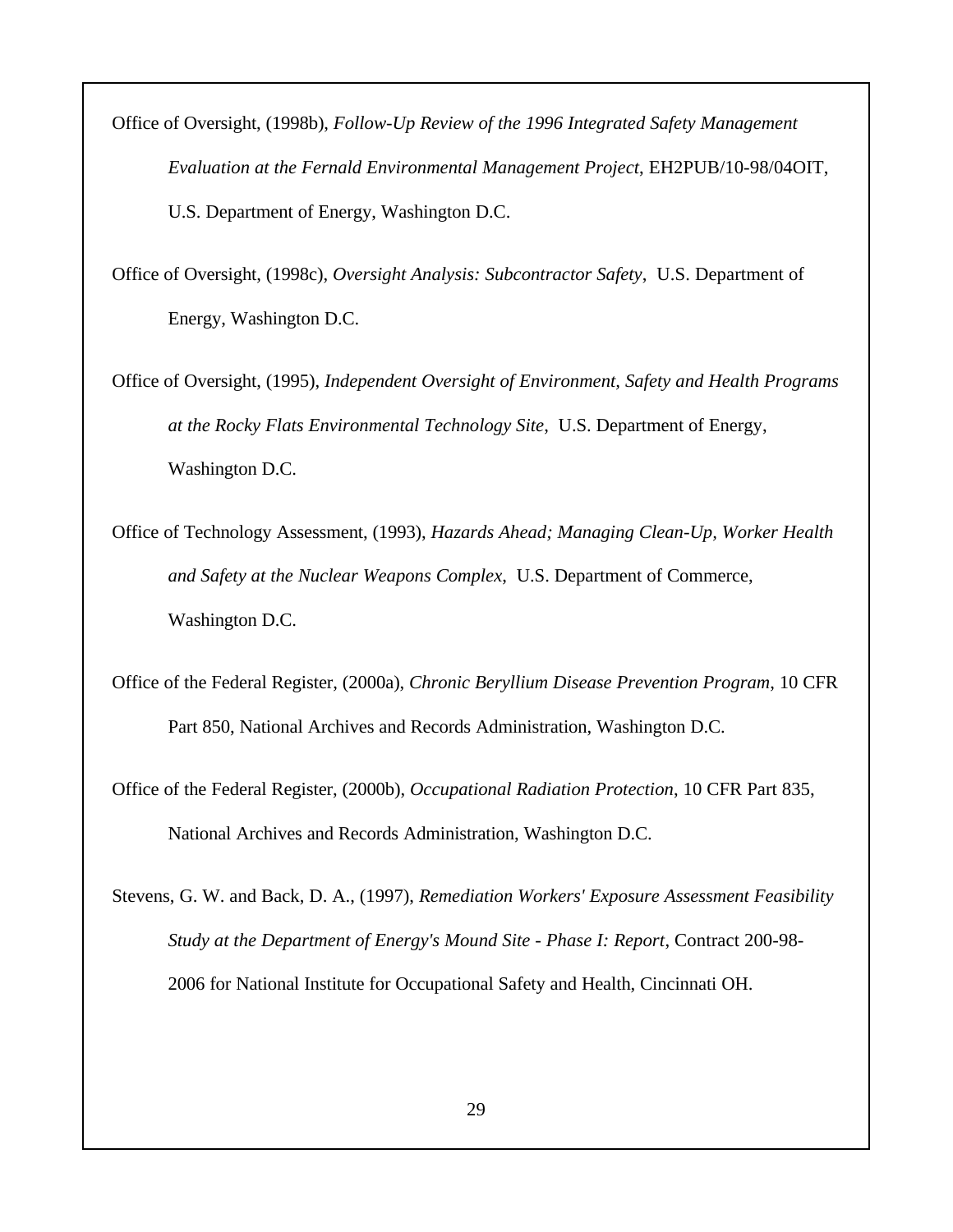Stevens, G. W. and Back, D. A., (1996), *Hazardous Waste, Decontamination and Decommissioning, and Clean-Up Workers Exposure Assessment Feasibility Study at the Department of Energy's Fernald Site - Phase I: Report,* Contract 200-98-2006 for National Institute for Occupational Safety and Health, Cincinnati OH.

- Takaro TK, Ertell K, Salazar MK, Beaudet N, Stover B, Hagopian A, Omenn G, Banrhart S (2000). Barriers and solutions in the implementation of occupational health and safety services at a large USDOE nuclear weapons facility. Journal for Healthcare Quality 22(6) 29-37.
- Tankersley, W. G., West, C. M. and Gray, F. E., (1999), *Hazardous Waste, Deactiviation, Dismantlement, and Cleanup Workers Exposure Assessment Feasibility Study at the Department of Energy Oak Ridge Reservation*, Contract 200-93-2695 for National Institute for Occupational Safety and Health, Cincinnati OH.
- Tankersley, W. G., West, C. M. and Gray, F. E., (1998), *Hazardous Waste, Decontamination and Decommissioning and Clean-Up Workers Exposure Assessment Feasibility Study at the Department of Energy's Savannah River Site*, Contract 200-93-2695 for National Institute for Occupational Safety and Health, Cincinnati OH.
- U.S. General Accounting Office, (1993), *Health and Safety: DOE's Implementation of a Comprehensive Health Surveillance Program Is Slow*, GAO/RCED-94-47, U.S. General Accounting Office, Washington D.C.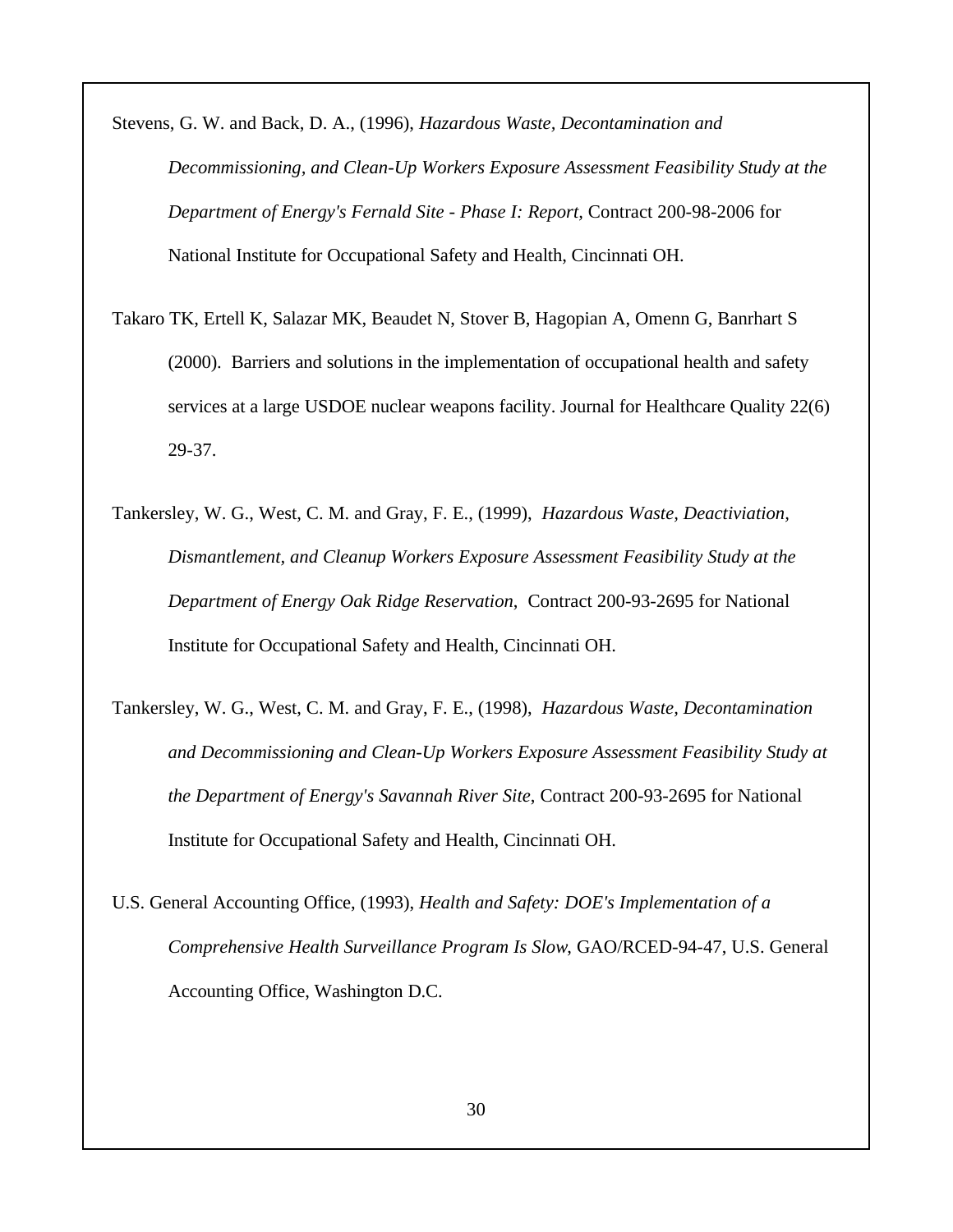Zimmerman, T. D., (1999), *Remediation Workers Exposure Assessment Feasibility Study at the Department of Energy's Hanford Site - Phase I: Report*, Contract 200-98-2006 for National Institute for Occupational Safety and Health, Cincinnati OH.

Zimmerman, T. D. and Moore, A. M., (2000), *Remediation Workers Exposure Assessment Feasibility Study at the Department of Energy's INEEL Site - Phase I: Report*, Contract 200-98-2006 for National Institute for Occupational Safety and Health, Cincinnati OH.

Zuck, A. M., Burkhammer, S. C., Burkeimer, N. B., England, M. J., Korb, L. J., Minard, R. A., Melius, J., Sanders, E. G. and Sprinker, M., (1997), *Ensuring Worker Safety and Health Across the DOE Complex*, National Academy of Public Administration, Washington D.C.

**Appendix A**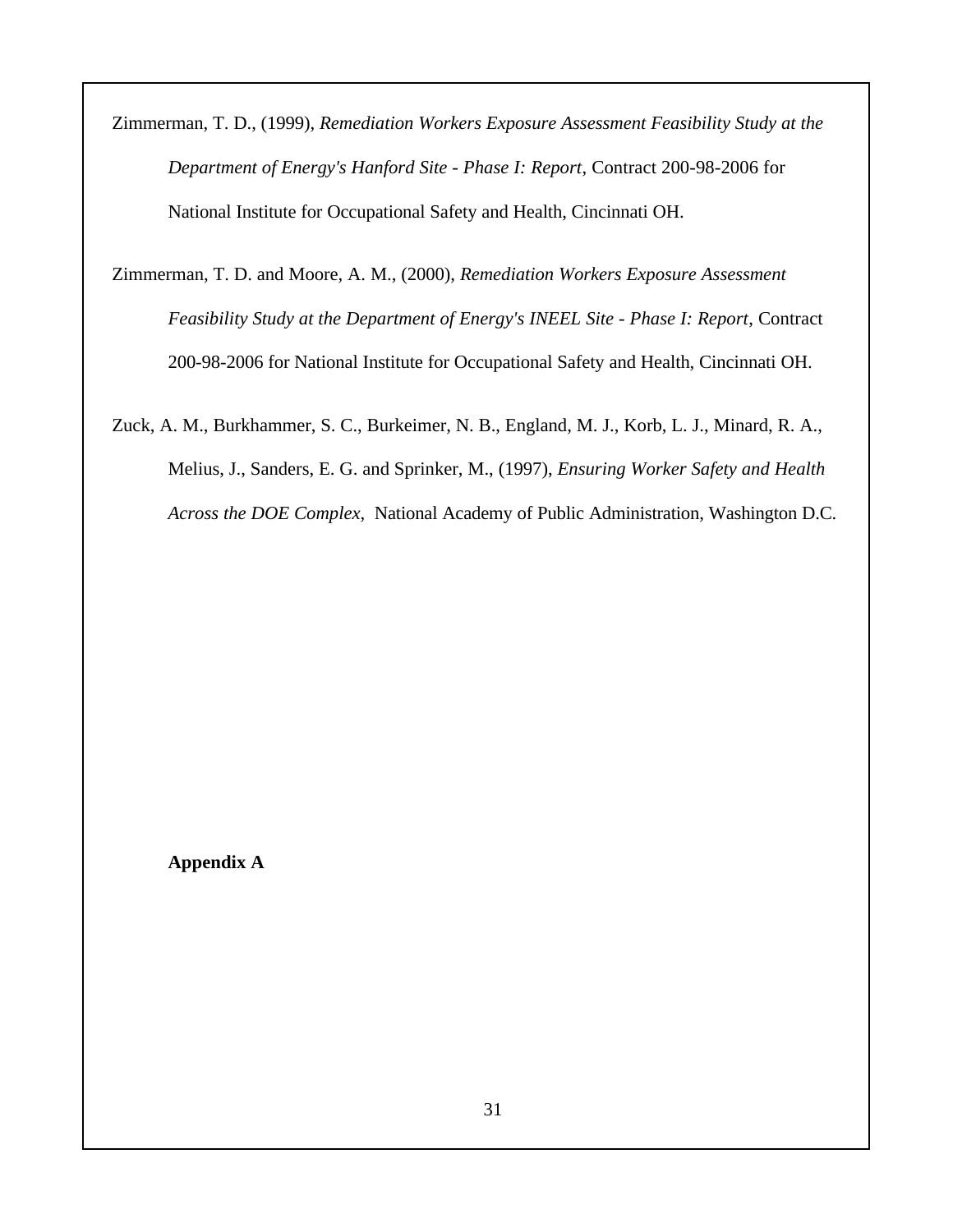| <b>U.S. Department of Energy Site and Facility Contractors</b> |                                                         |                                                                                                                                                                                |                                                                                                                                                                                                                                             |                                                                                                                                                                                      |  |  |
|----------------------------------------------------------------|---------------------------------------------------------|--------------------------------------------------------------------------------------------------------------------------------------------------------------------------------|---------------------------------------------------------------------------------------------------------------------------------------------------------------------------------------------------------------------------------------------|--------------------------------------------------------------------------------------------------------------------------------------------------------------------------------------|--|--|
| <b>Site</b>                                                    | <b>DOE Prime Contractors/Teaming</b><br><b>Partners</b> |                                                                                                                                                                                | <b>Lower-tiered Contractors</b>                                                                                                                                                                                                             | <b>Other Contractors</b>                                                                                                                                                             |  |  |
| Hanford<br>(as of $8/00$ )                                     | Project Hanford<br>Management<br>Contract               | Fluor Hanford, Inc.                                                                                                                                                            | DynCorp Tri-Cities Services, Inc.<br>Numatec Hanford Corporation<br>Lockheed Martin Services, Inc.<br>Waste Management Federal Services of                                                                                                  | <b>Occupational Medical</b><br><b>Services</b><br><b>Hanford Environmental</b><br><b>Health Foundation</b><br><b>Energy Savings</b><br><b>Performance</b><br>Johnston Controls, Inc. |  |  |
|                                                                | Environmental<br>Restoration<br>Contract                | Bechtel Hanford, Inc.                                                                                                                                                          | Hanford, Inc.<br>DE&S Hanford, Inc.<br><b>B&amp;W Hanford Company</b><br>Protection Technology Hanford<br><b>COGEMA</b> Engineering Corporation                                                                                             |                                                                                                                                                                                      |  |  |
|                                                                | <b>Pacific Northwest</b><br>National<br>Laboratory      | <b>Battelle Memorial Institute</b>                                                                                                                                             | <b>Fluor Federal Services</b><br>Waste Management Technical Services, Inc.<br><b>Westinghouse Safety Management Solutions</b><br>Thermo Nutech<br>CH2M Hill Hanford Group, Inc.                                                             | <b>Privatization Contractor</b><br><b>British Nuclear Fuels, LTD</b>                                                                                                                 |  |  |
| <b>INEEL</b><br>(6/99)                                         | Management &<br>Operations<br>Contract                  | <b>Lockheed Martin Idaho</b><br><b>Technologies Company</b><br>B&W Idaho, Inc.<br>Duke Engineering &<br><b>Services</b><br>Waste Management Federal<br>Services of Idaho, Inc. | <b>Coleman Research Corporation</b><br>Parsons Infrastructure & Technology<br>Group, Inc.<br>Thermo Technology Ventures<br>Numatec, Inc.<br>Morrison Knudsen Corporation<br><b>GTS</b> Duratek<br><b>Science Applications International</b> | <b>Construction Management</b><br>MK-Ferguson of Idaho<br><b>Privatization Contractor</b><br><b>British Nuclear Fuels, LTD</b>                                                       |  |  |
|                                                                | <b>Argonne National</b><br>Laboratory-West              | University of Chicago                                                                                                                                                          | Corporation<br>Rocky Mountain Remediation Services,<br>L.L.C.                                                                                                                                                                               |                                                                                                                                                                                      |  |  |
|                                                                | <b>Naval Reactor</b><br>Facility                        | <b>Westinghouse Electric</b><br>Corp.                                                                                                                                          |                                                                                                                                                                                                                                             |                                                                                                                                                                                      |  |  |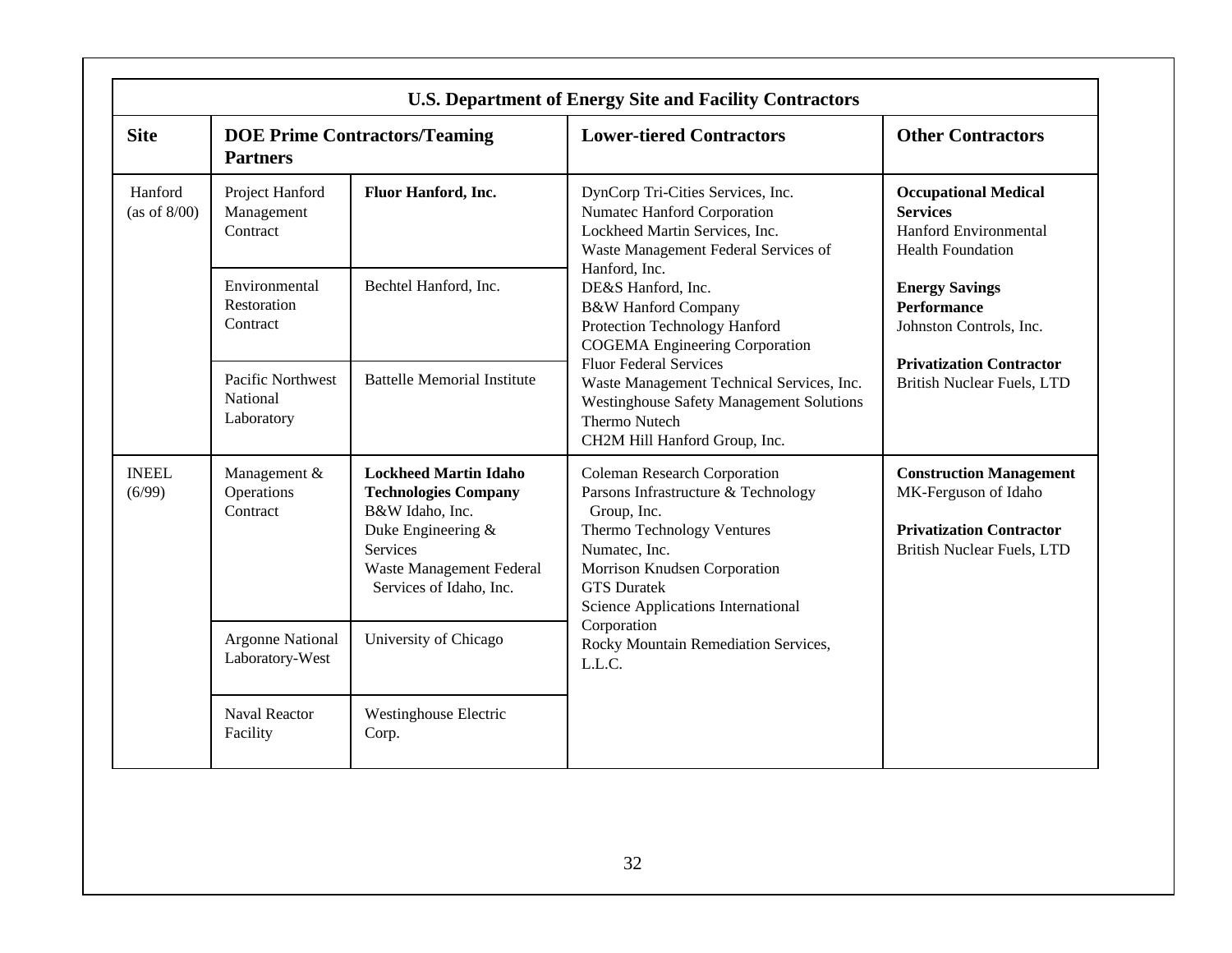| <b>U.S. Department of Energy Site and Facility Contractors</b> |                                                                                  |                                                                                                                                                                             |                                                                                                                                                                                                                                                                                                                                |                                              |  |
|----------------------------------------------------------------|----------------------------------------------------------------------------------|-----------------------------------------------------------------------------------------------------------------------------------------------------------------------------|--------------------------------------------------------------------------------------------------------------------------------------------------------------------------------------------------------------------------------------------------------------------------------------------------------------------------------|----------------------------------------------|--|
| <b>Site</b>                                                    | <b>DOE Prime Contractors/Teaming</b><br><b>Partners</b>                          |                                                                                                                                                                             | <b>Lower-tiered Contractors</b>                                                                                                                                                                                                                                                                                                | <b>Other Contractors</b>                     |  |
| <b>Rocky Flats</b><br>(8/00)                                   | Integrated<br>Management<br>Contract                                             | Kaiser-Hill Company,<br>L.L.C.                                                                                                                                              | Rocky Mountain Remediation Services<br>Safe Sites of Colorado<br>DynCorp of Colorado, Inc.<br>Rocky Flats Closure Site Services                                                                                                                                                                                                |                                              |  |
|                                                                |                                                                                  | <b>Manufacturing Science</b><br>Corporation<br>(Buildings 865 & 883)                                                                                                        | <b>Wackenhut Services</b><br>Denver West Remediation Corporation<br>J.A. Jones                                                                                                                                                                                                                                                 |                                              |  |
| Fernald<br>(8/00)                                              | Fernald<br>Environmental<br>Restoration<br>Management<br>Corporation<br>(FERMCO) | Fluor Fernald, Inc.<br>Jacobs Engineering<br><b>Nuclear Fuel Services</b>                                                                                                   | <b>B&amp;J</b> Electric<br><b>Babcock and Wilcox</b><br><b>BL</b> Payne<br><b>Coleman Research Corporation</b><br>Cousin Co./Debra Construction<br>Diaz Construction<br><b>Foster Wheeler</b><br>GEO-Syntec<br>IT Corporation<br>Petro Company<br><b>SEC</b><br>Wise Services (Wise Construction)<br><b>Wackenhut Services</b> | <b>Telecommunications</b><br>Cincinnati Bell |  |
| Savannah<br>River<br>(8/00)                                    | Savannah River<br><b>Operations Office</b>                                       | <b>Westinghouse Savannah</b><br><b>River Company</b><br>Bechtel Savannah River,<br>Inc.<br><b>BWXT</b> Savannah River<br>Company<br><b>British Nuclear Fuels</b><br>Limited | Numerous (including Sevenson<br>Environmental Services, Inc., Geo-Con,<br>Apex Environmental, Inc., Foster Wheeler<br>Environmental Corporation, and Wackenhut<br>Services)                                                                                                                                                    |                                              |  |
|                                                                | Savannah River<br>Ecology<br>Laboratory                                          | University of Georgia                                                                                                                                                       |                                                                                                                                                                                                                                                                                                                                |                                              |  |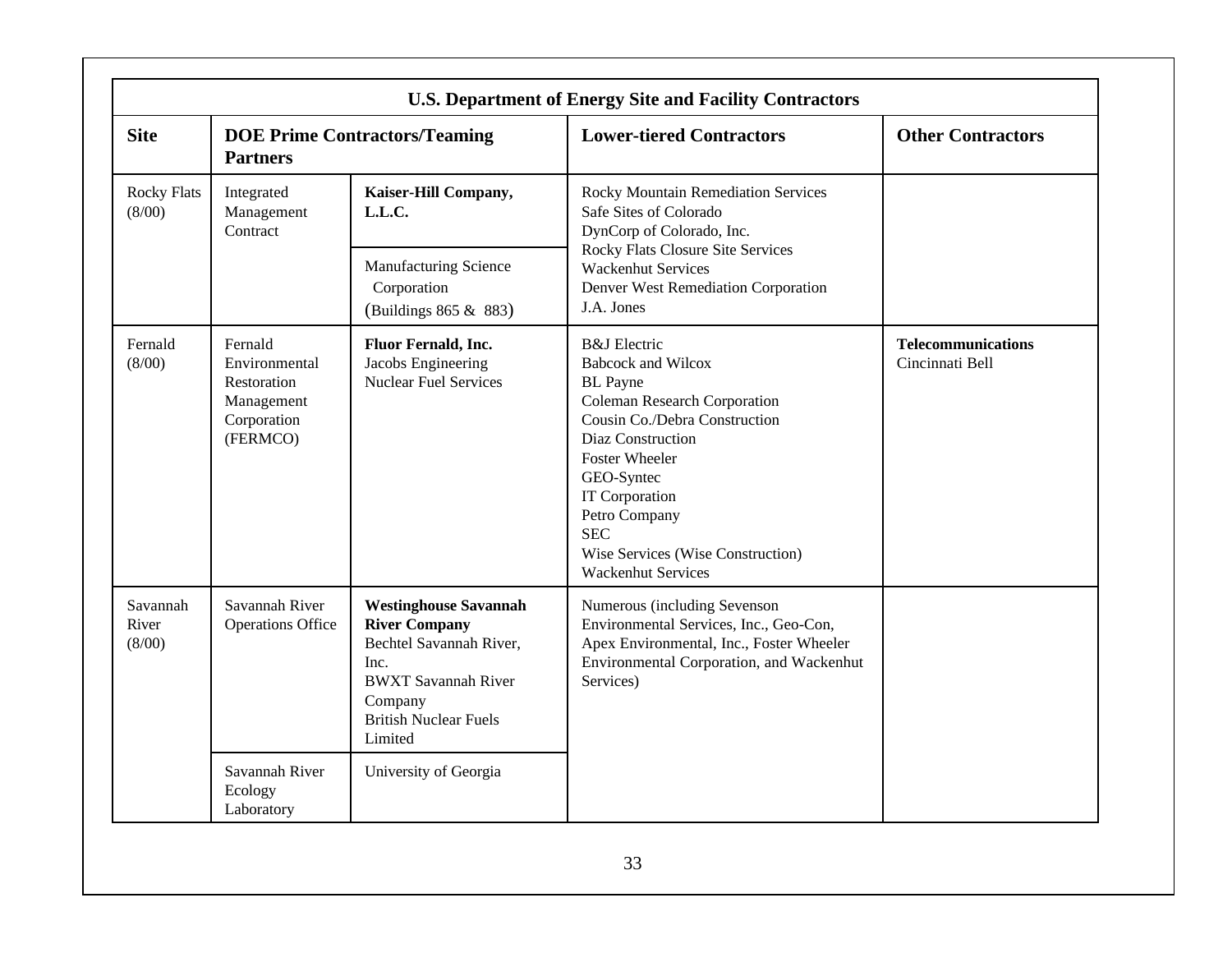|                     |                                                                                |                                         | <b>U.S. Department of Energy Site and Facility Contractors</b>                                |                          |
|---------------------|--------------------------------------------------------------------------------|-----------------------------------------|-----------------------------------------------------------------------------------------------|--------------------------|
| <b>Site</b>         | <b>DOE Prime Contractors/Teaming</b><br><b>Partners</b>                        |                                         | <b>Lower-tiered Contractors</b>                                                               | <b>Other Contractors</b> |
| Mound<br>(10/97)    | Miamisburg<br>Environmental<br>Management<br>Project                           | <b>BWXT</b> of Ohio<br><b>UNISYS</b>    | Los Alamos Technical Associates (LATA)<br>Roy F. Weston, Inc.<br>Morrison Knudsen Corporation |                          |
| Oak Ridge<br>(8/00) | Oak Ridge<br>National<br>Laboratory<br>(ORNL)                                  | <b>Bechtel-Jacobs</b><br>UT-Batelle     | Numerous (includes Waste Management<br>Federal Services, Morrison Knudsen, Tetra<br>Tech)     |                          |
|                     | <b>East Tennessee</b><br><b>Technology Park</b><br>(ETTP, formerly<br>$K-25$ ) | <b>British Nuclear Fuels</b><br>Limited | <b>SAIC</b>                                                                                   |                          |
|                     |                                                                                | Decon and Recovery<br>Services          |                                                                                               |                          |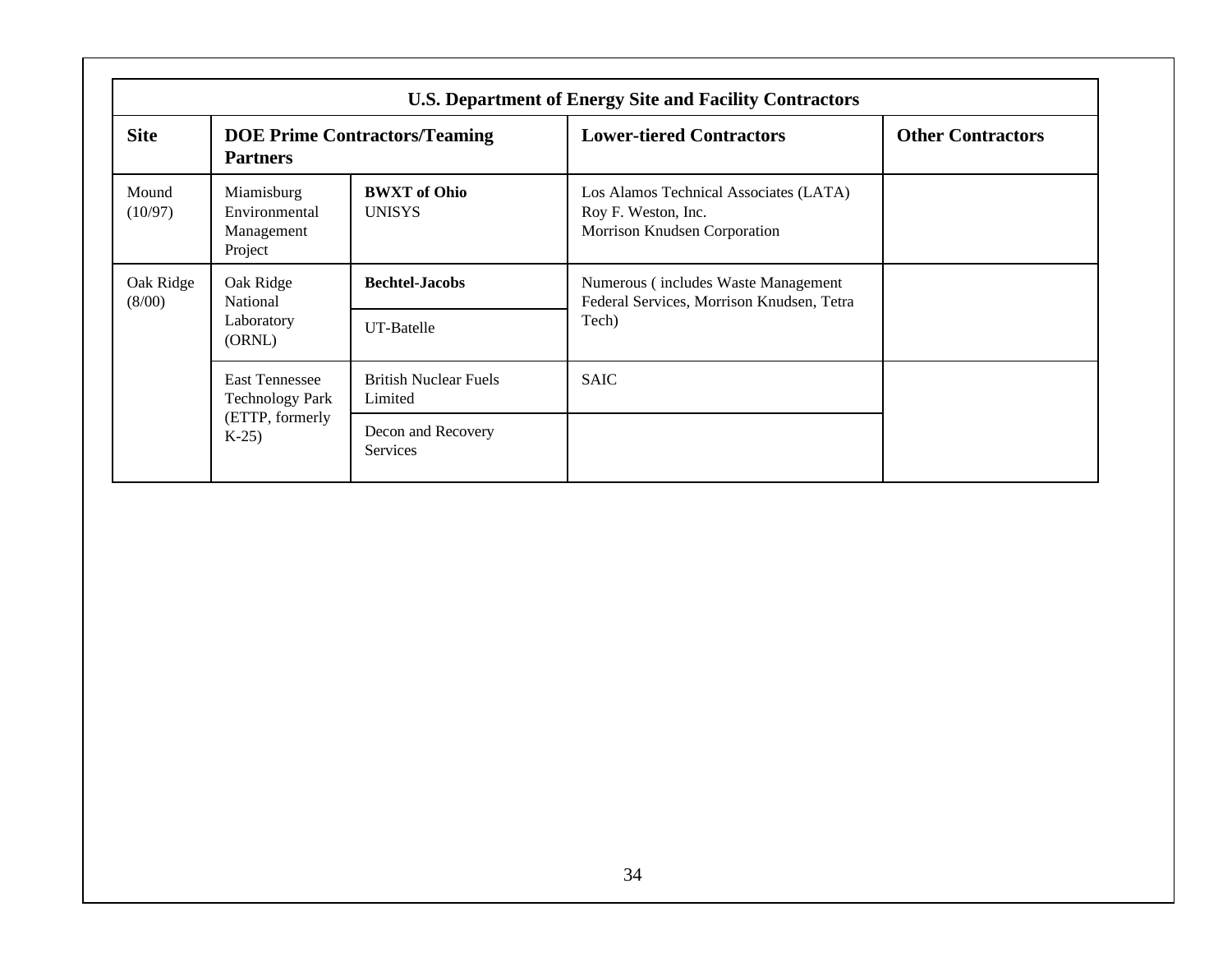#### **Appendix B - Remediation Worker Data Collection Recommendations**

Data collected using documented standard procedures can optimize risk reduction and epidemiologic efforts. Modifications to current data collection and storage procedures in several areas would facilitate development of a data system to support these goals.

To adequately identify remediation workers, the following procedures would be required:

- 1. Development and maintenance of a centralized remediation worker roster which includes information such as each worker's full name, as well as any prior names, date of birth, social security number, sex, race, and if applicable, date and causes of death; and,
- 2. Submission of Davis-Bacon compliance records, as well as copies of subcontractor payrolls with personal identifiers and information adequate to track worker tasks, location, and hours worked, to site personnel departments in electronic format on a regular (quarterly or semi-annual) basis.

To ensure the availability of adequate work history, exposure, and medical data for each remediation worker, the following procedures would be required:

- 1. Collection of historical work history data including employer, site, building, department, and location, dates in each job, and functional job titles, as well as any administrative job titles and task or activity descriptions;
- 2. Collection of historical data from all subcontractors engaged in remediation work at a site in the past 10 years, including individually-identified demographic, exposure, and health data on each remediation worker employed by the subcontractor;
- 3. Issuance of rules for routine exposure monitoring, as well as medical evaluation, including rules for data collection for all remediation workers; and,
- 4. Open communication between production personnel and health and safety personnel to help identify historical exposures to classified materials in order to facilitate adequate remediation worker exposure records and protection.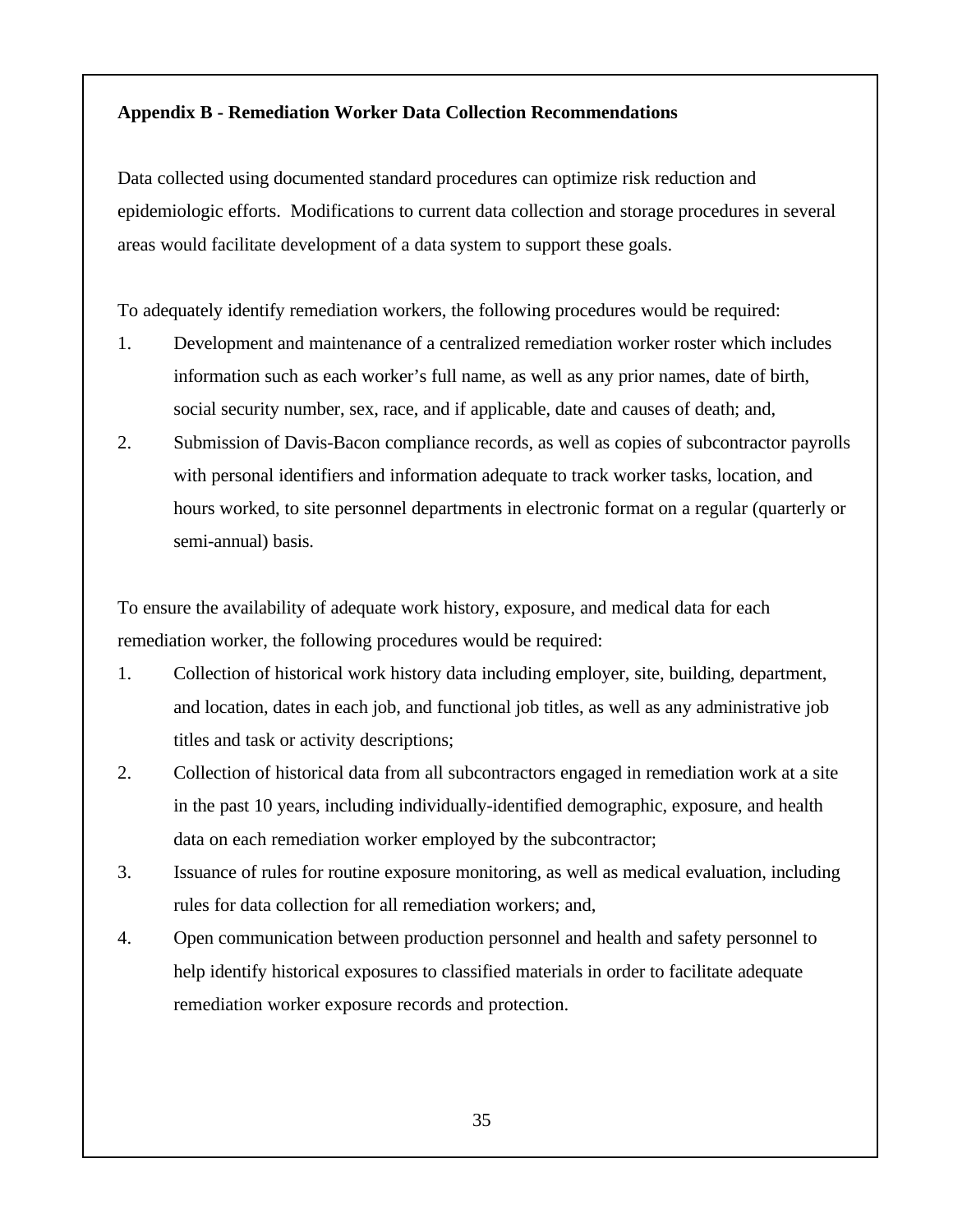To facilitate linking workers to their work history, exposure, and medical data, the following would be required:

- 1. Allocation of additional resources for electronic entry of hard-copy data;
- 2. Elimination of badge number reuse and incorporation of the SSN in all databases; and,
- 3. Transfer of all data produced on obsolete hardware or in proprietary databases to current electronic or other archival medium on a regular basis.

Finally, designating all pertinent hard-copy records and electronic data as official systems of records for epidemiologic studies, with required retention schedules and maintained under Privacy Act Requirements, would guarantee adequate protection and maintenance of remediation worker data.